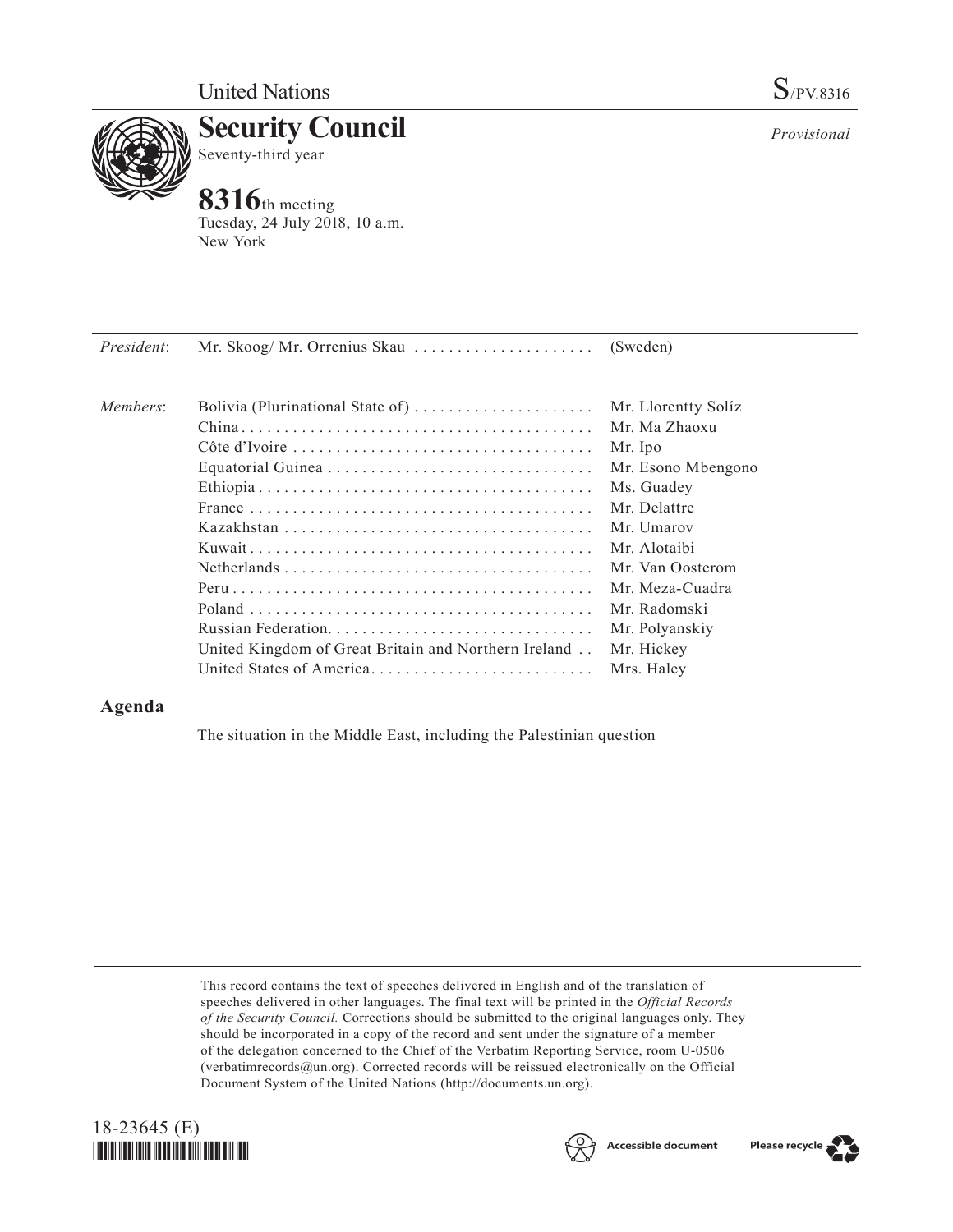*The meeting was called to order at 10.10 a.m.*

## **Adoption of the agenda**

*The agenda was adopted.*

## **The situation in the Middle East, including the Palestinian question**

**The President**: Before each participant is a list of speakers who have requested to participate in accordance with rules 37 and 39 of the Council's provisional rules of procedure, as well as the previous practice of the Council in this regard. We propose that they be invited to participate in this meeting.

In accordance with rule 39 of the Council's provisional rules of procedure, I invite Mr. Nickolay Mladenov, Special Coordinator for the Middle East Peace Process and Personal Representative of the Secretary-General, to participate in this meeting.

Mr. Mladenov is joining us via video-teleconference from Jerusalem.

The Security Council will now begin its consideration of the item on its agenda.

I give the floor to Mr. Mladenov.

**Mr. Mladenov**: As we meet today, tensions between Syria and Israel continue to rise, and last Saturday we were minutes away from another devastating confrontation between Israel and Hamas in Gaza. It has taken an intense effort at preventive diplomacy by the United Nations and Egypt to make sure that both sides in the Gaza conflict step back from the brink of the fourth military confrontation in Gaza over the past decade.

In September 2014, shortly after the conflict, my predecessor delivered the following remarks to the Council:

"[w]e must change fundamentally the dynamics in Gaza. If we do not, Gaza could implode or, yet again, explode — possibly with a new and even more devastating round of violence." (*S/PV.7266, p. 3*)

For four long years, that fragile ceasefire has been taken for granted. For four years, the United Nations has urged concerted action to address the root causes of this man-made catastrophe — the intractable conflict, more than 50 years of occupation and more than a decade of Hamas control of the Gaza Strip, Palestinian division

and a crippling Israeli closure regime. And for four long years, the underlying dynamics have not improved. The humanitarian crisis has deepened, the political stalemate between Hamas and Fatah has worsened, and the prospect of another deadly round of violence is growing by the day. Only through the repeated, collective efforts of all sides has another catastrophic escalation been averted over the past weeks.

On 15 July and earlier today, I travelled to Gaza in an urgent effort to de-escalate tensions. I appealed to Palestinian factions not to provoke incidents at the fence, to immediately stop the firing of rockets and mortars, and to stop the incendiary kites and balloons. And I appealed to Israel to reopen the crossings, stop shelling, particularly in populated areas, and to exercise restraint towards Gaza. Over the past two weeks, however, the situation quickly spiralled out of control, nearly to the point of no return. Today, I reiterate my call on all in Gaza to step back from the brink. Those who seek to provoke Israelis and Palestinians to war must not succeed.

The past month has witnessed one of the largest escalations since the 2014 conflict. Nineteen Palestinians, including seven children, were killed by Israel Defense Forces (IDF) in Gaza during protests, clashes, and air strikes, and more than 1,000 were injured. One IDF soldier was killed by gunfire from Gaza, while four Israeli civilians and an IDF soldier were moderately injured. In the occupied West Bank, a Palestinian teenager was killed by the IDF during a search and arrest operation, while some 25 Palestinians and three Israeli soldiers were injured in various incidents.

Hamas and other militants fired 283 rockets and mortars from Gaza towards Israel. The Israeli Air Force fired some 189 missiles and artillery shells against targets in Gaza, including two tunnels between Gaza and Israel. Meanwhile, Egyptian security forces also destroyed a tunnel between Gaza and the Sinai. Over a 24-hour period from 14 to 15 July alone, militants fired some 220 rockets and mortars from Gaza. One rocket directly hit a house and injured four people. Other rockets landed in the grounds of a synagogue and near a children's playground in Sderot. The IDF fired 90 missiles and artillery shells towards what it said were military sites, injuring at least 25 Palestinians and killing two teenagers in the highly populated centre of Gaza City.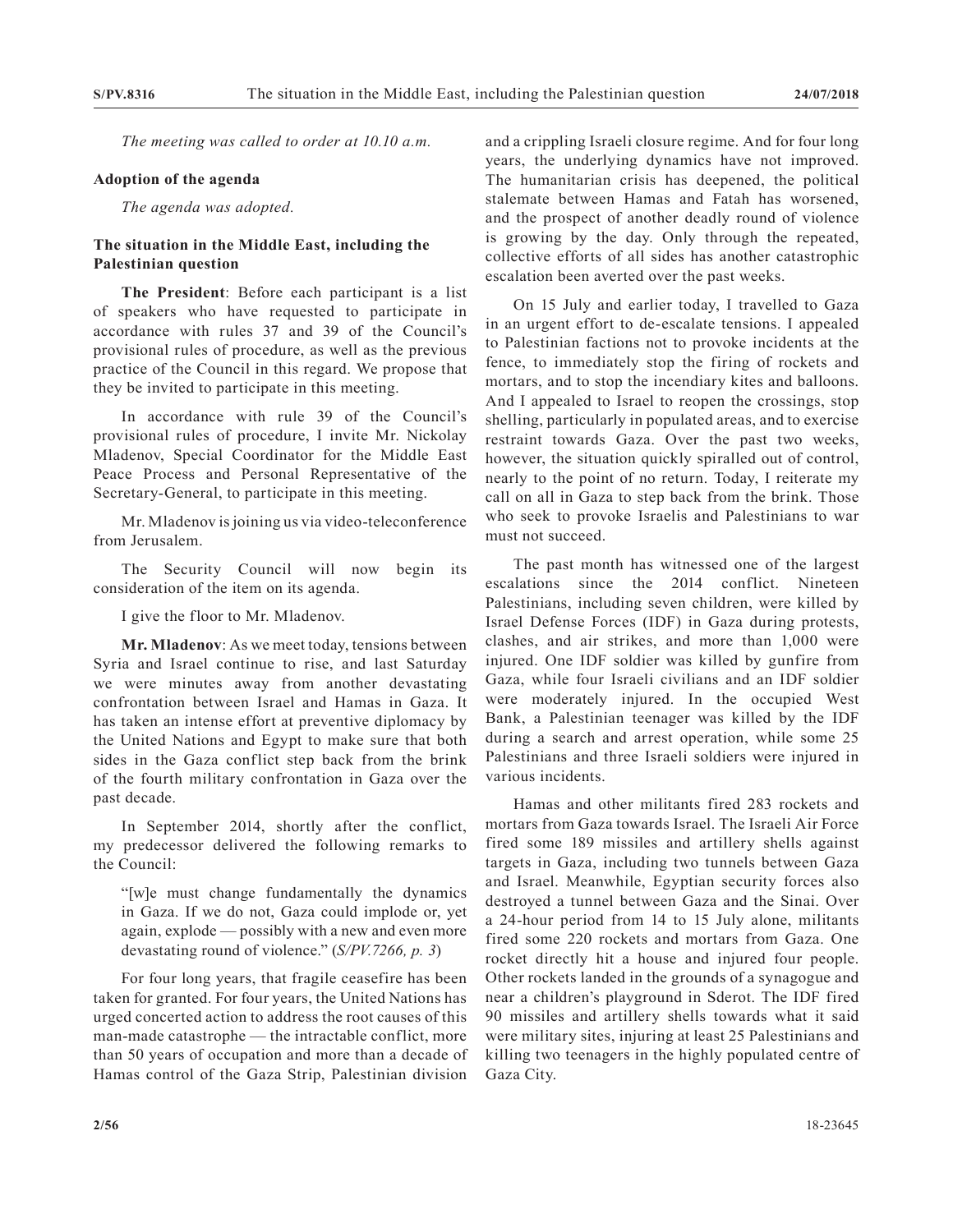On 19 July, an Israeli drone shot towards a group launching incendiary balloons, killing a Hamas militant. The next day, an IDF soldier was killed by sniper fire from Gaza, the first such fatality since 2014. Israel retaliated against dozens of military targets across the Strip, killing three militants claimed by the military wing of Hamas. In response, Palestinians in Gaza launched three rockets towards Israel, without injury or damage. In the early hours of 21 July, a spokesperson for Hamas announced that Hamas had agreed to restore calm. That was followed by Israeli authorities later that morning informing Israeli civilians living near the Gaza border to return to their normal routine.

Incendiary kites and balloons continued to be launched from the Gaza Strip towards Israel, triggering over 1,000 fires in surrounding communities, although since the evening of 20 July, that number has decreased significantly. Over 8,500 acres of land have been burned, including fields, forests and agricultural land since the launching of incendiary kites began.

In other violence related to the continuing protests at the Gaza fence, on 13 July a 15-year-old Palestinian was shot and killed by the IDF while climbing the Gaza perimeter fence, and an IDF soldier was injured by a hand grenade thrown by a Palestinian protestor. A 20-year-old Palestinian also later succumbed to injuries incurred at the fence on that day. On 6 July, a Palestinian was killed, reportedly due to the detonation of an explosive device he was carrying. On 2 July, four Palestinians breached the fence into Israel and reportedly attempted to set fire to an abandoned military post. The IDF shot and killed one, and injured at least one other.

In reaction to the continuing launching of incendiary kites and balloons from Gaza, on 10 July Israel closed the Kerem Shalom crossing, allowing only humanitarian supplies, food, fuel, medicines, animal fodder and livestock, and reduced the fishing zone for the Gaza Strip from nine to six nautical miles. As tension continued to escalate, on 17 July the entry of fuel and gas through the crossing was also halted, and the fishing zone was further reduced to three nautical miles.

After intense efforts by the United Nations and Egypt, I can now report that the situation is calming down, although tensions remain. I returned to Jerusalem from Gaza just an hour ago and am hopeful that, through the collective efforts of all sides, we can avoid another confrontation, allow Palestinians in Gaza and Israelis in communities across the border to sleep in peace and begin addressing all humanitarian issues. Today, the first 100,000 litres of much-needed fuel were allowed through the Kerem Shalom crossing to be distributed by the United Nations, prioritizing hospitals and emergency services.

The recent sharp escalation in violence and heightened tensions in Gaza must not divert us from our broader efforts to address the crisis. I continue my engagement with Israeli and Palestinian counterparts, as well as with regional and international partners, to reduce tensions, to address humanitarian challenges in Gaza and, critically, to support the Egyptian-led intra-Palestinian reconciliation process.

Advancing urgent infrastructure projects to improve the water, electricity and health systems, and to create employment that would have a quick impact on the ground remains a key element of de-escalation. So is improving access and movement for the people of Gaza through Israel and Egypt. To that end, the United Nations is enhancing its presence on the ground to work with donors and international partners to facilitate the smooth implementation of such projects, in full coordination with the Palestinian Authority and regional and international stakeholders.

Those efforts are already gaining momentum. On 17 July, the United Nations Development Programme announced the implementation of various economic initiatives that will create more than 2,500 immediate and short-term job opportunities in Gaza, particularly benefitting youth and women, over a 12-month period. But let me reiterate what I said on 15 July. There is no point in asking donors to continue funding initiatives without a political horizon for the future. This cannot be another futile exercise in conflict management and recurring humanitarian support.

Our work is focused on restoring unity between Gaza and the West Bank under one democratic Government and one legal system where all weapons are under the control of one legitimate national authority. To achieve that, we must avoid an escalation, alleviate the suffering of people, and work to lift movement and access restrictions in line with resolution 1860 (2009).

To move these efforts forward, I have engaged with the Government of Israel, the Palestinian Authority (PA) and all stakeholders. Last week, Norway convened a meeting of the United Nations, the European Union,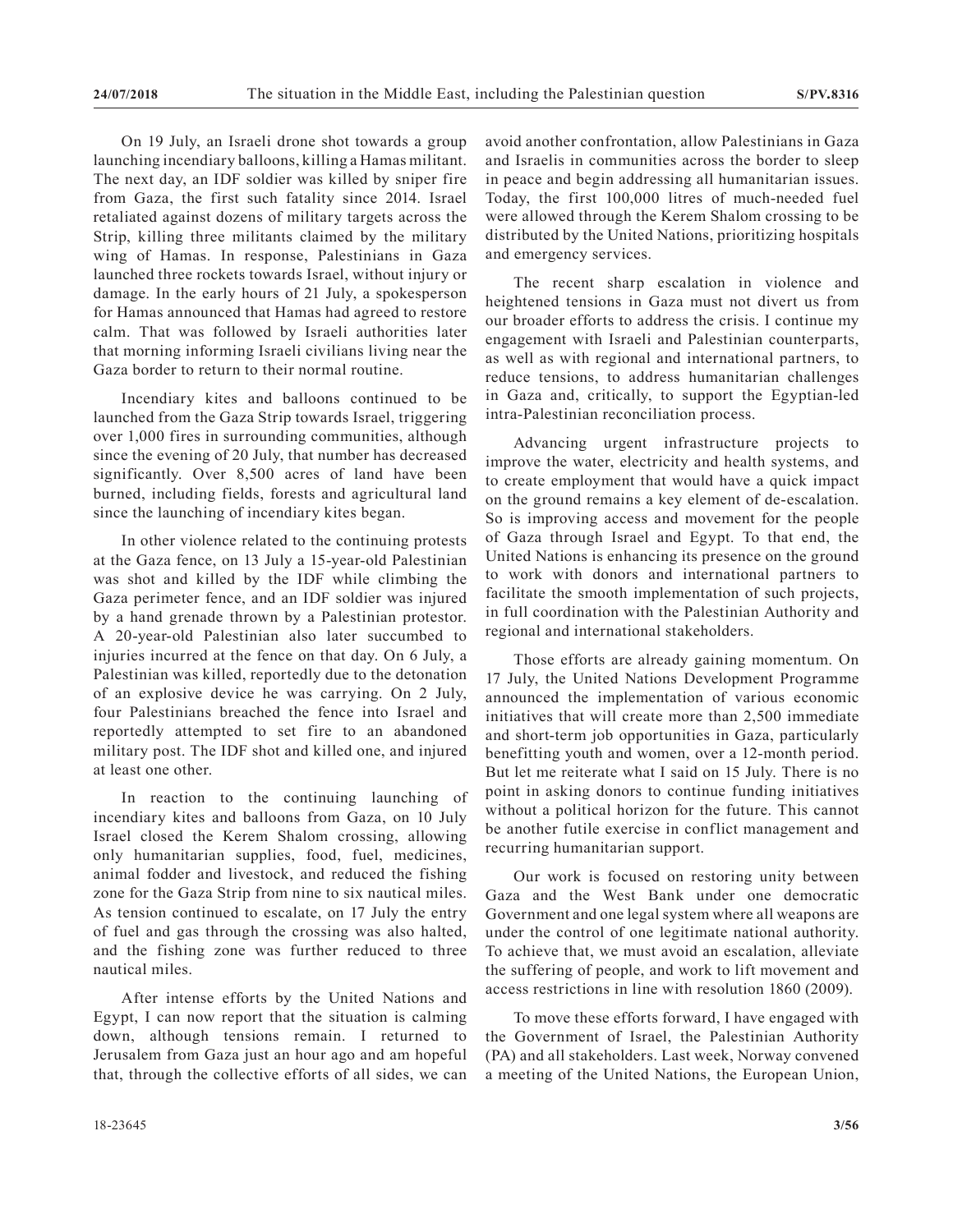the World Bank and the PA to discuss coordination mechanisms to fast-track interventions aimed at bolstering the water, electricity and health networks, as well as temporary job creation on the ground. Yesterday, the Palestinian Prime Minister's Office convened donors to reinforce these priorities ahead of the discussions of the Ad Hoc Liaison Committee for the Coordination of International Assistance to Palestinians, scheduled for September.

These developments are taking place while the financial crisis of the United Nations Relief and Works Agency for Palestine Refugees in the Near East (UNRWA) remains a very serious concern. UNRWA has communicated to staff that every effort will be made to mitigate the impact on the most vulnerable refugees of reductions in emergency assistance. Of particular concern is the possibility of a delay to the start of the school year for some 526,000 students in UNRWA schools throughout its areas of operation. At present, UNRWA needs some \$217 million to sustain its work for this year. I urge the swift mobilization of support to enable the continuity of assistance and the maintenance of stability on the ground in the region.

In the West Bank, including East Jerusalem, Israeli authorities have continued the demolition and confiscation of Palestinian-owned structures. In Khan Al-Ahmar/Abu Al-Helu, located on the outskirts of Jerusalem and populated by some 200 people, Israeli authorities requisitioned land, levelled access routes to the community and declared the area a closed military zone. These actions were taken in advance of the planned demolition and displacement of the entire community. The relocation site offered by the Israeli authorities — Jabal West — has been rejected by the community itself. The fate of these Bedouins will be decided by the Israeli High Court no later than 15 August. On 5 July, in Abu Nuwar, the authorities demolished 19 structures.

Both Khan Al-Ahmar and Abu Nuwar are among the 18 communities located in or adjacent to the controversial E-l area, where plans for new settlement construction would create a continuous built-up area between the Ma'ale Adumim settlement and East Jerusalem, undermining the contiguity of a future Palestinian State. The United Nations Humanitarian Coordinator, along with the European Union, Norway, France, the United Kingdom, Germany, the League of Arab States and others, have condemned these measures. I reiterate the call on Government of Israel to

cease demolitions and other measures that run contrary to its obligations under international law.

On 12 and 17 June, in compliance with Israeli Supreme Court rulings against settlement construction on privately-owned Palestinian land, the authorities demolished 28 structures in the two illegal Israeli outposts of Netiv Ha'avot and Tapuach West. The United Nations believes that settlement construction remains illegal under international law, and I take this opportunity to once again call on the authorities to cease such actions.

On 2 July, the Knesset passed a new law requiring the withholding of a portion of clearance revenues that Israel collects on behalf of the Palestinian Authority and transfers to Ramallah, in line with its commitments under the Paris Protocol. Funds withheld would be equal to the amount paid by Palestinian authorities to prisoners and detainees convicted or accused of security offenses against Israelis, to their families, as well as to families of Palestinians killed or injured in attacks against Israelis. The implementation of the law is expected to have a significant negative impact on the Palestinian Authority's fiscal sustainability. I reiterate the Secretary-General's call on all parties to refrain from unilateral actions and respect their obligations under previous agreements, United Nations resolutions and international law.

Turning to Syria, recent developments on the Golan have heightened tensions. On 6 July, the IDF fired across the ceasefire line towards a location from which it said a shell had been launched that landed in the area of separation. On the same day, Syrian authorities informed the United Nations Disengagement Observer Force (UNDOF) that the IDF had fired tank rounds across the ceasefire line at targets in the area of separation. Following the Syrian Government's offensive to recapture the south, which began on 19 June, an agreement was reached on 11 July between the non-State armed groups in Dara'a and the Syrian Government with Russian mediation to bring the entire Dara'a governorate under the control of the Syrian Government. By 20 July, the Government was taking control of several areas in Quneitra province, particularly near the ceasefire line.

As at 19 July, UNDOF had observed approximately 2,205 tents set up for internally displaced persons (IDPs) in its area of operation. As of 23 July, the number of tents observed by UNDOF in its area of operation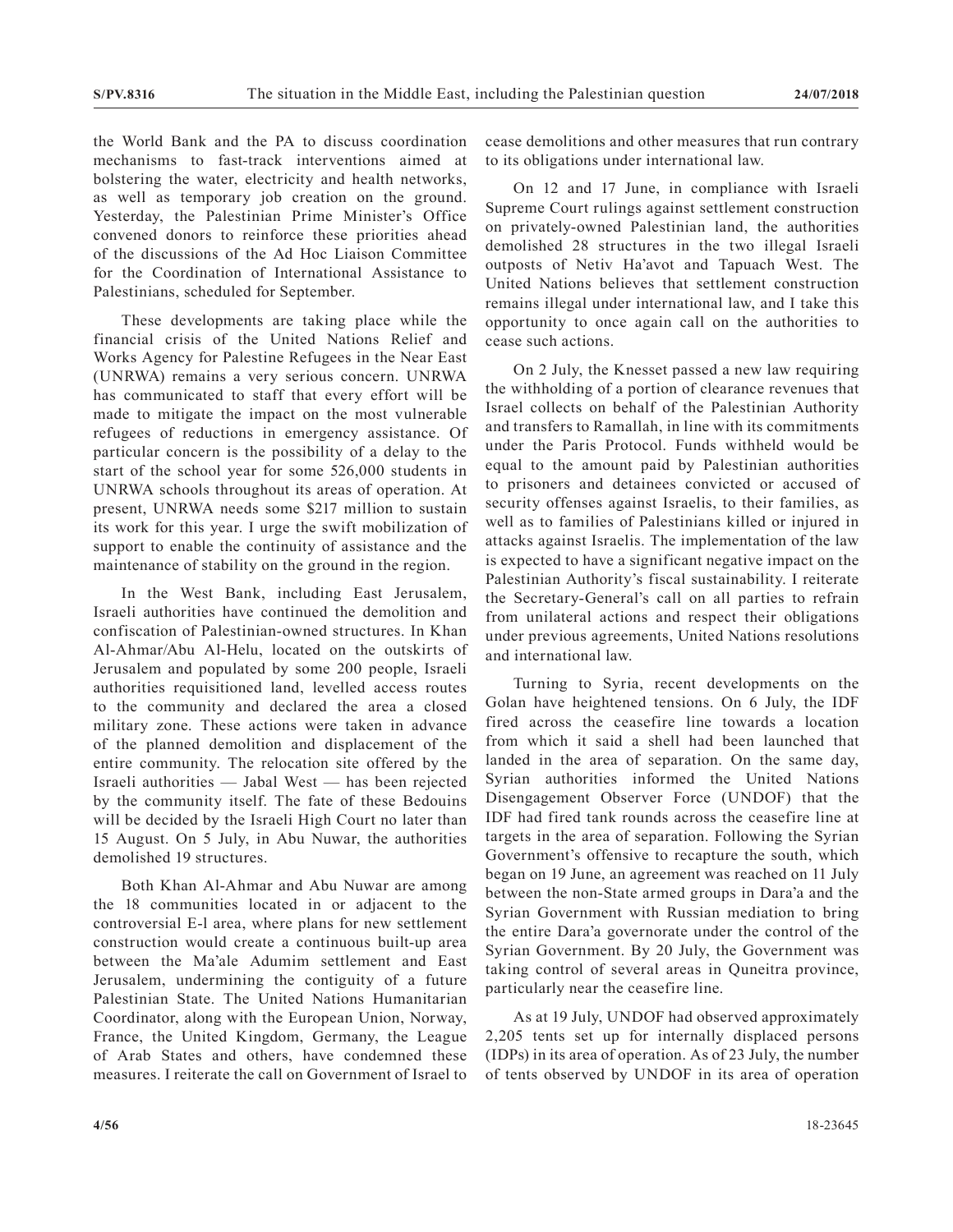had decreased to 765. As of 20 July, almost to 203,000 Syrians remained internally displaced across southwestern Syria. Close to 70 per cent of the displaced population are located in the western part of Quneitra governate. While the Government of Israel has made it clear that no IDPs would be permitted to enter into its territory, in the past month alone Israeli authorities have reported delivering over 100 tons of food, 370 tents and supplies of fuel, medicine and clothing, and provided medical assistance to injured Syrian civilians.

The living conditions of the IDPs are dire, and the United Nations currently has no cross-border or cross-line access to Quneitra. Gaining unimpeded humanitarian access to provide assistance and protection to all affected populations is critical.

On 11 July, Israel informed the United Nations that it had intercepted an unmanned aerial vehicle (UAV) that had been launched from Syria into Israel and that Israel would not tolerate breaches of the 1974 Separation of Forces Agreement. That same day, UNDOF reported that three rockets had landed in locations in the area of separation. Subsequently, UNDOF observed three missiles explode in the same area. The IDF announced that it had targeted three military posts in Syria in response to the infiltration of the Syrian UAV earlier in the day. On 13 July, Israel said it had fired a missile at another UAV that had approached from Syria. Following each of these incidents, UNDOF liaised with both parties to de-escalate the situation. Between 15 and 23 July, airstrikes were reported in Aleppo, Hama, and the interception of two Syrian missiles by Israel in another sign of heighted regional tensions.

Just a few hours ago, the IDF reported that it had fired two missiles, which shot down a Syrian fighter jet that it claimed had infiltrated nearly two kilometres into Israeli airspace. We are closely monitoring the situation. These hostilities demonstrate a disturbing trajectory of increasingly frequent and dangerous confrontations. I call on all parties to abide by all the provisions of the 1974 Agreement and to support the role of UNDOF in that regard.

Turning to Lebanon, Acting Special Coordinator for Lebanon and Under-Secretary-General Lacroix briefed the Council yesterday. Consultations continue, as does United Nations advocacy, including through the International Support Group for Lebanon, to form a new Government that will be able to deliver upon Lebanon's international obligations under resolution

1701 (2006) and its national priorities, in line with recent international conferences in support of the country. The situation in southern Lebanon and along the Blue Line remained calm overall. Ground violations of the Blue Line continued, primarily due to agricultural activity.

In closing, I would like to underline the importance of expediting our collective efforts to address the perilous situation in Gaza. Unless we begin in earnest the crucial work required to change the current deteriorating dynamics, another explosion is almost a certainty. Progress will require de-escalation and calm in Gaza, strengthened coordination with the Palestinian Authority, Israel — which has special obligations — Egypt and the United Nations, in addition to financial support.

The human dimension must be at the forefront of all our efforts. Gazans deserve to live their lives in freedom and dignity. That is their right. It is not a privilege that can be taken hostage or that can be granted or withheld by others who have no regard for their suffering. Israelis living near Gaza also deserve to finally be free of indiscriminate attacks, be it by rockets, mortars or incendiary devices, which have plagued their lives for so many years.

We cannot lose sight of the broader context. Another missed opportunity could have disastrous consequences, including for reaching a broader Israeli-Palestinian peace on the basis of the two-State solution, in which Gaza is an integral part of the future Palestinian State.

**The President**: I thank Mr. Mladenov for his briefing.

I now give the floor to the Permanent Observer of the Observer State of Palestine.

**Mr. Mansour** (Palestine): On behalf of the State of Palestine, I wish to congratulate the Russian Federation on its successful presidency of the Security Council in the month of June and express appreciation to Sweden for its able leadership of the Council's important agenda for this month. We also thank Special Coordinator and Personal Representative of the Secretary-General, Mr. Nikolay Mladenov, for his briefing and efforts.

This month, the United States of America and the French Republic proudly celebrated the anniversaries of their independence. The United States Declaration of Independence states: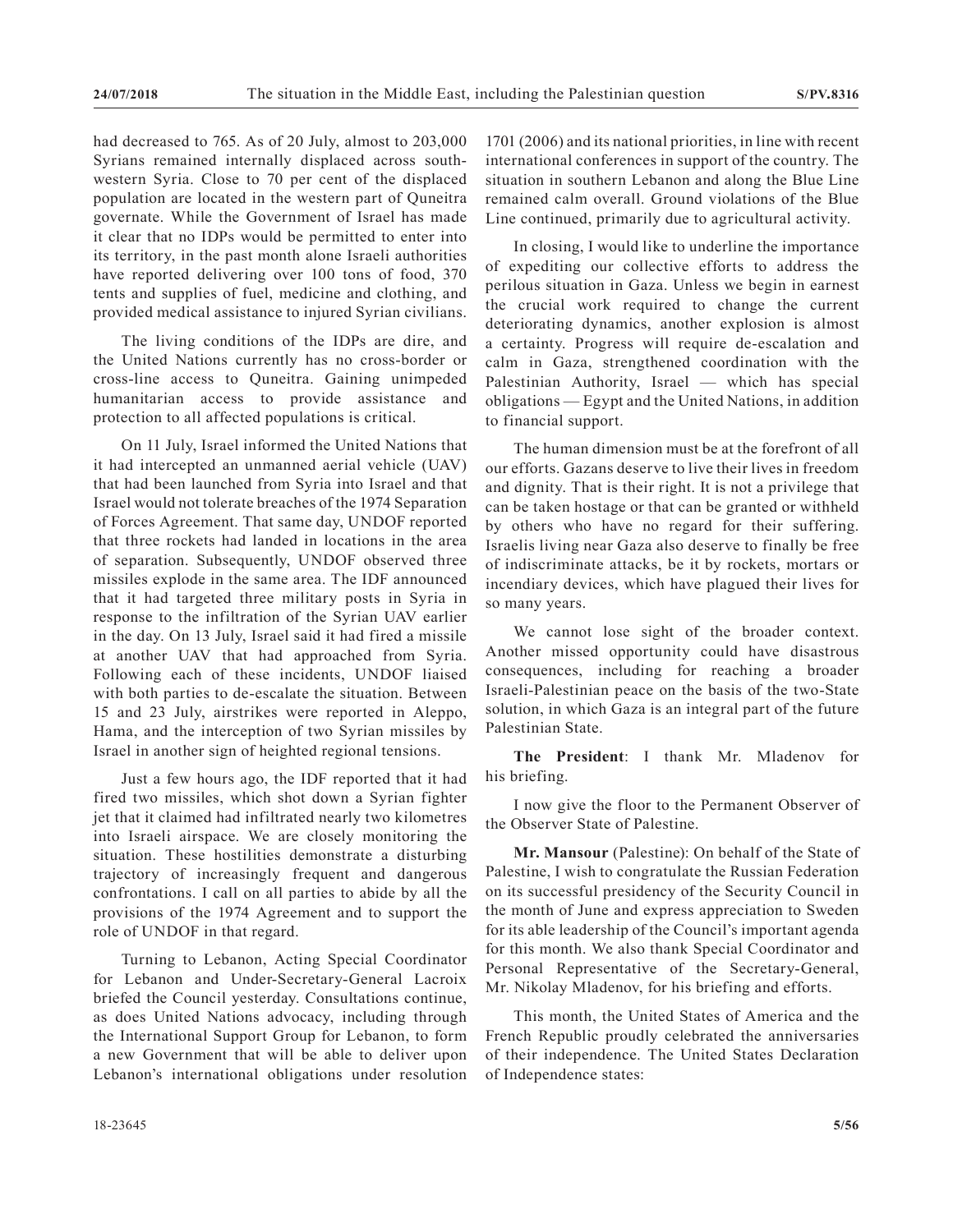"We hold these truths to be self-evident, that all men are created equal, that they are endowed by their Creator with certain unalienable Rights, that among these are Life, Liberty and the pursuit of Happiness."

The French Declaration of the Rights of Man and of the Citizen states that all men are born and remain free and equal in rights. Those truths and rights are universal and inalienable and must be recognized for every nation in the world, with no exception. But during this same month, Israel, the occupying Power, chose to continue its oppression of the Palestinian people — children, youth, women and men — further entrenching its illegal and belligerent military occupation and committing more crimes and human rights violations.

For seven decades, the Palestinian people have borne witness to decisions made under the pretext of security and religious edicts denigrating their rights and national aspirations and dismissing international law and global consensus. They continue to endure colonization, forced displacement, arbitrary detention, unlawful killing and injury on a daily basis, regardless of what they do or do not do.

In the occupied besieged Gaza Strip, the Palestinian people continue to endure an everworsening humanitarian crisis and a rapid decline in the socioeconomic situation as a devastating effect of Israel's ongoing occupation, illegal and inhumane blockade and repeated military aggressions. That dire humanitarian situation has put explosive pressure on the infrastructure in the Gaza Strip and caused loss of livelihood for the entire population. Their coping capacities have been severely depleted, as have the hopes and dreams of an entire generation of young people, who have been peacefully protesting the unbearable conditions they have been facing.

However, Israel persists with its wilful killing of Palestinian civilians and its disregard of human life. It is therefore imperative that the international community act urgently to prevent further assaults against Palestinian civilians and cause Israel to lift its more-than-a-decade-long blockade. It is also imperative to mobilize international efforts to ensure sufficient and sustainable funding for United Nations Relief and Works Agency for Palestine Refugees in the Near East, given its vital role in Gaza and beyond.

In the West Bank, including East Jerusalem, our people have had to endure the cruelty and violence of the Israeli occupation, including its persistent policy of forced displacement and transfer and demolition of homes and destruction of livelihood, as Israel's illegal settlement campaign persists unabated. Most recently, Israel has advanced its plans to forcibly transfer the Bedouin communities of Abu Nuwar and Khan Al-Ahmar. The known purpose of such plans is to facilitate the expansion of illegal Israeli settlements in the area, in grave breach of international law and numerous United Nations resolutions, including resolution 2334 (2016).

When hundreds of thousands of Palestinians were forced into exile in 1948, the first thing they built beside their tents was schools, to preserve hope and to arm future generations with knowledge. This year, school opened early in Khan Al-Ahmar to prevent the looming threat of demolition of yet another community of refugees that faces the prospect of being forcibly displaced yet again. One generation after another, our people, despite their resilience and steadfastness, are confronted with the same fate, and we have repeatedly appealed to the international community to address this critical matter. Regrettably, in the absence of concrete international action, the occupying Power remains undeterred, persisting unabated with its crimes in full view of the world, without any fear of consequences.

Those violations are further additional evidence, if any was needed, of the imperative of providing international protection to the Palestinian civilian population. We look forward to the Secretary-General's report and his recommendations on ways and means to provide international protection for the Palestinian people, including through an international protection mechanism, pursuant to General Assembly resolution ES-10/20. We expect this report to be released on 13 August 2018.

Israel's occupation of our land is not the temporary control exerted over a territory as a result of a conflict; it is an effort orchestrated over decades to seize Palestinian land in violation of two cardinal principles of the Charter of the United Nations: the right of a people — in this case, the Palestinian people — to selfdetermination, and the inadmissibility of the acquisition of land by force. It is not even a hidden plan; it is articulated every day by Israeli leaders and openly conducted in defiance of international law and United Nations resolutions.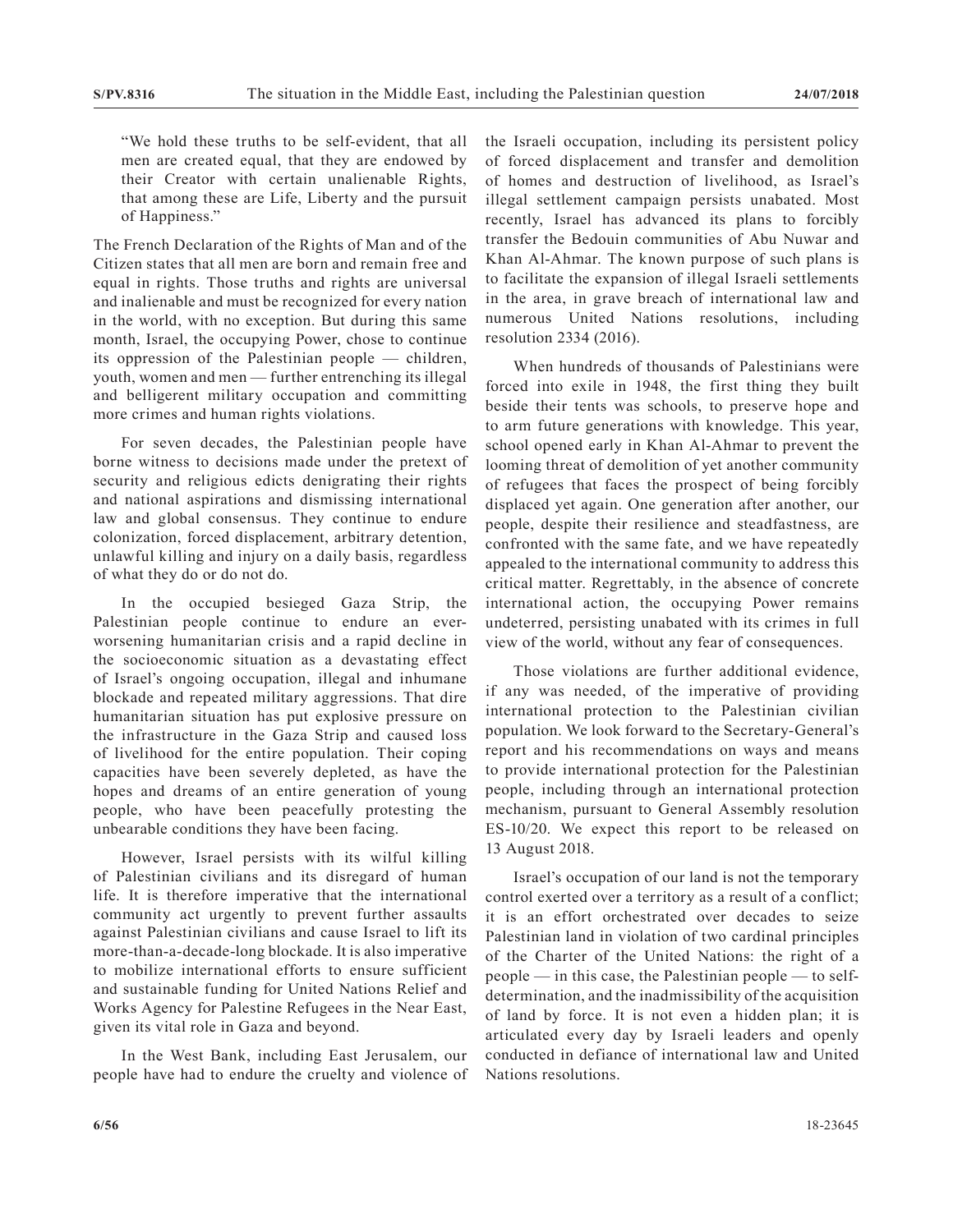Israel, the occupying Power, has been enacting one law after another to consolidate that regime instead of dismantling it. We have just celebrated the centenary of the birth of the universal symbol of freedom, South African anti-apartheid leader and former President of that country, Nelson Mandela. We honoured his legacy and struggle against oppression and injustice, and pledged that the struggle for freedom, equality, dignity and justice continues. That is the time Israel chose to adopt its Jewish nation-State law, which has transformed a situation of de facto apartheid into a situation of apartheid de jure — that is, by law.

That calls to memory the notion of "separate but equal", which was the basis of racial segregation in the United States of America, instituted in 1898 in the infamous case, *Plessy v. Ferguson*. That was an infamous, dark chapter in the history of humankind, and as we witness it again, it will be "separate and unequal". In that regard, I must say that the representative of the State of Israel has another title added to his name: the representative of Jim Crow Israel and its laws.

Israel's ultimate goal is not to achieve peace or a two-State solution. Fourteen years ago, the International Court of Justice considered that the construction of the wall and its associated regime create a fait accompli on the ground that could well become permanent, in which case, and notwithstanding the formal characterization of the wall by Israel, it would be tantamount to de facto annexation.

Is there any doubt left that that is what Israel is pursuing — annexation at the expense of our State and of peace? In the words of a United States peace envoy, Frank Lowenstein, instead of transferring power to the Palestinian side, Israel has transferred it to Israeli settlers. That is the very definition of colonialism. Many countries represented here have experienced it. Their solidarity with the Palestinian people stems from their own history and struggle. The Israeli Government is a Government of settlers, for settlers and by settlers. Israeli officials would proudly recognize it as such. Why can the rest of the world not acknowledge it and act accordingly?

Some may think that the Palestinian tragedy is not grave enough to deserve such attention, and they illustrate their argument by examining each single event in isolation from the others. My advice to them is to look at the bigger picture. This is about the denial of the rights of an entire nation and the mass displacement

and replacement of a people, coupled with a policy of confinement for Palestinians and expansion for Jewish Israeli settlers. Is such a policy not grave enough to warrant international attention? We believe that it is grave enough to merit long-overdue international action. The only question that remains is when will the world's patience, which has been tested repeatedly, finally be exhausted, and will it be before it is too late to salvage peace?

Some say that old ways no longer work. They state that the path we took to achieve peace was flawed, and therefore they want to bring plans that ignore the terms of reference of the peace process and its declared objectives. We agree that old ways no longer work, but let us determine what else does not work. Interim solutions do not work. Postponing the consideration of core issues does not work. Ignoring international law does not work. The lack of accountability for violations does not work. The lack of a binding time frame does not work. The absence of international guarantees does not work.

What works is a peace plan centred on the established international terms of reference for a peaceful solution, in line with the relevant United Nations resolutions, the Madrid principles, the Arab Peace Initiative and the Quartet road map, advanced through a collective process that secures international mobilization and holds the parties accountable. The Palestinian leadership pledges its commitment to peace, its commitment to international law, its commitment to the two-State solution and its commitment to non-violence. We also reaffirm our readiness to cooperate with all international and regional efforts to advance a just peace, as called for by resolution 2334 (2016).

The reunification of our people, land and political system is among our highest national priorities. We will spare no effort to achieve unity. We reaffirm our gratitude to Egypt for its efforts to achieve that aim, and we hope that we will see progress on that front in the coming days.

The Security Council has repeatedly affirmed, as a general principle, that ending impunity is indispensable to achieving peace. By contrast, we are living proof of how accurate that statement is, especially when the Council does not adopt the necessary measures to ensure the implementation of its own resolutions.

Every single State has the power and the duty to help advance peace by upholding its own responsibilities.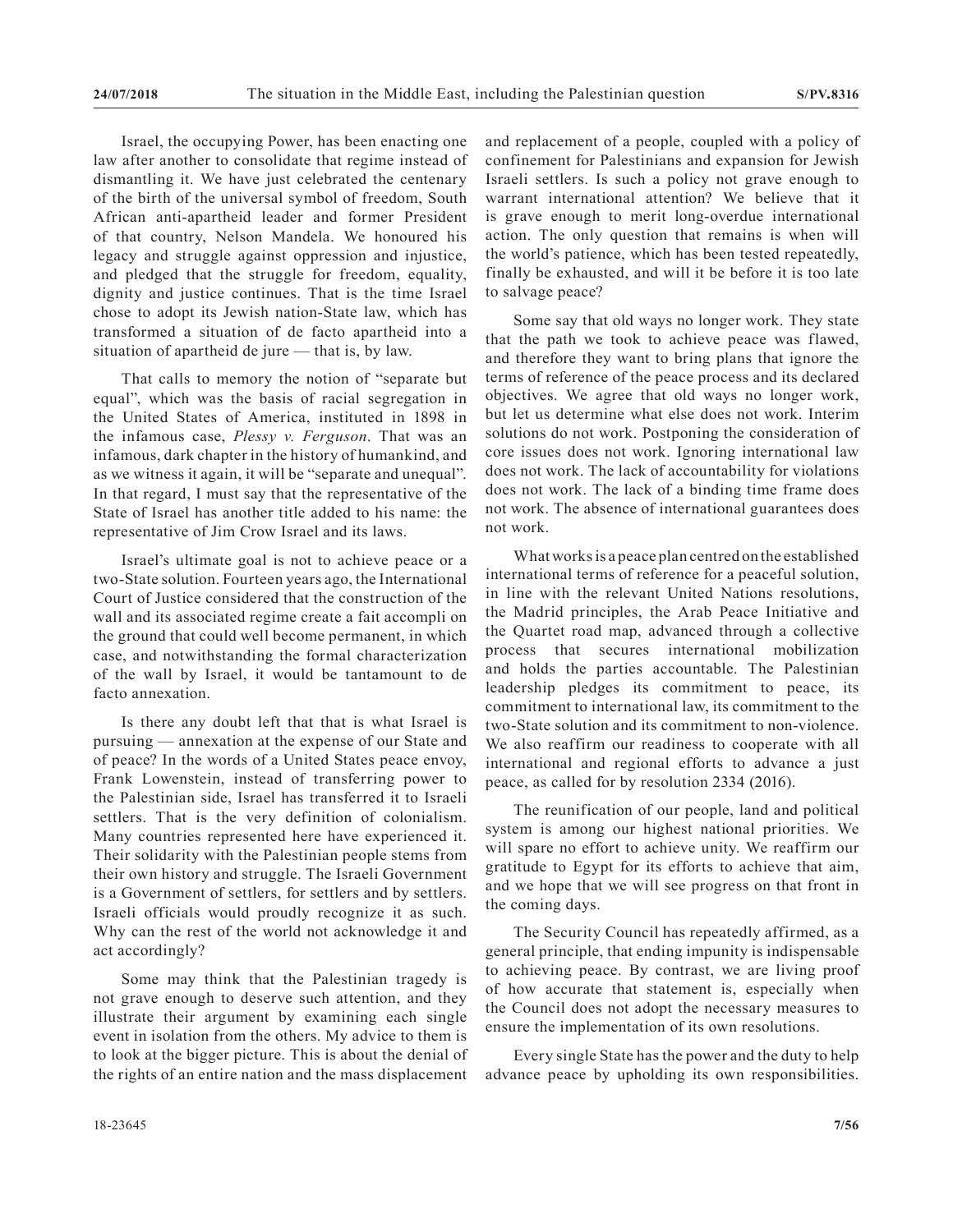We call on all States to respect and ensure respect for international law. We commend the Irish Parliament on its decision to ban settlement products that come from stolen Palestinian land and resources. Peace is not for the parties alone to achieve, nor can the freedom of the oppressed be subject to the good will of the oppressor. Peace requires that each and every one of us do our part. We want peace and look forward to a collective process that can yield peace. We stand ready to be held accountable for our words and actions on the basis of international law. Can the other side commit to the same?

**The President**: I now give the floor to the representative of Israel.

**Mr. Danon** (Israel): On behalf of my delegation, I congratulate the Kingdom of Sweden on assuming the presidency of the Council this month.

Before I begin, I must address the events that took place ts morning. A short while ago, two Patriot missiles were launched at a Syrian Sukhoi fighter jet that infiltrated Israeli airspace. The Israel Defense Forces monitored the advance of the fighter jet, which infiltrated approximately 2 kilometres into Israeli airspace. It was then intercepted by the Patriot missiles. Israel warned Syria not to breach the 1974 Separation of Forces Agreement. Israel will not allow any violation of its sovereignty.

Over the weekend, at the request of our allies, Israel completed a humanitarian effort to rescue 422 members of the White Helmets and their families. The Israeli Government approved their passage through Israel as an important humanitarian gesture. We would like to thank the countries that took part in that humanitarian operation. Israel will continue to provide the Syrian population with humanitarian aid, such as food, medicine and clothing, as it has since the earliest days of the war.

Enough is enough. Too many in the international community continue to criticize our actions while Hamas terrorizes our southern border. This past weekend, an Israel Defense Forces soldier was shot and killed by a Hamas terrorist squad. Hamas terrorists fired more than 200 rockets and mortars into Israel just over a week ago. A 17-year-old girl suffered wounds to her face from a rocket attack. Another rocket struck the courtyard of a synagogue in the Israeli town of Sderot. A balloon filled with explosives landed on the roof of a kindergarten. Sirens blare day and night, and

the residents of Israel's southern communities are told to remain within 15 seconds of bomb shelters — 15 seconds. More than 7,400 acres of land in southern Israel — half the size of Manhattan — have been destroyed by Hamas arson attacks. Just imagine if half of Manhattan were set on fire, if eight Central Parks were to burn to the ground by flames set by terrorists.

Israel continues to defend itself. We have destroyed Hamas terror tunnels, one of its training facilities located in a city centre and military targets. We took such steps to protect our people, just as Members represented here would do to protect their people.

Hamas is responsible for those acts of terror. Yet, too many in this building seem to have forgotten what Hamas truly is. Hamas is a terrorist organization. Hamas is to be blamed for holding hostage the entire population of Gaza. Hamas is working closely with the terrorists of Hizbullah in Lebanon and the Iranian regime. Hamas is a regional threat that requires a regional solution. Hamas is also an international problem that calls for international designation. The fanatics of Hamas who terrorize Israelis and Palestinians are sophisticated cold-blooded killers. It is time this body acknowledges that Hamas is no different than Al-Qaida and the Islamic State of Iraq and the Sham (ISIS). The Council must designate Hamas as a terrorist organization once and for all.

Founded by a group of Muslim Brotherhood activists in 1987, Hamas remains committed to a violent assault against Israel. Its stated goal is creating a Palestinian State "from the river to the sea". Hamas preaches the destruction of Israel and its entire people through suicide bombings, stabbings, kidnappings and any other means of terror it sees fit. From 2000 to 2005, Hamas killed over 1,000 innocent Israelis. It wounded thousands more. Suicide bombers boarded buses and entered restaurants only to blow them up moments later.

In 2005, Prime Minister Ariel Sharon ordered the entire withdrawal of all Israeli presence in Gaza. That meant the complete removal of every pre-existing Jewish community in Gaza, every Israeli Defence Forces soldier and even the bodies from our cemeteries in Gaza. Israel left so the Palestinians could govern themselves in Gaza. They had the opportunity. Israel had removed itself completely — no settlement, no occupation — but Hamas remained. In fact, Hamas grew only stronger.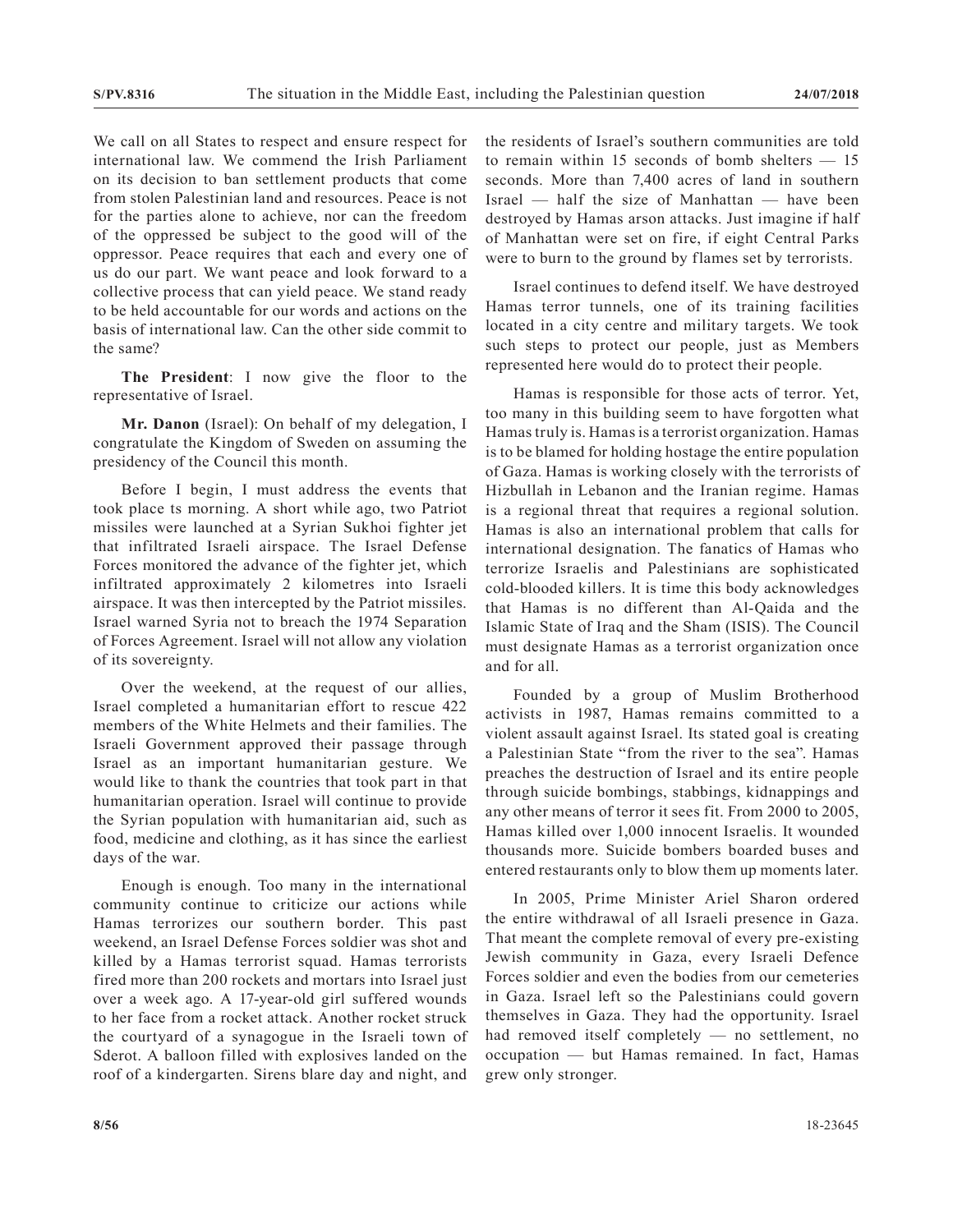In 2006, Hamas violently overthrew the Palestinian leadership. It literally threw Fatah leaders off their rooftops. Since then, for 12 years Hamas has done nothing but exploit the Palestinian people and attack Israel. Hamas has built countless terror attack tunnels from Gaza into Israel to kidnap and kill innocent Israelis. This year alone, Israel has destroyed at least 10 of those terror tunnels that crossed into Israel, ending just metres from our communities. In 2017, Israeli security forces stopped over 400 Hamas terror attacks, including 13 planned suicide assaults and eight attempted kidnappings.

It has been 12 years since Hamas seized control of Gaza, and peace in our southern region remains a figment of the imagination. That is because Hamas values death over life. If the Council does not believe me, it should listen to Hamas' leaders themselves. During the recent violent riots, Yahya Sinwar, the leader of Hamas in Gaza, addressed the mob next to the fence — delegations can look it up on Google — and demanded that they, the people he sent to the fence, charge the fence into Israel, find innocent Israelis and tear out their hearts from their bodies. The international community must accept that Hamas' true colours are the bloodiest of reds. There is only one remedy — the international community must designate Hamas a terrorist organization.

For many years, Hizbullah in Lebanon has terrorized northern Israel as it pretends to be a political organization, but Hizbullah is not alone today in Lebanon. Hamas has widened its efforts to collaborate with Hizbullah and to cause innocent Israelis as much pain as possible. Both Hamas and Hizbullah are guilty of placing innocent people — whether Lebanese, Palestinian or Israeli — in grave danger. Like Hamas, Hizbullah commits the crime of exploiting civilians as human shields and both terrorist organizations enjoy tremendous resources, equipment and training from Iran.

Hamas leaders boast about those terror ties themselves. Yahya Sinwar bragged that Hamas has

"excellent relations with our brothers in Hizbullah. We work together and coordinate and we are in touch almost on a daily basis".

Over the past few months, Hamas has amplified its activities in Lebanon. We have warned the Security Council about this, but nothing has changed. Hamas is part of an international operation, one that crosses borders from Turkey, to Lebanon, to Syria and finishes in Iran. Through this network and with the funding and sponsorship of Iran, Hamas has established missile and unmanned aerial vehicle factories in southern Lebanon. It has built training camps to teach thousands of Palestinian terrorists in Lebanon.

The scale of Hamas activities would not be possible without the unwavering support of the Iranian regime. Despite clear Sunni/Shia differences, Iran provides nearly \$100 million annually to Hamas and Islamic Jihad. Hamas leaders, including the prominent Saleh Al-Arouri, have met with Iranian officials on many occasions. Ali Akbar Velayati, a top aide to Iranian Supreme Leader Ayatollah Khamenei, stated:

"We are proud of supporting the Palestinian resistance and Hamas movement. The Iranian leadership and our people will continue to support the resistance led by Hamas and Islamic Jihad."

Just this month at the so-called Wet Gunpowder Festival — apparently, it is festival — Qasem Soleimani, Commander of the Quds force of the Iranian Revolutionary Guard, was scheduled to address the entire population of Gaza through a live broadcast from Tehran. A technical malfunction stopped the speech from taking place, but that type of direct communication to all of Gaza shows only one thing — that the ties between Hamas and Iran are stronger than ever.

With Iran's support, Hamas is becoming a regional and international threat. Iran has already built a strong influence in Lebanon, giving \$700 million a year to Hizbullah. Iran already has near control over Syria. It provides the regime with \$4 billion per year and thousands of fighters. We simply cannot allow Gaza to become another Iranian outpost. Designating Hamas as a terrorist organization would reaffirm the international community's obligation to combat terrorism.

Terrorism knows no borders, colours or creeds. Terrorism strikes the cafés of Paris, the towers of New York and the streets of Tel Aviv. Hamas, Al-Qaida and ISIS share the same immediate goal of killing innocent people and disrupting international peace. Therefore, designating Hamas as a terrorist organization should be no less obvious than designating Al-Qaida and ISIS. The United Nations should designate as terrorists to be sanctioned Hamas leaders, such as Yahya Sinwar, who is guilty of committing over 50 terror attacks; Ismail Haniyeh, who is responsible for countless innocent deaths and is a supporter of Osama bin Laden;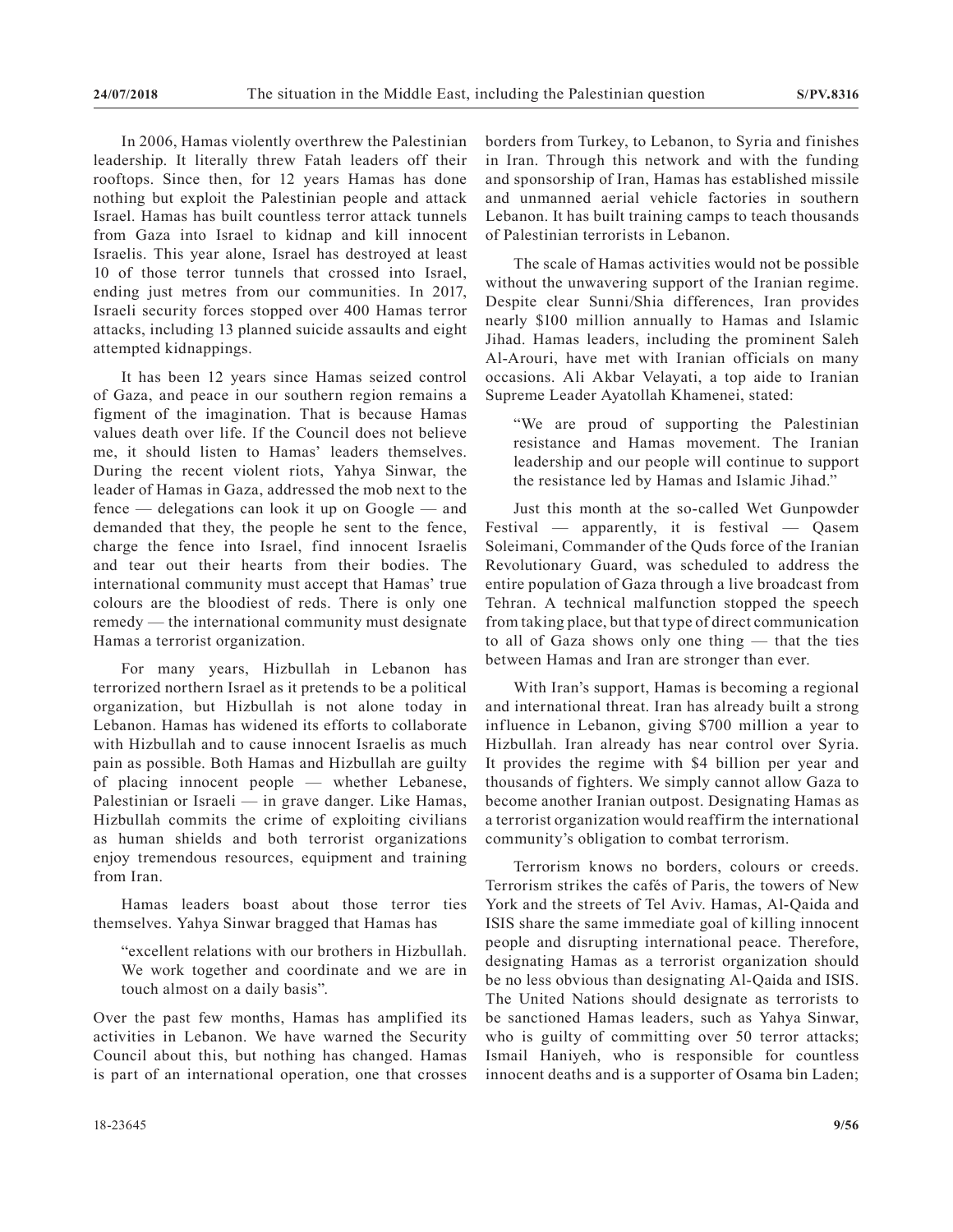and Khaled Mashal, who is guilty of executing 38 Palestinians who tried to resist Hamas.

Hamas continues to hold hostage two Israeli civilians and the abducted bodies of two fallen Israeli soldiers, Oron Shaul and Hadar Goldin, and refuses to return them. They also refuse to allow visits by the International Committee of the Red Cross or any other third party and to provide information about their fate or conditions. It is inconceivable that it has been over four years since our two soldiers were killed and their bodies are still being held by Hamas terrorists. I remind members of the Council that Hadar Goldin was killed after a United Nations sanctioned ceasefire was implemented. It is the responsibility of the United Nations to ensure the return of their bodies for proper burial in Israel. Failure to do so is a standing violation of international humanitarian law. One cannot demand humanitarian assistance to Gaza, which we support, while refusing to ensure the basic humanitarian rights of returning our captive and fallen.

Hamas directs violent attacks of rockets and flaming kites at Israeli civilians. It diverts supplies that go to Gaza to build terror tunnels. It uses civilian buildings and objects to launch attacks, and it uses Palestinian civilians — men, women and children — as human shields. Hamas — the organization that is responsible for the suffering of so many Israelis and Palestinians — fundamentally violates co-obligations of international humanitarian law. Hamas continues to display total disregard for all the values that the international community holds dear, including humanity, the protection of civilians and respect for international law. The international community cannot stand by idly.

Before I conclude, dozens of countries have designated Hamas as a terrorist organization. They did not do it out of sympathy for Israel. They did it because they understand that Hamas is a worldwide terror threat. By calling Hamas anything other than what it is, one becomes the launch pad for its rockets. In the last debate in the Security Council about the conflict (see S/PV.8244), here in this Chamber, a majority of Security Council members could not condemn Hamas. The majority of States members of the General Assembly had the courage to support the United States. Therefore, if this organ is serious about peace and security, it will designate Hamas as a terrorist organization once and for all.

**The President**: I now give the floor to the members of the Security Council.

**Mrs. Haley** (United States of America): I would like to thank Mr. Mladenov for his briefing. Before I go to the main point of my remarks, I want to emphasize one item that Mr. Mladenov touched upon. In the past three months, the terrorist flaming swastika kites that have crossed over from Gaza into Israel have damaged or destroyed 7,500 acres of land. Israel is a small country. The equivalent proportion of land in the United States would be the size of the entire state of Connecticut. In France, the equivalent would be 10 times the entire land area of the city of Paris. That is no small thing. If it were happening to any of our countries, there would be quite a lot of discussion of it. While the international media pays very careful attention to every step Israel takes in self-defence, we must not lose sight of the very real damage that is being done to Israel by terrorist attacks coming from Gaza.

The main purpose of my remarks today is to shed light on another important and frequently overlooked issue when it comes to the Palestinian community. If one were to judge every nation's commitment to the Palestinian people by the words that are spoken in the Security Council and in the General Assembly, one would come away with an extremely distorted picture. Here at the United Nations — thousands of miles away from Palestinians, who do have real needs — there is no end to the speeches on their behalf. Country after country claims solidarity with the Palestinian people. If those words were useful in the schools, hospitals and streets of their communities, the Palestinian people would not be facing the desperate conditions that we are discussing here today. Talk is cheap. No group of countries is more generous with their words than the Palestinians' Arab neighbours and other States members of the Organization of Islamic Cooperation. But all of the words spoken here in New York do not feed, clothe or educate a single Palestinian child. All they do is get the international community riled up.

Let us take the United Nations Relief and Works Agency for Palestine Refugees in the Near East (UNRWA), for example. Last year, Iran's contribution to UNRWA was zero. Algeria's contribution to UNRWA was zero, and Tunisia's contribution to UNRWA was zero. Other countries did provide some funding. Pakistan gave \$20,000. Egypt gave \$20,000, and Oman gave \$668,000. Now, it is not only the Arab and Islamic countries that warrant highlighting. Other countries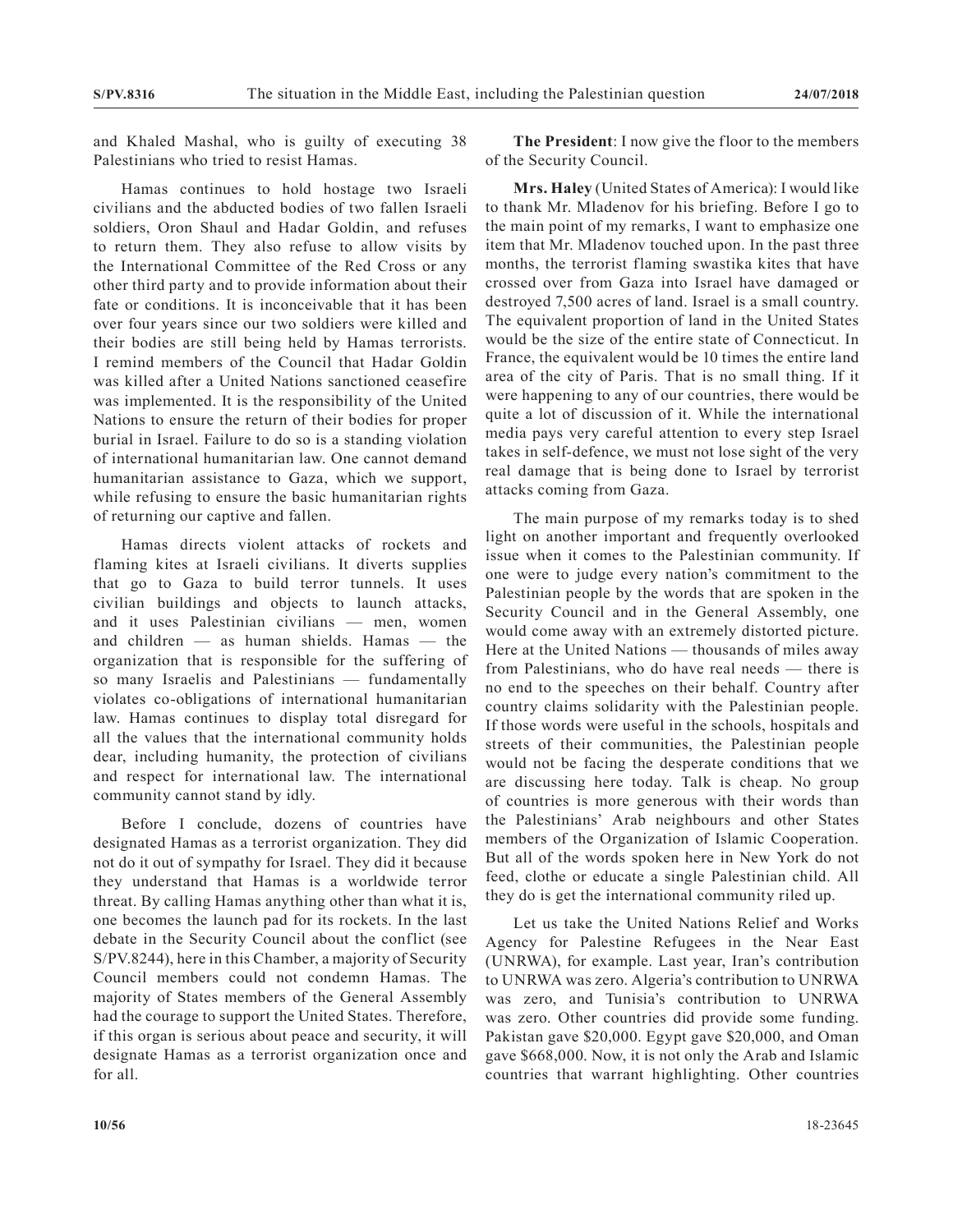talk a big game about the Palestinian cause. In 2017, China provided \$350,000 to UNRWA. Russia provided \$2 million to UNRWA. Moving up the list, Turkey gave \$6.7 million. Kuwait gave \$9 million, and the United Arab Emirates gave \$12.8 million.

Again, if a nation's commitment to the Palestinian people is judged by the words heard in this Chamber, the conclusion might be drawn that the United States has been less generous simply because we stand proudly with our ally, Israel, here at the United Nations. But once again, that conclusion would be entirely false. Last year, while Algeria was providing nothing to UNRWA and Turkey was providing \$6.7 million, the United States gave \$364 million. That is 10 times the combined amounts from every country that I just named. Moreover, that is in addition to what the American people give annually to the Palestinians in bilateral assistance, which was another \$300 million just last year and averages more than a quarter-of-abillion dollars every year since 1993. Since that year, the United States has provided over \$6 billion in bilateral assistance to Palestinians. How much have the Arab countries — some of which are wealthy — given to the Palestinians? It does not come anywhere close to what the United States has done. Words at the United Nations or actions on the streets and in the schools of Palestinian communities, which matters more?

Judging by the vitriol that is directed towards the United States from the Palestinian representatives, including the one here today, and from some of their allies, one might fairly conclude that our support is unappreciated or unwelcome. Americans are very generous people. We are humanitarian-oriented people, and we continue to seek ways to help the Palestinian people, whose plight is of genuine concern to us. But we are not fools. If we extend a hand in friendship and generosity, we do not expect our hand to be bitten. As we extend our hand, we also expect others to extend their hands as well.

Importantly, this is not an issue of funding alone. Where are the Arab countries when it comes to encouraging reconciliation between Palestinian factions, which is essential to peace? Where are the Arab countries when it comes to denouncing Hamas terrorism? Where are the Arab countries when it comes to supporting compromises that are necessary for peace? Too often, the Arab countries give just enough money and mouth just enough uncompromising words to stay out of the crosshairs of Palestinian representatives.

But if they really cared about the Palestinian people, they would not do that. Instead, they would condemn extremism and they would put forth serious ideas for compromises that could end the struggle and lead to a better life for the Palestinian people. They would tell the Palestinian leadership how foolish they look for condemning a peace proposal they have not even seen yet. The Palestinian leadership has been allowed to live a false reality for too long, because Arab leaders are afraid to tell them the truth. The United States is telling the truth, because we do care about the Palestinian people. But we should all recognize that Palestinians' needs are not an American problem any more than they are a Russian or French problem. And they are certainly not more of an American problem than an Egyptian, Saudi, Emirati or Turkish problem. So the next time we have a meeting like this one in the Security Council or the General Assembly and we hear speech after speech about the plight of the Palestinian people, I would ask those who are making those speeches to examine what their countries are doing to help besides speechmaking. It is time for the States of the region, in particular, to step up and really help the Palestinian people instead of just making speeches thousands of miles away.

**Mr. Polyanskiy** (Russian Federation) (*spoke in Russian*): We thank Mr. Nickolay Mladenov, Special Coordinator for the Middle East Peace Process, for his report.

Russia supports building up the international efforts to resolve crisis situations, particularly in the Middle East and North Africa. That vast region, which stretches from the borders of Lebanon or Syria and Israel to the Persian Gulf and Western Sahara, is unfortunately still teetering on the edge of another escalation, in a fragile situation that could collapse as a result of a minor political miscalculation or careless step. The consequences of such a scenario could be disastrous for the whole world. In such circumstances, preventive diplomacy is particularly vital. It is too late to take steps to forestall conflicts that are already at an acute stage of armed confrontation. The focus has to be on finding peaceful solutions. But in the case of Palestine it is still possible to put the situation back on the political track, preventing a new round of violence in the very heart of the Middle East.

The state of affairs in the Palestinian-Israeli settlement is extremely worrying. Recent events in and around Gaza have confirmed that violence is filling the vacuum that has formed in the absence of any progress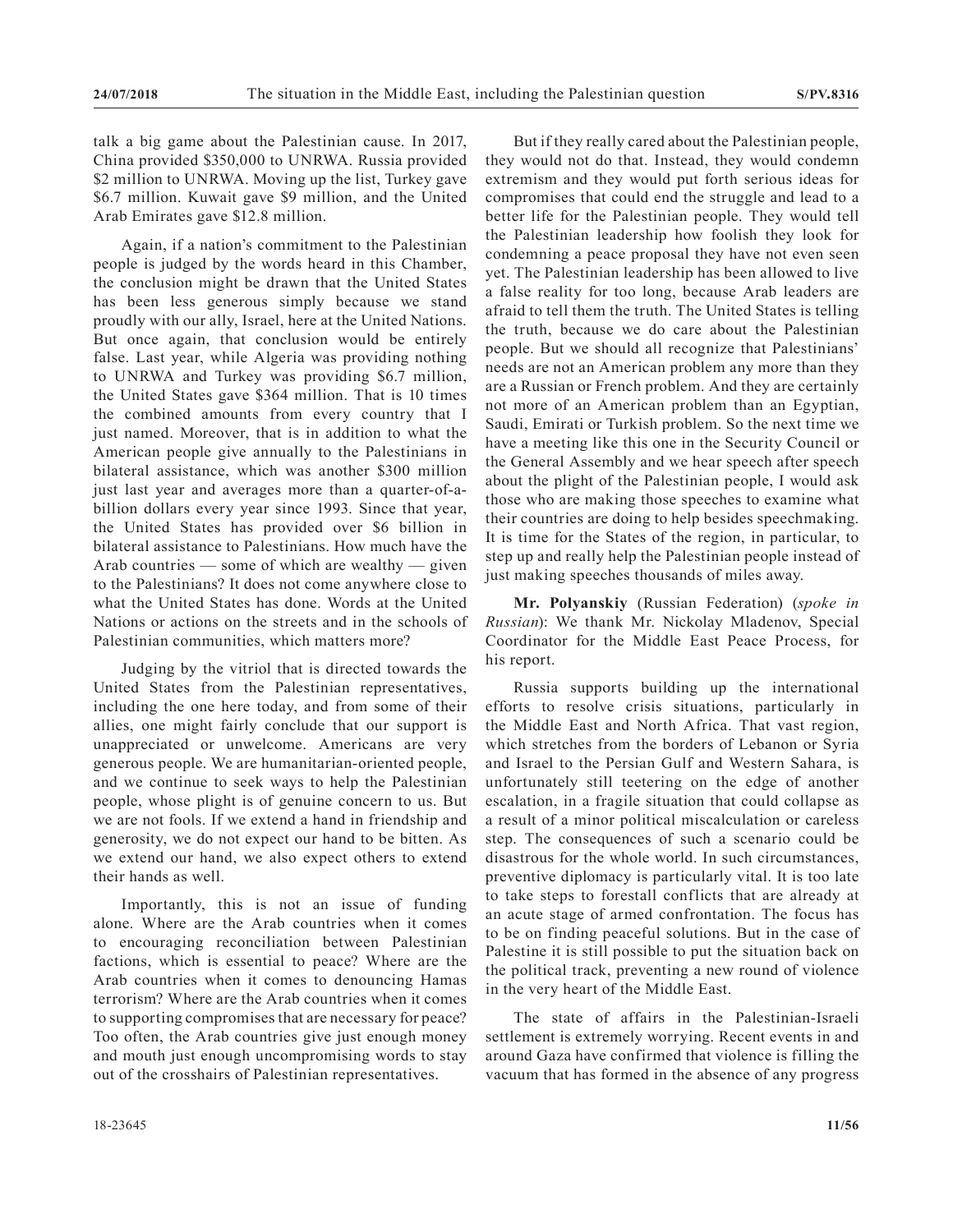in resuming the political process. The report of the Quartet of international mediators on a settlement in the Middle East warned of this threat as long ago as July 2016 and also talked about how to prevent such a development. Regrettably, we have been obliged to conclude that none of its recommendations in that regard have been fulfilled. The problems of illegal Israeli settlements, the Israeli authorities' destruction of Palestinian property and provocative rhetoric on both sides have only worsened. We are worried about the increasing tendency to take unilateral approaches that do not contribute to the implementation of the agreements previously reached within the framework of international organizations, chief among them the United Nations. We are firmly convinced of the inadmissibility of any actions that prejudge the outcome of the peace talks. Attempts to reinforce the new realities on the ground through national legislation do nothing to advance the cause of peace.

The only possible path to a settlement is a direct dialogue between the parties to the conflict that can lead to achieving a two-State formula based on internationally recognized foundations, including the relevant Security Council resolutions and the Arab Peace Initiative. Russia is ready to give every assistance to a resumption and to do it in cooperation with the other international players, including through the Quartet. We will continue to work through our bilateral relations with Israel and Palestine. President Putin of Russia held constructive talks with Prime Minister Netanyahu and President Abbas during their stay in Moscow a few days ago. So far these have been separate meetings, but our offer of holding a Palestinian-Israeli summit in Russia remains on the table. I want to emphasize that our proposal has the agreement of the Palestinian side. Our principled vision was again presented to Israel during our Foreign Minister Sergey Lavrov's visit to West Jerusalem just the other day. We value the role of the other countries of the region with regard to Palestine and Israel, especially Egypt and Jordan. We are helping our Egyptian partners in their efforts to resolve the division in the Palestinian ranks through our contacts with a wide range of Palestinian factions.

We support the international aid to Palestine, including through the United Nations Relief and Works Agency for Palestine Refugees in the Near East (UNRWA). I listened carefully to what my colleague Mrs. Haley said about that. I would like to believe that after such an emotional performance there will be a qualitative change in the situation in that regard. UNRWA's activities go beyond its purely humanitarian mission and are an important stabilizing factor for Palestine and the entire region. Serious consequences are likely if its work falters owing to a lack of financial resources.

Progress in resuming the Palestinian-Israeli political process will undoubtedly have a positive impact on the overall situation in the Middle East and North Africa. It is crucial that we all work to unite our efforts in that regard and in other areas, including Syria, Yemen and Libya. It will also be important not to cut back our support to the authorities in Iraq for the future stabilization of the situation there. Helping Syrian refugees to return to their homeland will contribute both to normalizing the situation in the Syrian Arab Republic and to relieving the socioeconomic situation in the countries that are hosting refugees, especially Syria's neighbours Lebanon, Jordan and Turkey.

As we see it, the Security Council debate held at Russia's initiative on 25 June (see S/PV.8293) affirmed the urgent need for coming up with a positive and unifying common agenda on the Middle East for the Security Council and the entire international community. We have to translate that vision into practical action while preserving the collective-security instruments we already have, such as the Joint Comprehensive Plan of Action for Iran's nuclear programme, which has a crucial role to play in the global non-proliferation regime and whose preservation will help to prevent an uncontrolled rise in tensions in the region.

Russia is ready to participate in these efforts with all interested partners on a basis of an open and impartial dialogue, as exemplified in the recent talks between President Putin and President Trump in Helsinki.

**Mr. Ma Zhaoxu** (China) (*spoke in Chinese*): China would first like to thank Special Coordinator Mladenov for his briefing and commend him for his active efforts to de-escalate the tensions in the region.

The current relations between Palestine and Israel are deeply troubling. The situation in Gaza remains fragile and tense and we cannot afford to ignore the possibility that the violent clashes there may escalate further. The prospects for a two-State solution are unclear, and the efforts for a resumption of talks between the two sides are stalled, while the construction of settlements continues and Palestinian houses are still being demolished. China is deeply concerned about the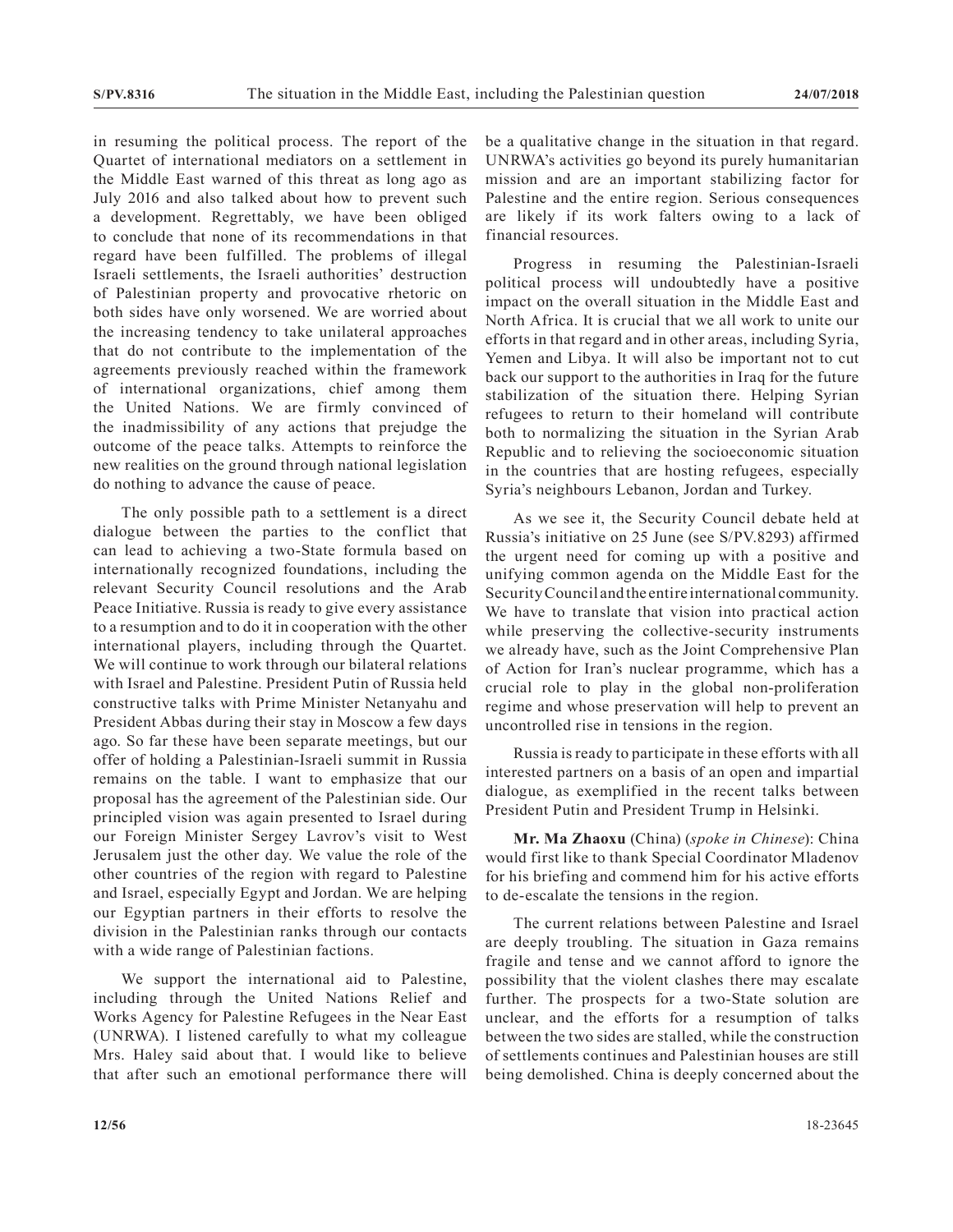developments on the ground and the casualties from the conflicts. The use of force and efforts to prevent violence with violence will not solve any problems.

We strongly condemn the wilful use of force and oppose violence against civilians. We urge all parties to bear in mind the safety and security of the people of the region and the imperative of peaceful coexistence by exercising restraint in order to prevent the situation from escalating. The dire humanitarian situation in Gaza only undermines regional stability. We hope that the parties concerned will fully lift the Gaza blockade as soon as possible.

The two-State solution is the optimal way to resolve the conflict between Palestine and Israel. The international community should abide by the relevant United Nations resolutions, the principle of land for peace and the Arab Peace Initiative in scaling up its efforts for the resumption of talks. Concrete actions should be taken to implement resolution 2334 (2016) and cease all settlement activities in the occupied territories and the demolition of Palestinian houses and property. Steps should also be taken to prevent violence against civilians.

The international community should remain united in pushing for an early resumption of the peace talks between the two sides. The parties should meet each other halfway and refrain not only from any action or rhetoric that might aggravate the situation but also from any unilateral action that might undermine trust, so as to create the conditions necessary for a resumption of the dialogue. Parties that can bring influence to bear on the question of the Middle East should play a constructive role in that respect.

China appreciates the efforts made by Egypt and others to actively promote national reconciliation in Palestine. We support the convening of a new international conference on the question of Palestine and the exploring of innovative mechanisms to facilitate peace in the Middle East so as to break the deadlock in Palestinian-Israeli talks as soon as possible.

China firmly supports the establishment of an independent and fully sovereign State of Palestine based on the 1967 borders, with East Jerusalem as its capital. We support the greater integration of Palestine into the international community. At the opening ceremony of the eighth ministerial meeting of the China-Arab States Cooperation Forum, on 10 July, Chinese President Xi Jinping announced another ¥100 million in aid to

Palestine in support of its economic development and to improve living conditions there.

China will continue to provide emergency humanitarian assistance to Palestine and make an additional contribution of \$2 million to the United Nations Relief and Works Agency for Palestine Refugees in the Near East. In this regard, China has always done what it believes it should do, to the extent possible. We have no intention of competing with any other country.

Peace, reform and development are the common requirements of the countries of the Middle East. Stability, tranquillity and happiness are the shared aspirations of the people of the region. We should address hot-spot issues in the Middle East in a peaceful, just, constructive and inclusive manner.

To be specific, we should, first, remain committed to a political solution and facilitate dialogue and negotiations so as to stop the vicious circle of violence for violence; secondly, be impartial and refrain from imposing compromises so that stability can turn into lasting peace rather than to a mere hiatus in turmoil; thirdly, manage the situation in a constructive manner that takes into consideration both history and reality, so as to gradually build momentum for ending the violence and improving the situation; and, fourthly, accommodate the legitimate rights and interests of all parties and refrain from making exclusive arrangements, with a view to building an open and stable framework for peace in the region.

Finally, I should like to reiterate that China stands ready to work with the countries of the region to better align our strategies and actions. We are committed to safeguarding peace and stability in the Middle East, upholding equity and justice, promoting common development and advocating mutual learning and friendship, with a view to contributing to the building of a community with a shared future for humankind.

**Mr. Alotaibi** (Kuwait) (*spoke in Arabic*): At the outset, we wish to thank Mr. Nickolay Mladenov, United Nations Special Coordinator for the Middle East Peace Process, for his valuable briefing on recent developments in the occupied territory, which revealed the serious situation there. We commend him for his endeavours and reiterate our full support for his efforts to de-escalate the situation so as to avoid confrontation.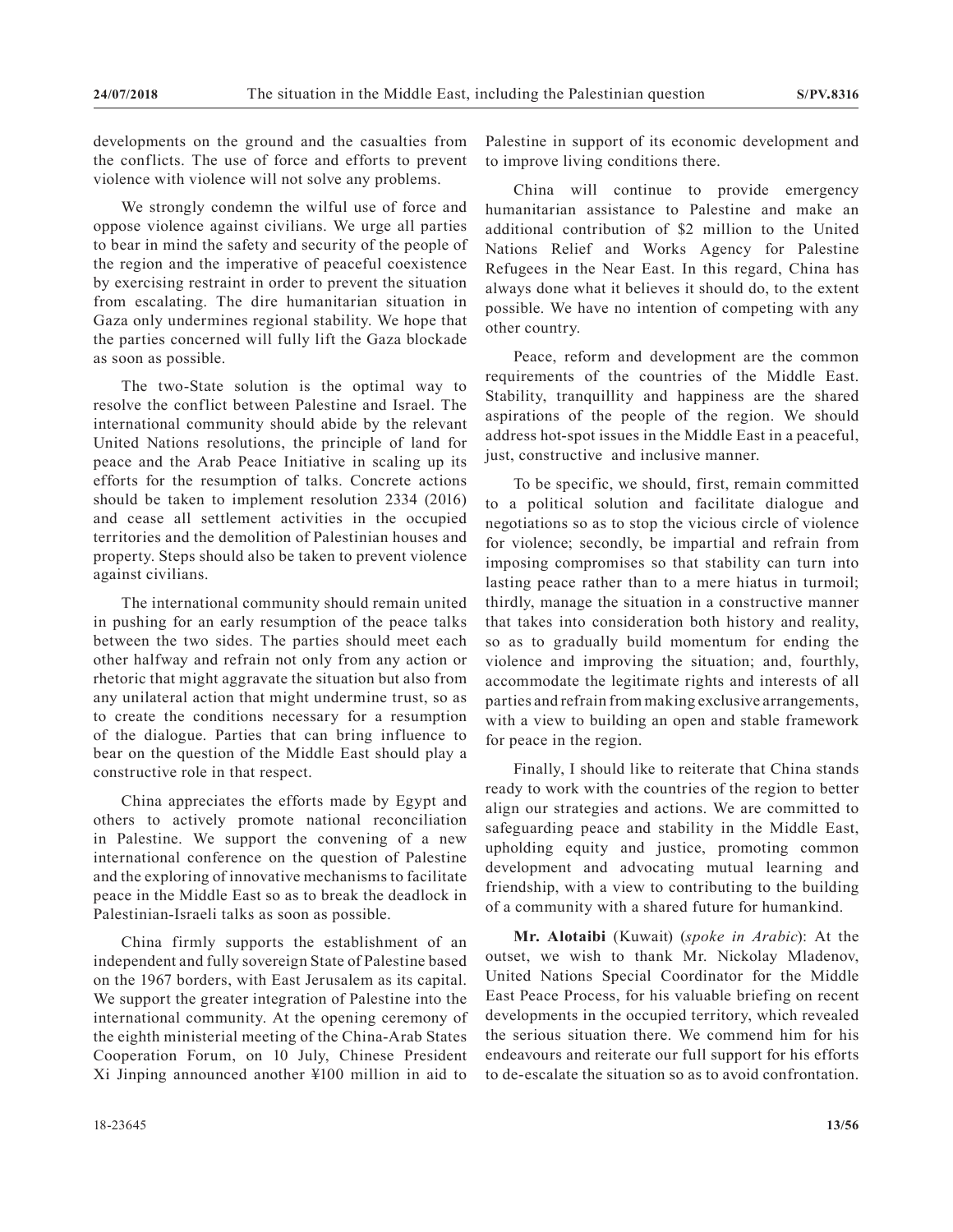We are meeting once again, unfortunately, against the backdrop of a tense situation in the occupied territory owing to the recent escalation there that took place this past weekend in Gaza. The Israeli occupying forces continued their acts of aggression and attacks against the people of Gaza through the most intensive air campaign against the Gaza Strip since the aggression of 2014, which killed two children, injured dozens of people and damaged many civilian facilities.

We heard Mr. Mladenov say that this aggression had led the situation to the brink of war. This only compounds the crimes committed by Israel, the occupying Power, in targeting the Palestinian people with live ammunition, as has been the case since the beginning of the Great March of Return, last March, which claimed the lives of nearly 150 martyrs, including 22 children. More than 15,000 people were also injured, and many were permanently disabled. We condemn the targeting of innocent civilians by anyone, anywhere and at any time, and hold Israel, the occupying Power, fully responsible for the latest acts of violence and escalation.

We reiterate our support for the struggle of the Palestinian people in defence of all they hold sacred and their inalienable rights. We condemn the wide-ranging practices of Israel, the occupying Power, and its systematic policies against the unarmed Palestinian people, which amount to war crimes and crimes against humanity under international humanitarian and human rights law.

We call on the Security Council to implement its relevant resolutions to protect the Palestinian civilians, in particular resolutions 904 (1994) and 605 (1987), which state that the Fourth Geneva Convention is applicable to the occupied Palestinian territory. We look forward to the report of the Secretary-General on the provision of international protection to the Palestinian people, in line with General Assembly resolution ES-10/20, adopted on 13 June.

We condemn the decision of the Israeli occupying Power to tighten its grip on the Gaza population, which has been suffering under a more than decade-long blockade, particularly the closing of the Karam Abu Salem crossing, which, as we all know, is the only commercial crossing for the import and export of goods to and from the Gaza Strip. That will only aggravate the humanitarian crisis, as it cuts off all vital supplies and prohibits exports while endangering the entire Gaza population of 2 million people, half of whom are children. We stress the importance of working to put an end to the economic and humanitarian crisis facing the Palestinian people, particularly in Gaza, as a result of the unjust blockade. We call on the international community and international organizations to put pressure on Israel in order to lift its blockade on the Strip and open the crossings over which it has full control, immediately and permanently.

This decision, in addition to the financial challenges facing the United Nations Relief and Works Agency for Palestine Refugees in the Near East (UNRWA) as a result of the closure and the blockade, as well as the constraints on the delivery of assistance, will only increase the humanitarian suffering of the Palestinian people. We also share Mr. Mladenov's concern over the annual deficit of UNRWA's budget and stress the importance of providing the Agency's programmes and activities with the necessary financial support given that such funding is an international responsibility. However, the total of what we have provided to the Agency over the past five years amounts to \$55 million and we will continue our support.

We recently noted that Israel, the occupying Power, has continued to change the rules on the ground as it has begun to undermine the basic rights of the Palestinian people. The Knesset recently enacted a number of illegal decisions, including the final adoption of the law transferring authority over Palestinian occupied territories from the Israeli Supreme Court to the Administrative Affairs Court, which would limit the number of petitions by Palestinians, in addition to the law pertaining to the nation State of the Jewish people, which entrenches Israeli racism and threatens the existence of Palestinians. Another decision allows the Israeli occupying Power to withhold the tax revenues of \$300 million levied by Israel on behalf of the Palestinian Government. That decision is just one of the punitive financial measures taken by Israel that contravene international law and the relevant agreements between the Israeli and Palestinian sides.

We reiterate our categorical rejection of all illegal decisions that constitute de facto annexation under the Israeli High Court's decision of 25 May 2018, allowing the forced relocation of Palestinian Bedouin communities located in Khan Al-Ahmar/Abu Al-Helu and the destruction of their houses so as to build more new Israeli settlements, which would divide the West Bank apart and eliminate the possibility of the two-State solution. Such repeated violations in the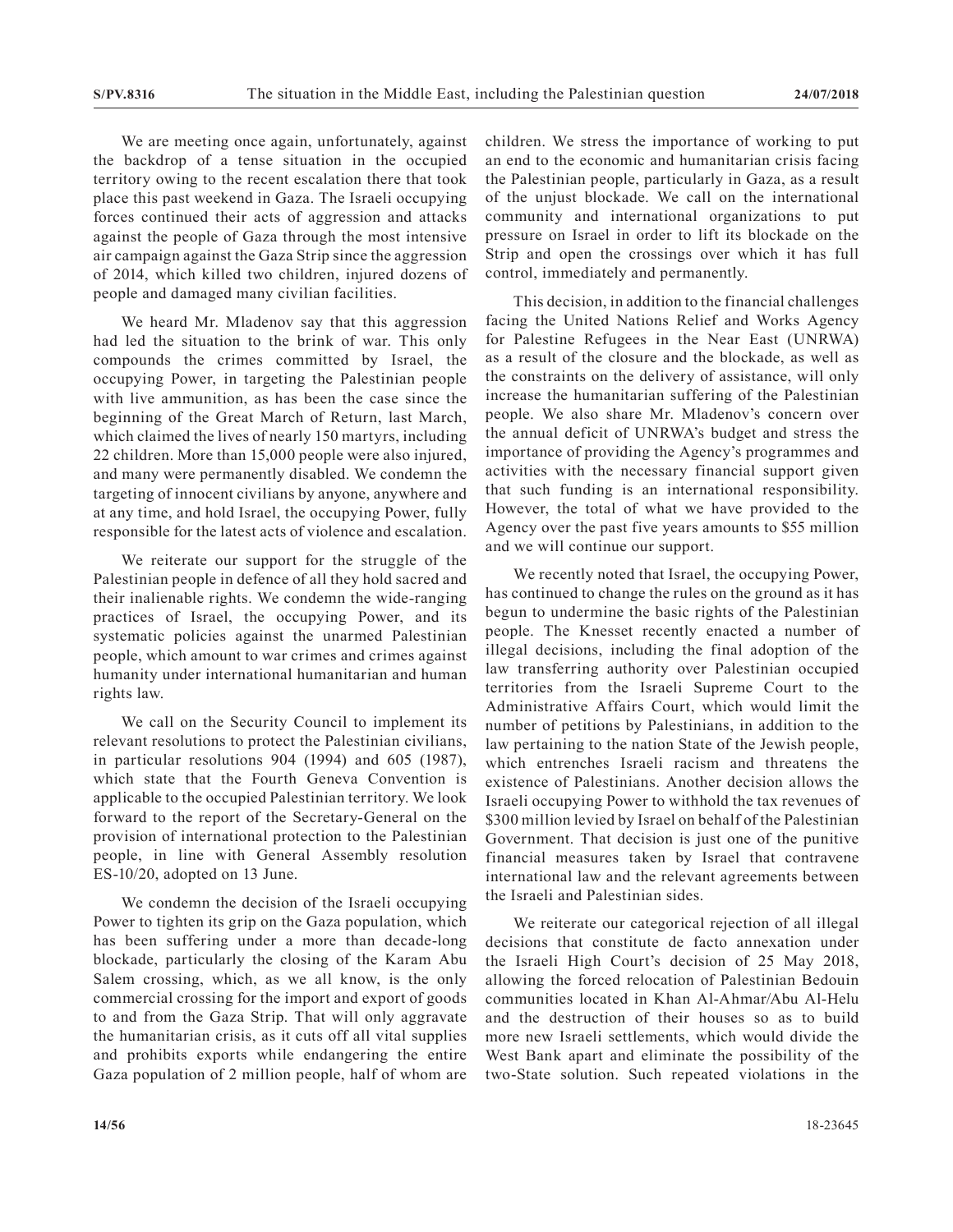occupied territories should be met with international rejection. We condemn the expansionist and illegal settlement policies of Israel throughout the territories of the State of Palestine, including East Jerusalem, since 1967. We stress that Israeli settlements are illegitimate and will never be accepted de facto. They violate international law, the relevant United Nations resolutions and the Fourh Geneva Convention, and seek to partition the Palestinian territory and undermine its geographical connectivity.

All of this demonstrates that Israel, the occupying Power, continues to disregard all the relevant international resolutions. We are therefore collectively responsible for calling for the implementation of all the relevant resolutions pertaining to the Palestinian question, including resolutions 242 (1967), 338 (1973), 1515 (2003) and 2334 (2016), which emphasizes, inter alia, that Israeli settlements constitute a flagrant violation of international law and an impediment to peace. It also calls on Israel to immediately and fully cease all settlement activities in the Palestinian occupied territory, including East Jerusalem, and stresses that the international community will not recognize any changes to the 4 June 1967 borders, including Jerusalem.

We welcome Mr. Mladenov's efforts, in cooperation with the Ad Hoc Liaison Committee for the Coordination of International Assistance to Palestinians, to improve health-care, energy and water infrastructure in the Gaza Strip. We affirm that the Government of Kuwait has decided to disburse \$2 million earmarked for the revitalization and development of infrastructure in the southern part of the Gaza Strip, and we commend the efforts of Egypt to promote Palestinian national reconciliation, especially in the light of recent positive indications that an arrangement might be reached to put reconciliation efforts back on track.

In conclusion, we emphasize that we are committed to the two-State solution and to resolving the Arab-Israeli conflict in accordance with international resolutions, the principle of land for peace, the road map and the Arab Peace Initiative in all its aspects, according to which peace with Israel and the normalization of relations must be preceded by an end to the occupation of Palestinian and Arab territories since 1967. Israel must recognize the State of Palestine and the inalienable rights of the Palestinian people, including their right to self-determination.

**Mr. Umarov** (Kazakhstan): I would like to thank the delegation of Sweden for this well-conceived debate and express its appreciation to our colleagues for their timely insights for follow-up action. We express our sincere appreciation to Special Coordinator Mladenov for his insightful and comprehensive briefing, as always.

We are concerned that the frequency and intensity of individual conflicts in the wider region of the Middle East and North Africa have heightened, with grave consequences and with potential implications for global insecurity. Those violent conflicts, ranging from the Palestinian-Israel situation, Syria and the Golan Heights to Yemen, seriously impact countries in Africa, South and South-East Asia, Europe and other regions. The only viable solution is to have greater rapprochement, cooperation and confidence-building among States Members of the United Nations and members of the Security Council.

Due to the vacuum of functioning State institutions, terrorist groups have found a firm foothold in unstable areas. That has resulted in the massive exodus of refugees from numerous countries, and the burden is borne by host countries, like Jordan and Lebanon, that require international support. We would like to thank the Humanitarian Coordinator for the Occupied Palestinian Territory, Jamie McGoldrick, for visiting the Gaza Strip. We call on the Israeli parties and the Palestinian Authority to immediately act to prevent the further deterioration of the humanitarian situation resulting from increased restrictions on movement. We were heartened to learn that the Programme of Assistance to the Palestinian People of the United Nations Development Programme is launching innovative income-generating initiatives in Gaza to mitigate the impact of the harsh socioeconomic conditions and conditions resulting from climate change.

We echo the concerns of Special Coordinator Mladenov regarding the consequences of Israel's decision to temporarily suspend imports and exports, with the exception of basic humanitarian supplies, through the Kerem Shalom crossing. We too urge the authorities to reverse that decision as soon as possible to mitigate hardship and calm tensions.

All parties to the conflict should come forward to maintain calm, stop incendiary kites and prevent other provocations. For the benefit of both sides — Palestinian and Israeli — and others, all must step back from the path of confrontation and escalation.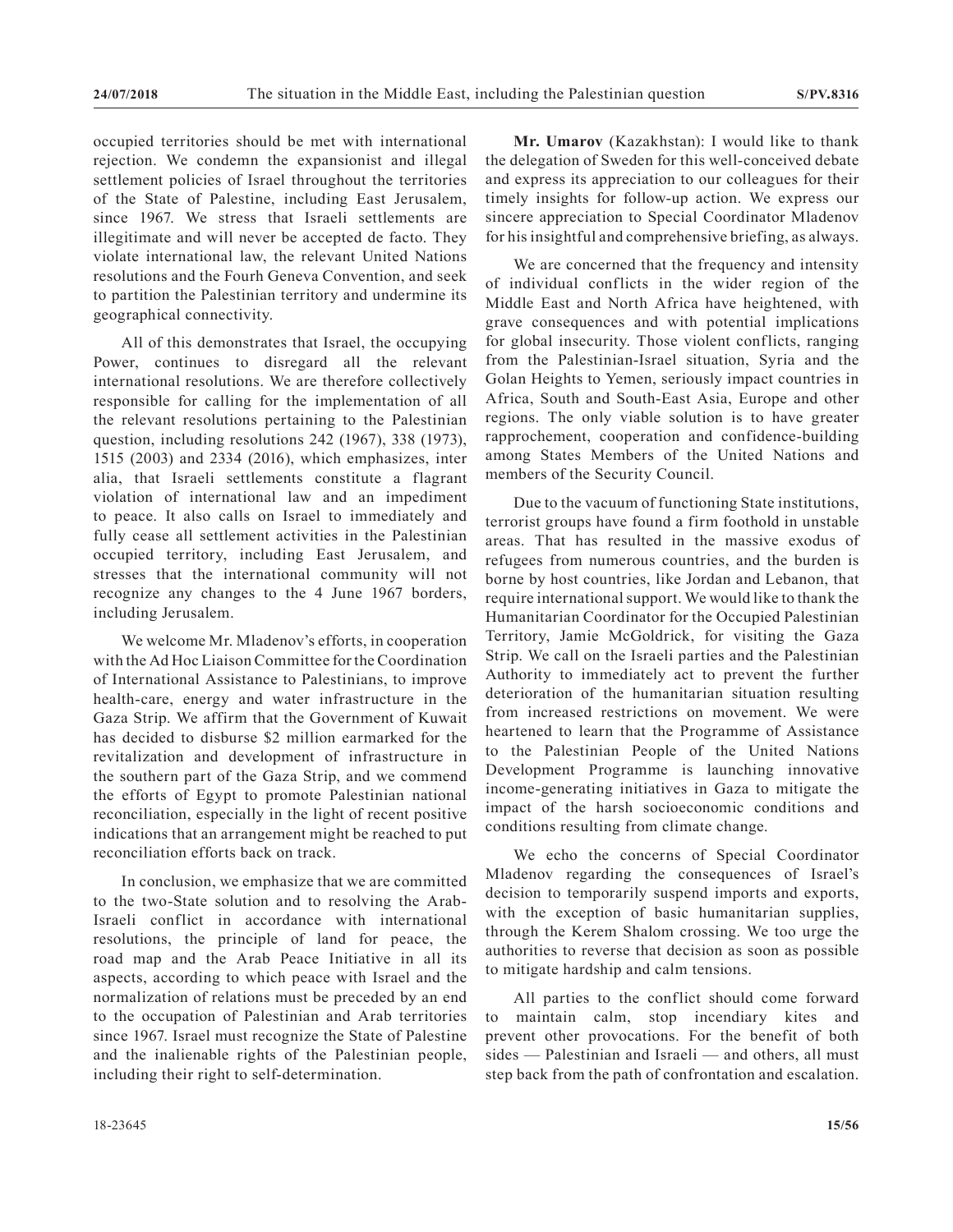We underscore Mr. Mladenov's visit to Gaza on 15 July, during which he made every effort to ensure that all parties concerned step back from confrontation. We call on the United Nations to continue its engagement with Israeli and Palestinian counterparts, as well as regional and international partners, to reduce tensions, support intra-Palestinian reconciliation and resolve all humanitarian challenges.

With regard to the United Nations Relief and Works Agency for Palestine Refugees in the Near East (UNRWA), Kazakhstan reiterates the need to support that most vital of mechanisms and urges avoiding any shortfall. Kazakhstan endorses the concern expressed earlier by the Special Coordinator about the funding of UNRWA this year. We see the value of convening the meeting of the Ad Hoc Committee of the General Assembly for the Announcement of Voluntary Contributions to UNRWA held on 25 June. Unfortunately, despite such extraordinary efforts, as of mid-2018, UNRWA faces a financial gap of \$256 million. At risk are education, health care and emergency and social services that contribute to the dignity and hope of 5.3 million Palestine refugees. More important, meeting human needs leads to social content and subsequently to the stability of the region.

Lastly, today's discussion should help us move constructively forward, through dialogue, confidence-building measures and the equal distribution of resources, as presented in profound treatises and manifestos on war and peace. The crises of the Middle East compel us to reach urgent political settlements and development and security measures for the sake of overall peace.

**Mr. Delattre** (France) (*spoke in French*): First, I very much thank Mr. Nickolay Mladenov for his briefing, but more broadly, for his commitment and that of his team.

We have been saying it for years — the false status quo that seems to prevail on the ground is, in reality, a situation that is deteriorating daily and which could unravel and become an open crisis at any moment. When peace recedes on the ground, it also recedes in minds and in speeches, as highlighted in last month's written report (S/2018/614) on resolution 2334 (2016), which we again welcome in both content and form. Generation after generation, Palestinians and Israelis are becoming more estranged and are losing hope of a settlement to the conflict, yet neither the passage of time nor the proliferation of crises in the Middle East trivializes the Israeli-Palestinian conflict or calls into question its centrality for the entire region. Beyond its daily consequences for Israelis and Palestinians, its historical and symbolic significance is a determining factor for regional stability. The Security Council therefore cannot and must not at any cost abdicate its responsibility and turn its back on the subject.

Regarding the ongoing situation in Gaza, since 30 March waves of violence have threatened to lead to a new armed conflict. Three such conflicts have occurred in the Gaza Strip over the past decade. More than 150 Palestinians have been killed, including 115 in demonstrations and 68 on 14 May alone. France has condemned the disproportionate and indiscriminate use of force and called on Israel to respect the right of Palestinians to demonstrate peacefully. We have also denounced the exploitation by Hamas and other armed groups of the demonstrations and its stated desire to use them to breach the security fence. Finally, we have condemned the firing of rockets and incendiary devices into Israeli territory — hundreds of them since late May, which is unprecedented since the  $2014$  conflict — as well as the construction of offensive tunnels by Hamas.

The latest developments this week run the risk of causing a brutal escalation that must be avoided at all costs. In this extremely tense context, it is up to the Council to speak with a strong voice to prevent the escalation. The silence it has observed since the beginning of the crisis is deafening and, frankly, incomprehensible. It must give way to a clear public message.

The violence of recent weeks cannot be separated from the broader situation in the Gaza Strip. Beyond the de-escalation and respect for the 2014 ceasefire, which are urgently required, there can be no lasting solution in Gaza without Palestinian reconciliation within the framework of the Palestine Liberation Organization principles, and without the restoration of power of the Palestinian Authority in Gaza.

In that connection, we welcome the relaunching of the process initiated in Cairo in October, which must be accompanied by concrete actions on the part of the Palestinian Authority to improve the living conditions of the population in Gaza. We welcome the initial decisions taken in that regard. Beyond that, only a lifting of the blockade, accompanied by the necessary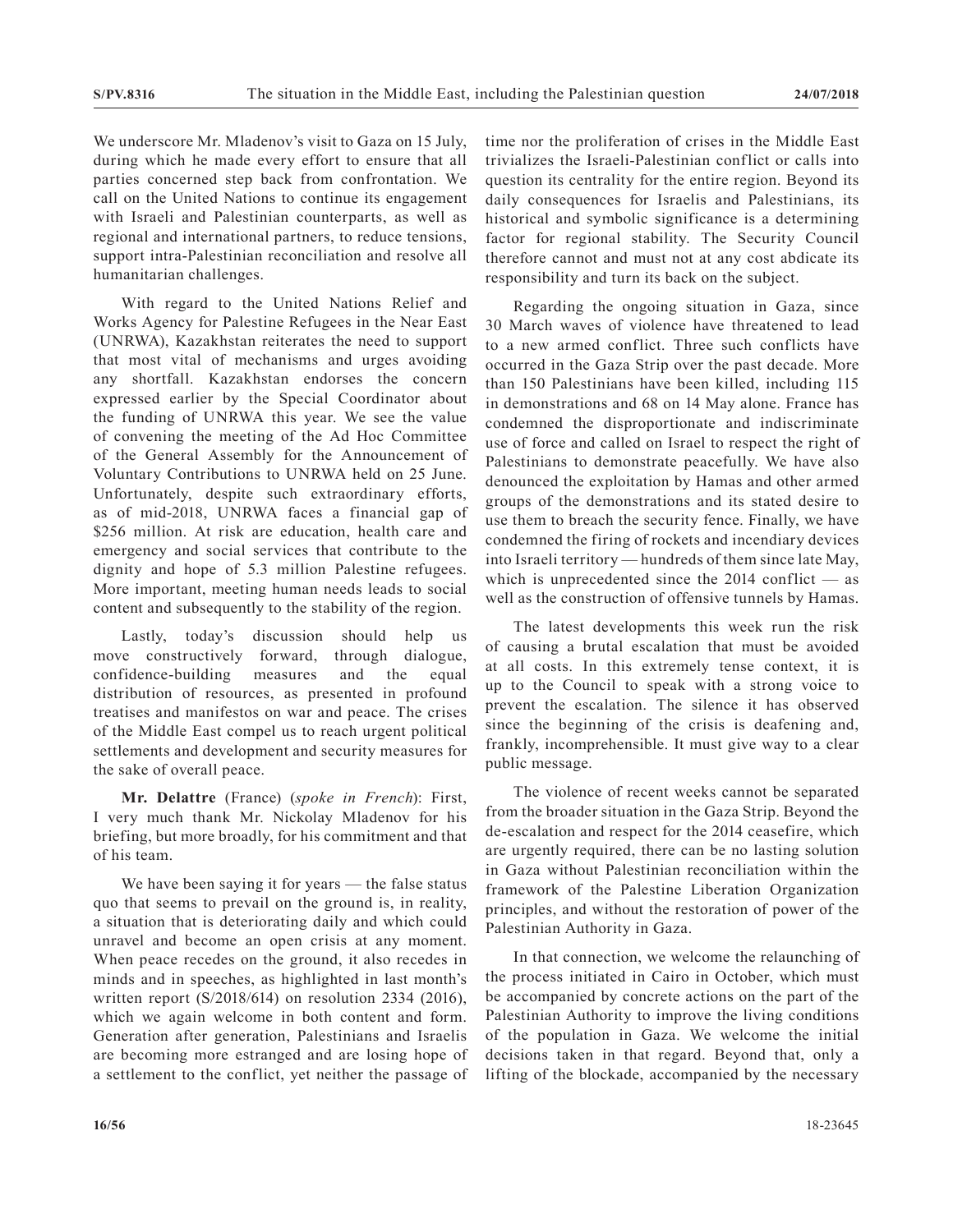security guarantees for Israel, will make it possible to meet the needs of the population.

Alongside those efforts, an ambitious response must be made to the humanitarian crisis in Gaza. The Special Coordinator's proposals for the accelerated implementation of priority projects deserve our full support. Those proposals must be accompanied by quick-impact humanitarian measures, which are necessary to provide the population with a visible response and to prevent further escalation.

In the same spirit, a collective leap is needed to enable the United Nations Relief and Works Agency for Palestine Refugees in the Near East (UNRWA) to continue its essential activities and to ensure the start of the school year, both in Gaza and throughout the region. The stakes are too high for the population concerned and for the stability of the region. Given its historical role in promoting regional stability, we warmly call on the United States to shoulder its responsibility and uphold its commitments on this key issue in the context of the much-needed international mobilization to boost UNRWA's budget.

Furthermore, the risks of escalation in Gaza must not make us forget the gravity of the situation in the West Bank and Jerusalem. The latest developments in settlement policies threaten more than ever to irreversibly call the two-State solution into question. In that connection, I would like to highlight two particularly serious points.

First, announcements of new construction in settlements continue. After the 30 May announcements of 3,500 new housing units in the West Bank, there were further announcements in late June of more than 1,000 new housing units in Jerusalem, in the Pisgat Ze'ev settlement.

Secondly, forced demolitions and displacements of populations are now directly targeting areas long identified as red lines by the international community. This is the case in the E-1 area, where Israel's appropriation would separate the north and south of the West Bank and isolate East Jerusalem from the rest of the Palestinian territories. Destroying the continuity of the Palestinian territories would make it impossible for the two States, both with Jerusalem as their capital, to find a solution. It would, instead, favour a strategy of the de facto annexation of the West Bank by Israel. The Khan Al-Ahmar community is directly targeted, including structures that have received European

funding. Some 230 inhabitants, including nearly 160 children, are threatened with expulsion. In the neighbouring community of Abu Nuwar, demolitions were carried out earlier this month, displacing some 50 people, including more than 30 children. South of Hebron, similar threats hang over the Palestinian village of Susya.

In that connection, I reiterate that France's position on settlements will not change. Settlementbuilding is illegal under international law. It violates the Fourth Geneva Convention and several Council resolutions, particularly resolution 2334 (2016), adopted on 23 December 2016. Settlement activity is dangerous. It aggravates tensions between populations and fuels violence. Finally, settlement-building is counterproductive, as it gradually destroys the two-State solution, both on the ground and on the political level.

This leads me to my last point, concerning the lack of a viable alternative to the two-State solution. The single territorial unit that seems to be taking shape before our eyes would ultimately result in the unequal coexistence of two citizenship regimes on the same territory. It would mean, for the Palestinians, the abandonment of their aspirations to statehood; and for the Israelis, the end of their democratic project. While we must fill the current political vacuum, a peace plan that turns its back on the internationally agreed parameters of the two-State solution would be doomed to failure. Any negotiations must take place within that framework, which is itself based on international law and Council resolutions, including resolution 478 (1980) on Jerusalem.

As we all know, the destinies of Israelis and Palestinians are intertwined. Neither people can sustainably achieve its national aspirations at the expense of the other. As a friend of both Israelis and Palestinians, France has only one objective — the implementation, through negotiation, of the two-State solution, the only one capable of achieving a just and lasting peace between Israel and Palestine. It will spare no effort in that regard.

**Mr. Meza-Cuadra** (Peru) (*spoke in Spanish*): Peru welcomes the convening of this quarterly debate on the situation in the Middle East, including the Palestinian question. It also thanks Mr. Nickolay Mladenov for his comprehensive briefing.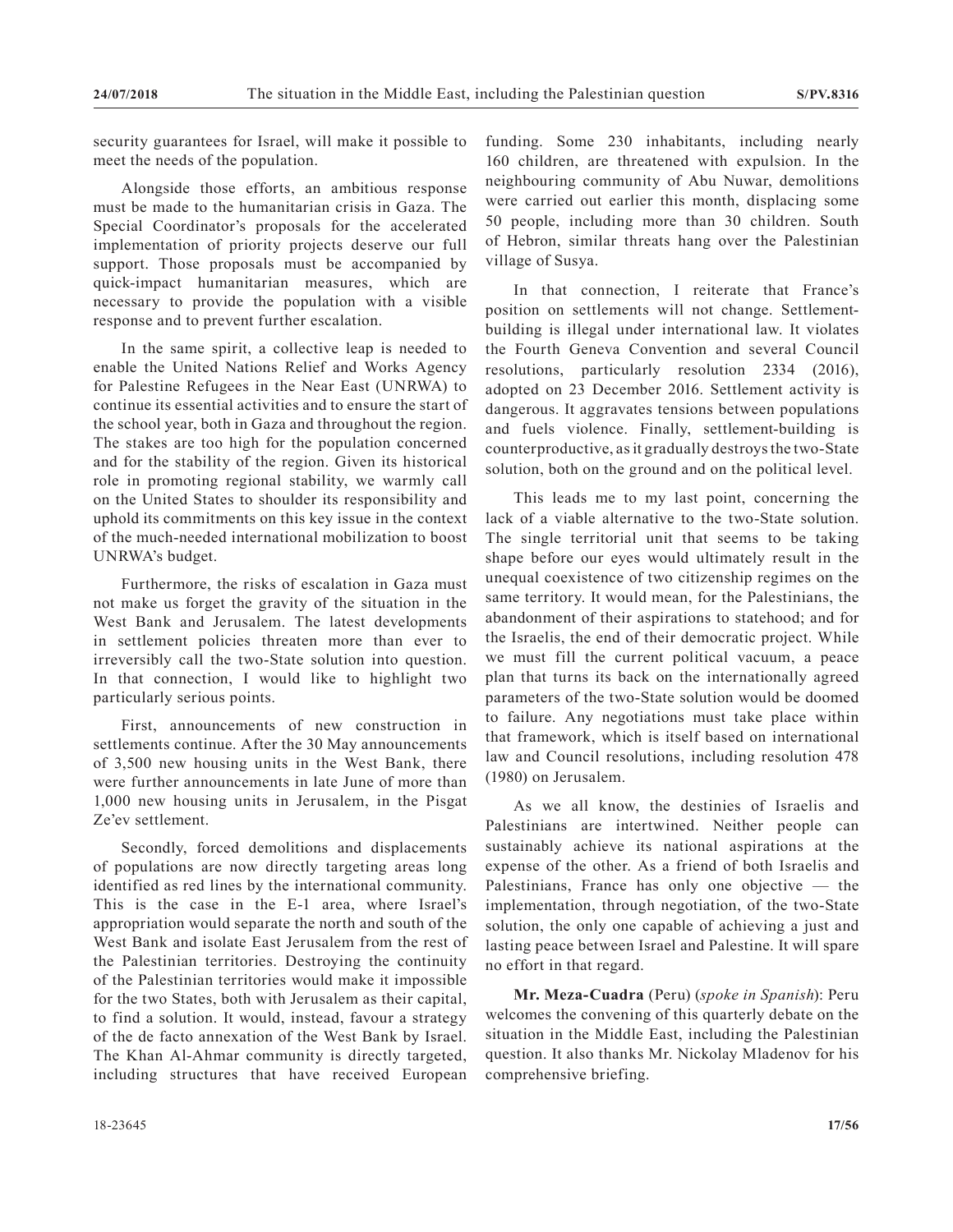Regarding the sensitive issue of the question of Palestine and its repercussions for regional and global stability, we wish to share three concerns.

First, with respect to the escalation of violence, we note with concern the rigidity of the positions, the lack of dialogue and the intensification of hostilities, which constitute a highly volatile environment with unpredictable consequences. The situation is particularly unsettled in Gaza due to violence, which we regret. Peru recognizes the Palestinian people's rights and freedoms of association and expression, and stresses that they must be exercised in a peaceful manner. In this regard, we emphasize that Hamas and the leaders of the demonstrations in Gaza should refrain from provoking incidents near the Israeli fence.

Peru strongly condemns the firing of rockets and incendiary devices that endanger the lives of civilians and cause material damage, levelling thousands of hectares of crops. At the same time, we emphasize that, in accordance with international humanitarian law, the legitimacy of Israel's self-defence depends on its adherence to the principles of proportionality and precaution. In this regard, we emphasize that lethal force must be used only as a last resort, under imminent threat of death or serious injury. Peru regrets and strongly condemns that the victims of Israeli military action include numerous minors, journalists, healthcare personnel and civilians not involved in the conflict.

We reject the generalization according to which the entire Gaza population belongs to the ranks of Hamas. The scenario is extremely complex and sensitive, and requires the leaders of both parties to act with moderation and commitment to peace, with respect for international law and the Charter of the United Nations. This calls for, among other things, a halt to and reversal of settlement activities, the demolition of buildings and evictions in the Palestinian territories occupied since 1967, which undermine the possibilities of a two-State solution and contravene the provisions of resolution 2334 (2016).

Secondly, with respect to the humanitarian situation, Peru regrets the progressive deterioration of the humanitarian situation in Gaza and underlines the urgency of addressing its root causes. In that light, we consider the recovery of control of Gaza and its border crossings by the Palestinian Authority to be a priority. We also consider necessary the cessation of measures of retaliation against the civilian population, such as the reduction of the Palestinian fishing area in Gaza's waters or restrictions on the flow of fuel and construction materials through the Kerem Shalom pass. We welcome the recent Israeli announcement in this regard.

We highlight the Mr. Mladenov's concrete efforts to alleviate the suffering of civilians, reduce tensions and prevent escalation, as well as the decision of the Egyptian Government to arrange the opening in May of the Rafah crossing, which is vital to millions of Palestinians. We also highlight the important work carried out by the United Nations Relief and Works Agency for Palestine Refugees in the Near East in the provision of essential services, as well as the need to provide it with stable financing to overcome its current deep financial crisis.

Thirdly, on the political solution, Peru believes that the necessary relief of human suffering must be complemented by the renewal of the parties' commitment to the peace process and the urgent resumption of negotiations leading to a solution based on two States and the 1967 borders.

I wish to refer briefly to the situation in Yemen, and specifically to developments in the port of Al-Hudaydah. The situation, which constitutes the worst humanitarian crisis in the world today, remains highly volatile and of great danger to the civilian population. We emphasize that there is no military solution to the conflict and that the humanitarian consequences of an attack on Al-Hudaydah — the main port through which most of the food, medicine and fuel consumed in Yemen arrives, and which is home to hundreds of thousands civilians — are highly unpredictable.

We therefore welcome the ceasefire arranged by the coalition, and we hope that it will become definitive. We express our recognition and full support for the dynamic and outstanding diplomatic action carried out by Special Envoy Martin Griffiths, with all the parties concerned, to bring positions closer and avoid further escalation. We believe that these efforts, starting with the ceasefire arranged in Al-Hudaydah and an eventual settlement on the management of that important port, can and should be complemented by an authentic commitment on the part of all parties, in good faith and without preconditions, to the inclusive political solution that Mr. Griffiths has been promoting and, in short, to sustaining an agreement that puts an end to the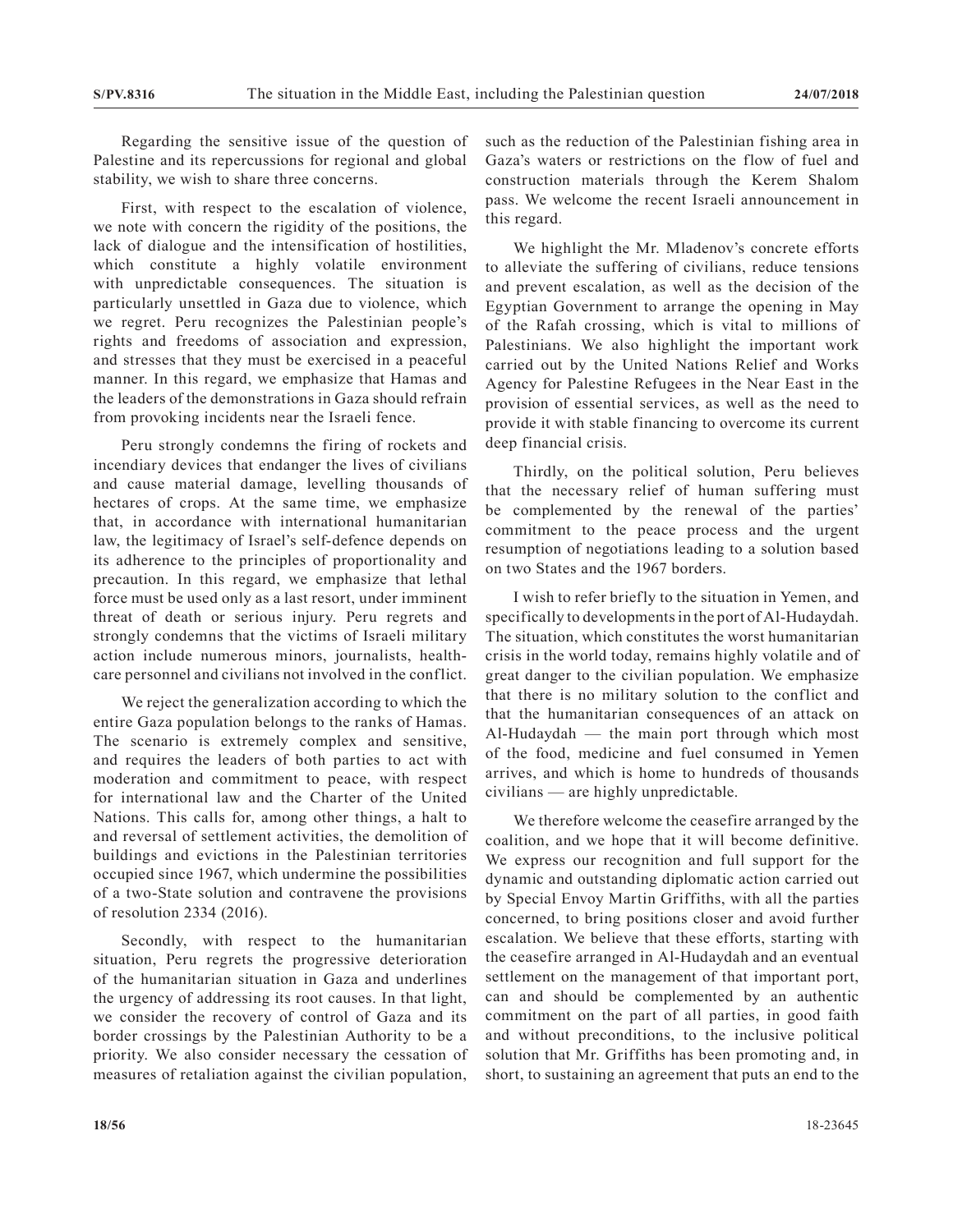conflict and the humanitarian crisis affecting millions of Yemenis.

**Mr. Van Oosterom** (Netherlands): I join others in thanking Special Coordinator Mladenov and his team for their dedication to the Middle East peace process and for today's valuable briefing. We meet in difficult times, in which Mr. Mladenov's involvement and actions are crucial, and we commend him for his work.

I align myself with the statement to be made later by the observer of the European Union.

I will focus on the following three issues: first, the ongoing crisis in Gaza; secondly, impediments to the two-State solution and the peace process; and thirdly, the Golan Heights and regional dynamics.

First, on the ongoing crisis in Gaza, during the past months the Council has met several times to discuss the crisis situation in Gaza. We need de-escalation, maximum restraint and urgent measures to alleviate the humanitarian situation. That has been the call by so many in the Council — to prevent a new escalation of violence to step back from the brink. But unfortunately, today again I start my intervention by calling attention to the dire situation in Gaza. We have to conclude, especially after last weekend, that Gaza is still on the brink of war.

We welcome the current truce. Now all parties should do everything in their power to prevent further escalation. They should implement measures to improve the living conditions in Gaza. The daily lives of the people of Gaza have to improve. That means that economic development, humanitarian aid and rebuilding infrastructure need to go hand in hand.

The Kingdom of the Netherlands strongly opposes the sending of incendiary kites and balloons from Gaza into Israel, leading to forest fires and damage to Israeli crops. We also strongly oppose the building of tunnels. We call on the de facto authorities in Gaza and the Palestinian Authority to do everything possible to ensure that this practice stops.

We welcome the reopening of the Rafah crossing by Egypt, and we encourage Egypt to keep it open. We welcome today's reopening of Kerem Shalom for goods. Much-needed fuel for the people of Gaza is entering today. This is a first important step in the restoration of the permanent opening of the Kerem Shalom crossing. The opening of crossings is paramount and helps to decrease the already immense pressure on the humanitarian situation in Gaza. We call upon Israel to ease restrictions on the movement of goods and people, while safeguarding its own security needs.

The restoration of payment of public-service employee salaries is another measure that is needed to improve the economic conditions in Gaza. The situation there underlines the urgent need for intra-Palestinian reconciliation. Gaza and the West Bank need to be reunited under one single and legitimate Palestinian Authority. We welcome the renewed efforts of Egypt in this regard and call on all parties to engage constructively.

United Nations efforts to improve the humanitarian situation in Gaza are of the utmost importance. We once again express our full support for the efforts of Mr. Mladenov in that regard and for his plans for Gaza. We would like to ask Mr. Mladenov if there are any remaining hurdles to starting the swift implementation of his plans, and how the international community, and certainly the Council, canassist in making his plans a reality. We also support the new efforts by the United Nations Development Programme, creating emergency jobs for youth and women in Gaza. We remain concerned about the financial situation of the United Nations Relief and Works Agency for Palestine Refugees in the Near East (UNRWA) and call on all to support the Agency. The Kingdom of the Netherlands has been an important UNRWA donor for many years. If its funding gap is not closed soon, UNRWA will not be able to continue the provision of the delivery of basic services in Gaza and elsewhere. More countries have to contribute.

The situation in Gaza is a stark reminder of the urgent need for a political horizon and for a genuine peace process leading to a two-State solution within existing parameters, based on 1967 lines.

That brings me to my second point, namely, impediments to the two-State solution and to the peace process. The last couple of weeks have shown a rapid deterioration of the situation on the ground with several legislative developments. The pending Israeli decision on the demolition of Khan Al-Ahmar is a pertinent example. That village is located in the socalled E1 Area and is seen by many as the last corridor that connects Palestinian lands on the West Bank. It can thus be described as essential for the viability of a future Palestinian State.

Together with many of our fellow European Union (EU) member States, and as has been expressed by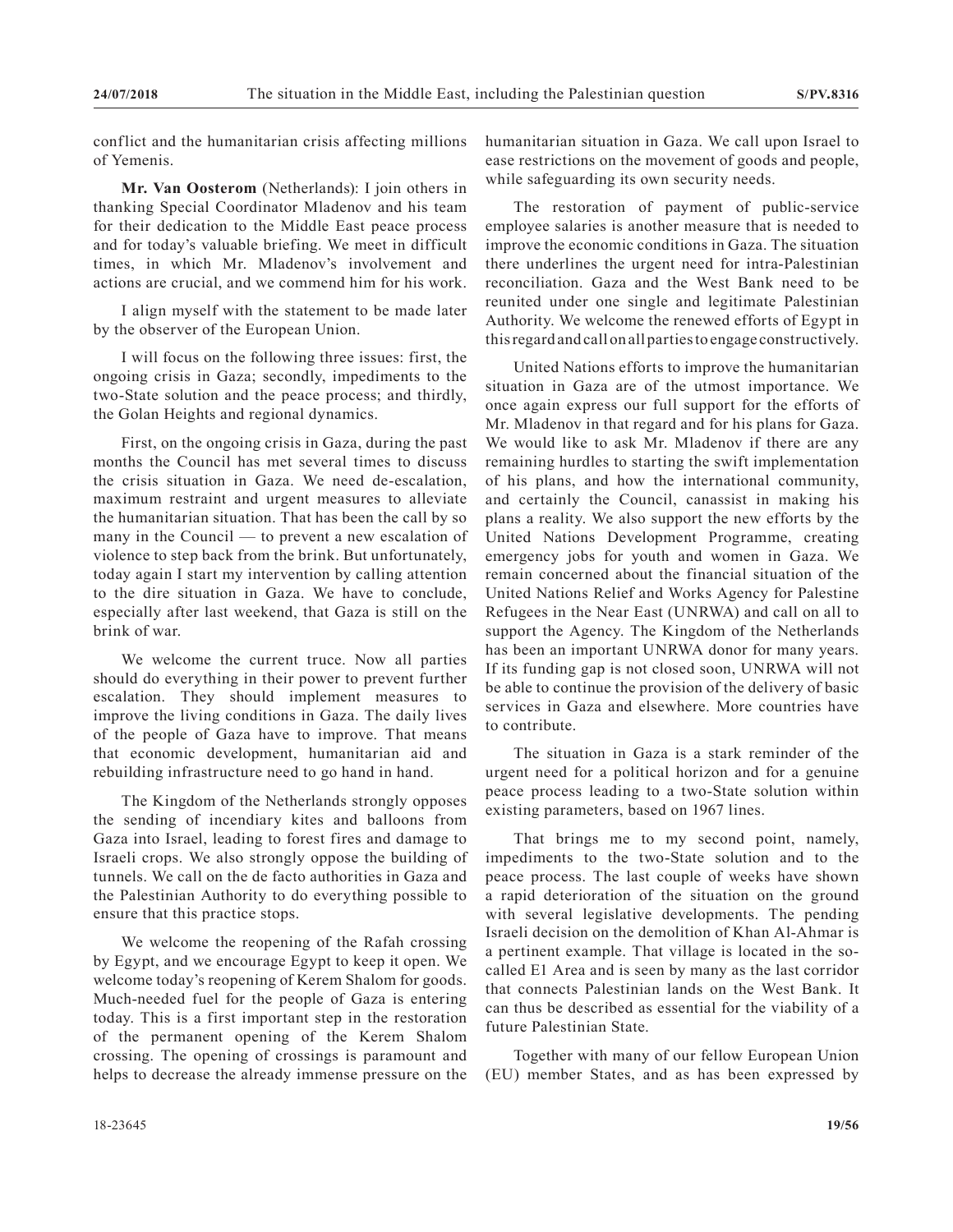the EU High Representative, the Kingdom of the Netherlands objects to the planned Israeli demolitions in Area C. We call upon Israel to respect its obligations under international law, and we consider the settlements to be illegal under international law.

In line with the foregoing, we are concerned about the developments around the so-called Jewish nation-State bill. That bill seems to imply that Jews alone have the right to national self-determination in Israel, while downgrading Arabic from its status as an official language and encouraging the building of Jewish settlements. It is difficult to see how that contributes to a two-State solution.

Furthermore, we have concerns about the bill recently passed in the Knesset on revenue clearance. It enables the Israeli Government to withhold tax revenues it collects on behalf of the Palestinian Authority as compensation for their contribution to Palestinian prisoners and their families. We consider that bill to be contrary to the Paris Protocol and the Oslo Accords. We also call upon the Palestinian Authority to change the system of payments to prisoners and their families. The issue has the potential to incite violence and is thus an impediment to the peace process.

All developments underline the need for the resumption of meaningful negotiations, leading to a two-State solution based on known parameters and addressing all final status issues. We are therefore very interested in the American plans in this regard. We emphasize the important role of the Quartet in the peace process, and we underline the need for countries of the region to be involved.

My third point concerns regional dynamics and the situation in the Golan Heights. We are concerned about the increased tensions in that area, including the Israeli border with Syria. We call on the parties to refrain from actions that can further destabilize the area, and we welcome all de-escalating measures. The Kingdom of the Netherlands welcomes the evacuation of the White Helmets last weekend, which serves as a good example of international cooperation in the region.

Unrest in the region requires our continued attention as well as joint efforts to de-escalate. At the same time, our continued and combined efforts are ever more needed to make progress on the political track towards a two-State solution.

**Mr. Ndong Mba** (Equatorial Guinea) (*spoke in Spanish*): First, I would like to reiterate my delegation's confidence in the work of the team led by Mr. Nickolay Mladenov, Special Coordinator for the Middle East Peace Process and Personal Representative of the Secretary-General, and to thank him for his presentation and for his valuable and tireless efforts.

The past six months have been dominated by massive violence, marked, on the one hand, by Palestinian-led revolts and uprisings, mainly from Gaza, and, on the other, by forces of repression of the Israeli border guards. A crucial event in this period was the Great March of Return, which began on 30 March and lasted until 15 May, during which more than a hundred Palestinians lost their lives and thousands more were injured. Noteworthy in that context of violence are the incendiary devices and missiles that were occasionally launched from the Gaza Strip, to which Israel has always responded with strong attacks.

A peaceful demonstration is a point of arrival on an open road, and not a point of departure. It appears after other means for finding solutions have been exhausted, during a prolonged period of time that has exceeded the limits for waiting, because the problems are stagnant or getting worse or because damage to property or people is imminent. In compliance with international humanitarian law, whenever a Palestinian demonstration is peaceful, it must be respected by Israel, which must not resort to measures of restraint that threaten the life, integrity and freedom of individuals. However, we would like to call on radical Islamist movements to refrain from any intention to coordinate Palestinian civilian marches, so as to avoid disproportionate adverse reactions, as Israel also has the right to guarantee the security of its citizens.

We urge the international community to endorse the arrangement already initiated by Egypt for sustainable intra-Palestinian reconciliation, which not only recognizes the Palestinian Authority as the sole legal representative of the Palestinians in the cause of the self-determination and recognition of Palestine as a State, but also ensures its return to and re-establishment in the Gaza Strip, in order to join efforts to reorganize the life of that populated enclave, especially in the area of security and the development of means of subsistence. In that regard, we applaud the presence of the United Nations Relief and Works Agency for Palestine Refugees in the Near East, which, despite its funding difficulties, continues to work to resolve the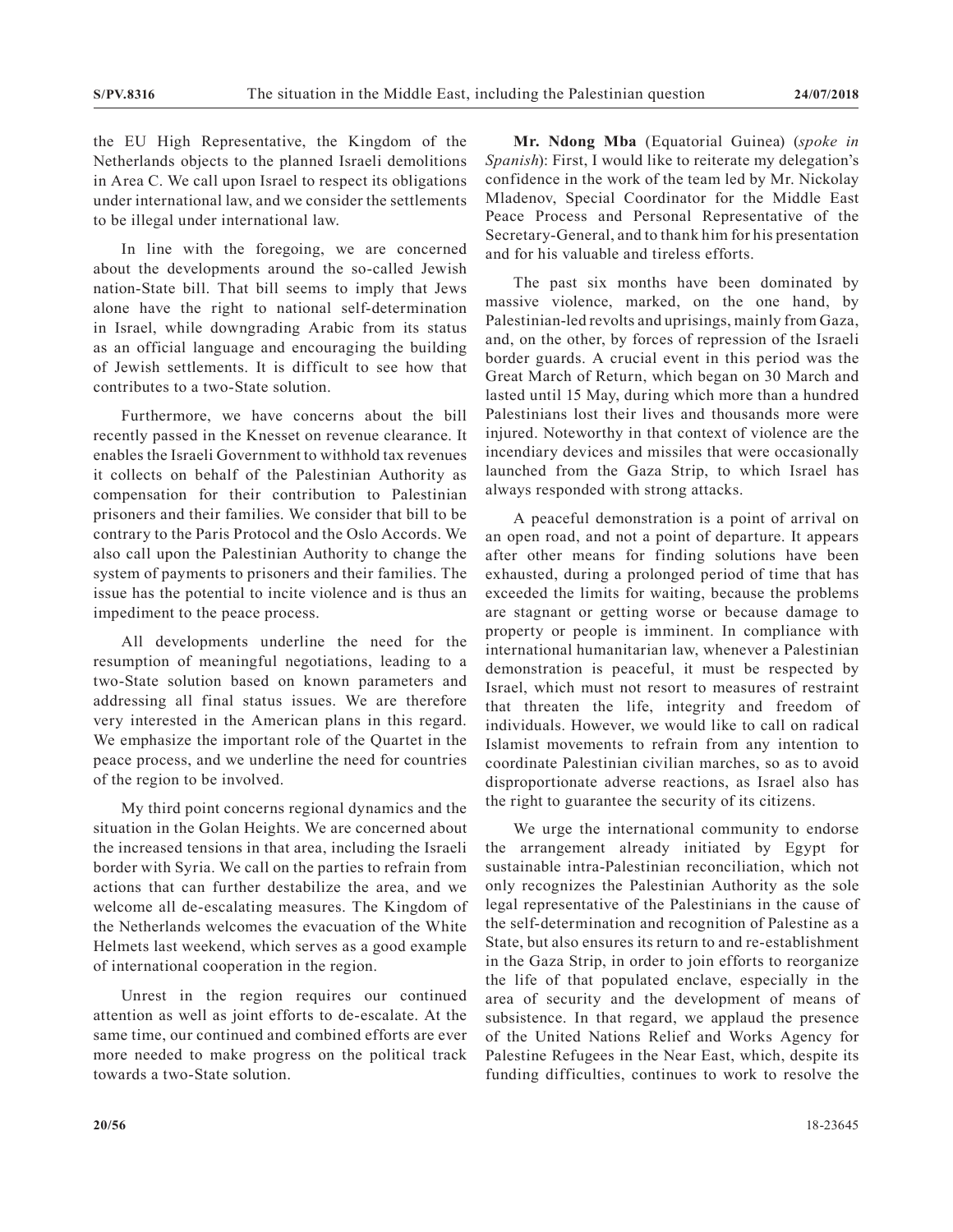humanitarian difficulties of Gaza and the Palestinian refugees in general.

As we said in our statement of 29 June, peace was the main premise on which the United Nations was created. It is for the maintenance of world peace and stability that the Security Council has been working over the nearly 73 years of the life of the Organization, and it is also for peace and stability that we must be cautious not to allow the Palestinian question to discredit the work that this important body has done for so long. We therefore urge the members of the Council, especially those with influence in the area, to find a formula that will bring the parties to the conflict back to the negotiating table, in accordance with the relevant Security Council resolutions on the subject and the Arab Peace Initiative.

The Republic of Equatorial Guinea believes that Palestine has the right to be recognized as a State, just as Israel has the right to live in peace and harmony in coexistence with Palestine and the other States of the region. In short, we believe in the two-State solution.

**Mr. Radomski** (Poland): At the outset, let me thank Special Coordinator Nickolay Mladenov for, as always, a very comprehensive and insightful briefing.

I would also like to align myself with the statement of the European Union to be delivered later on in today's meeting.

Despite our constant calls for de-escalation in the Middle East, there has unfortunately not been any progress. On the contrary, we have failed to prevent further losses of life. The humanitarian situation of 2 million people in the Gaza Strip is even more desperate today than during our last debate, in April (see S/PV.8244). Limited access to basic services, including health care, chronic energy crises and lack of cooking gas and fuel can easily lead to the escalation of social tensions that may destabilize the situation in the region even further.

The ongoing protests at the Gaza border fence, fuelled by Hamas and Islamic Jihad, have led to violence, which affects both parties to the conflict. Recurring rocket attacks from Gaza towards Israel, as well as the launch of incendiary kites and balloons from the strip, aimed at nearby Israeli communities, are unacceptable and must stop.

We are also worried about the use of live ammunition by Israeli security forces, which have resulted in a high number of Palestinian casualties, including children, journalists and health workers. Thousands of people have been injured, which has put the Gaza health sector under further pressure. While recognizing the right of Israel to protect its borders and defend its legitimate security interests, we urge Israel to ensure the proportional use of force by its security services and to respect the fundamental right to peaceful protests. At the same time, Hamas and the Palestinian Islamic Jihad have the responsibility to avoid provocations. Their actions represent a real threat with direct effects on Israel.

The danger of another war in Gaza is real. That is why we strongly urge all parties to de-escalate, exercise maximum restraint and prevent incidents that jeopardize the lives of both Palestinians and Israelis. Our main goal should be the resumption of a meaningful peace process. We continue to believe that only by returning to bilateral negotiations, based on the relevant United Nations resolutions and international law, will it be possible to make a positive contribution to the process. That is the only path to a two-State solution and to resolving all final-status issues.

Establishing a political horizon, as well as an appropriate framework for political progress, will be possible only by working with our regional and international partners, starting with the Middle East Quartet. In that regard, we wish to underscore United States engagement and peace proposals, which could be helpful in reactivating the Middle East peace process. The constructive development of peaceful solutions would also require greater active involvement of some countries of the region. In that context, we especially thank Egypt for its important efforts in de-escalating the situation in Gaza.

At the regional level, the situation on the ground remains volatile. We share the Special Coordinator's opinion that we risk a regional spillover of the conflict, especially as the region already faces so many other challenges. We should do our utmost to prevent any further escalation and loss of life. In that context, Poland underlines the crucial role of the Security Council and the United Nations as a whole, as well as the key role played by Special Coordinator Nickolay Mladenov. Let me reiterate that we support a two-State solution under which the national aspirations of both parties to the conflict would be met, including the Palestinian right to self-determination and independence, as well as the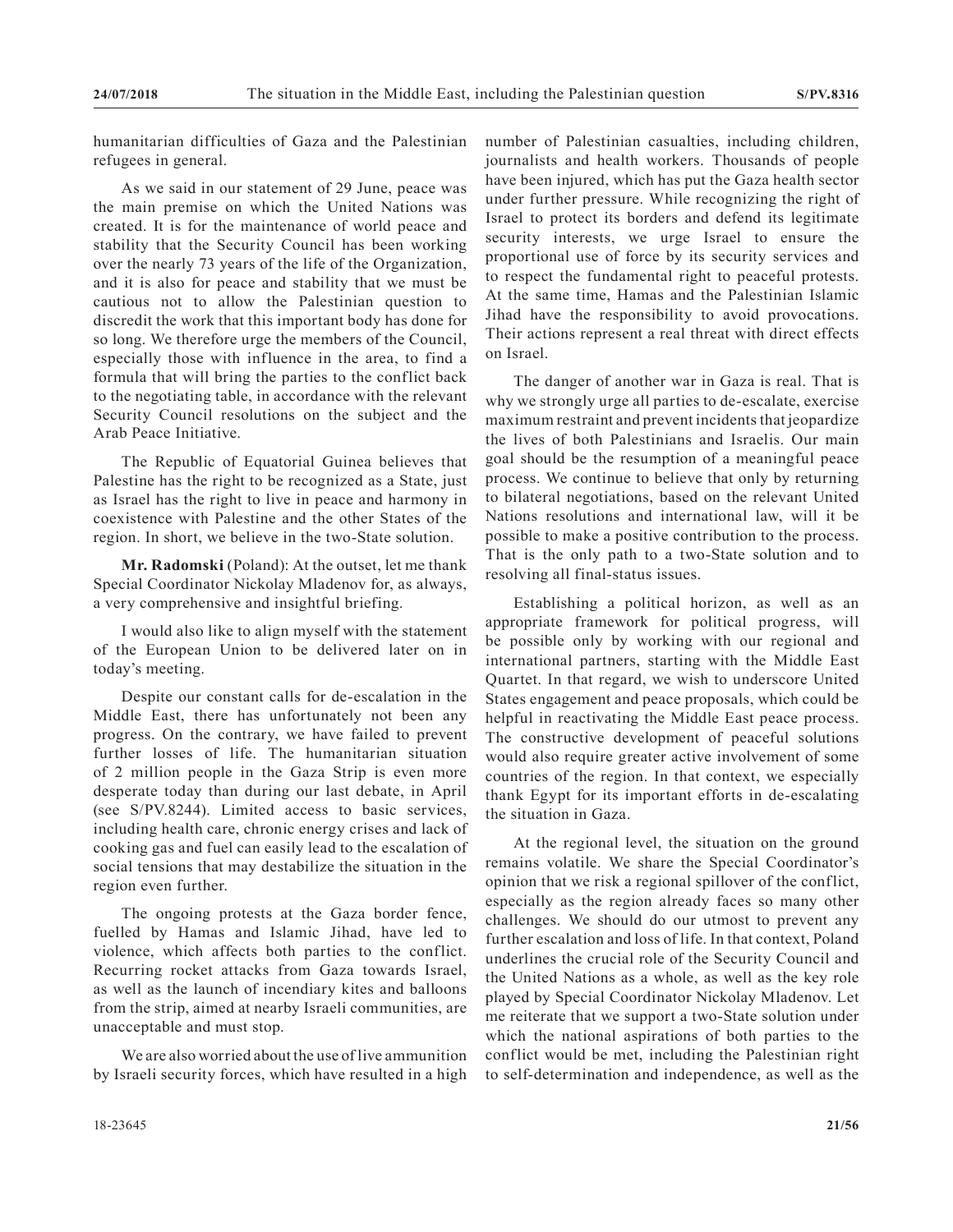Israeli right to ensure its security and the normalization of relations with Arab States.

We closely follow developments with regard to the intra-Palestinian reconciliation and hope that the process will be successful. We therefore urge all Palestinian factions to work together to achieve a sustainable process that would allow the Palestinian Authority to resume its full responsibilities in Gaza. One single and legitimate Palestinian Authority could be an important step in securing the unity of a future Palestinian State and a basis for a sustainable peace agreement.

In conclusion, let me briefly touch on Lebanon and reaffirm our strong support for its territorial integrity, sovereignty and political independence. The long-awaited parliamentary elections held on 6 May were conducted in a generally calm and peaceful atmosphere. We deem them to be very important and congratulate the Lebanese people. We support all efforts to strengthen Lebanon's long-standing tradition of democracy, freedom and diversity — a model for the whole region of the Middle East.

**Mr. Ipo** (Côte d'Ivoire) (*spoke in French*): My delegation welcomes today's quarterly debate on the situation in the Middle East, including the Palestinian question, and thanks Mr. Nickolay Mladenov, Special Coordinator for the Middle East Peace Process and Personal Representative of the Secretary-General, for his excellent briefing.

My delegation remains concerned about the deterioration of the security situation in the Middle East, where the Israeli-Palestinian conflict continues to capture the attention of the international community, following the new outbreak of violence in the Gaza Strip and southern Israel, which has claimed many lives. Côte d'Ivoire deplores the upsurge in violence, which threatens the lives of Israelis and Palestinians, exacerbates the humanitarian situation on the Gaza Strip and, above all, reduces the prospects for a political settlement of the Israeli-Palestinian crisis.

Given the situation, my country calls on all parties to exercise restraint and welcomes the mediation efforts of Mr. Nickolay Mladenov. It also encourages the Egyptian Government to pursue its initiatives with a view to achieving a lasting ceasefire between Israelis and Palestinians. Furthermore, my delegation remains concerned about the catastrophic humanitarian situation in Gaza, which has been gravely affected by the ongoing blockade and marked by youth unemployment and various water shortages and power outages. It therefore calls for the easing of the blockade on the Gaza Strip, including a lifting of restrictions on fuel imports needed to ensure the proper functioning of hospitals and basic social services.

My delegation also encourages Hamas and the Palestinian Authority to continue dialogue, in accordance with the reconciliation agreement signed by Hamas and Fatah in Cairo on 12 October 2017, with a view to enabling the effective return of the Palestinian Authority to Gaza and humanitarian issues to be properly addressed. Côte d'Ivoire would like to reaffirm its principled position in favour of a negotiated political settlement to the conflict, based on a two-State solution, with Israel and Palestine living side by side in peace and security, in accordance with the relevant Security Council resolutions.

In addition to the Israeli-Palestinian conflict, the Middle East also continues to face a series of security challenges, such as the crises in Syria and Yemen and the Iranian nuclear issue. With regard to Syria, my delegation remains concerned about the fragile humanitarian situation and the deadlocked political process. On the humanitarian front, Côte d'Ivoire calls on the parties to the conflict to respect international humanitarian law in order to allow safe, sustainable and unhindered access for humanitarian aid to populations in distress. It welcomes the resumption of humanitarian assistance, in particular the decision by France and the Russian Federation to deliver humanitarian aid in eastern Ghouta.

On the political front, my country reiterates the urgent need for the resumption of a credible and inclusive political process on the basis of resolution 2254 (2015) in order to restore stability and adopt a sustainable approach to addressing the effects of the humanitarian crisis in Syria. In that regard, my delegation welcomes the various initiatives aimed at relaunching the process of intra-Syrian dialogue and, within the framework of the Geneva process, encourages Mr. Staffan De Mistura, Special Envoy of the Secretary-General for Syria, to take the steps necessary to establish a committee tasked with drafting the new Syrian constitution, as decided at the Sochi meeting in Russia. It welcomes consultations held on 18 and 19 June in Geneva with the Special Envoy and representatives of the guarantor States of the Astana process, aimed at establishing the constitutional committee.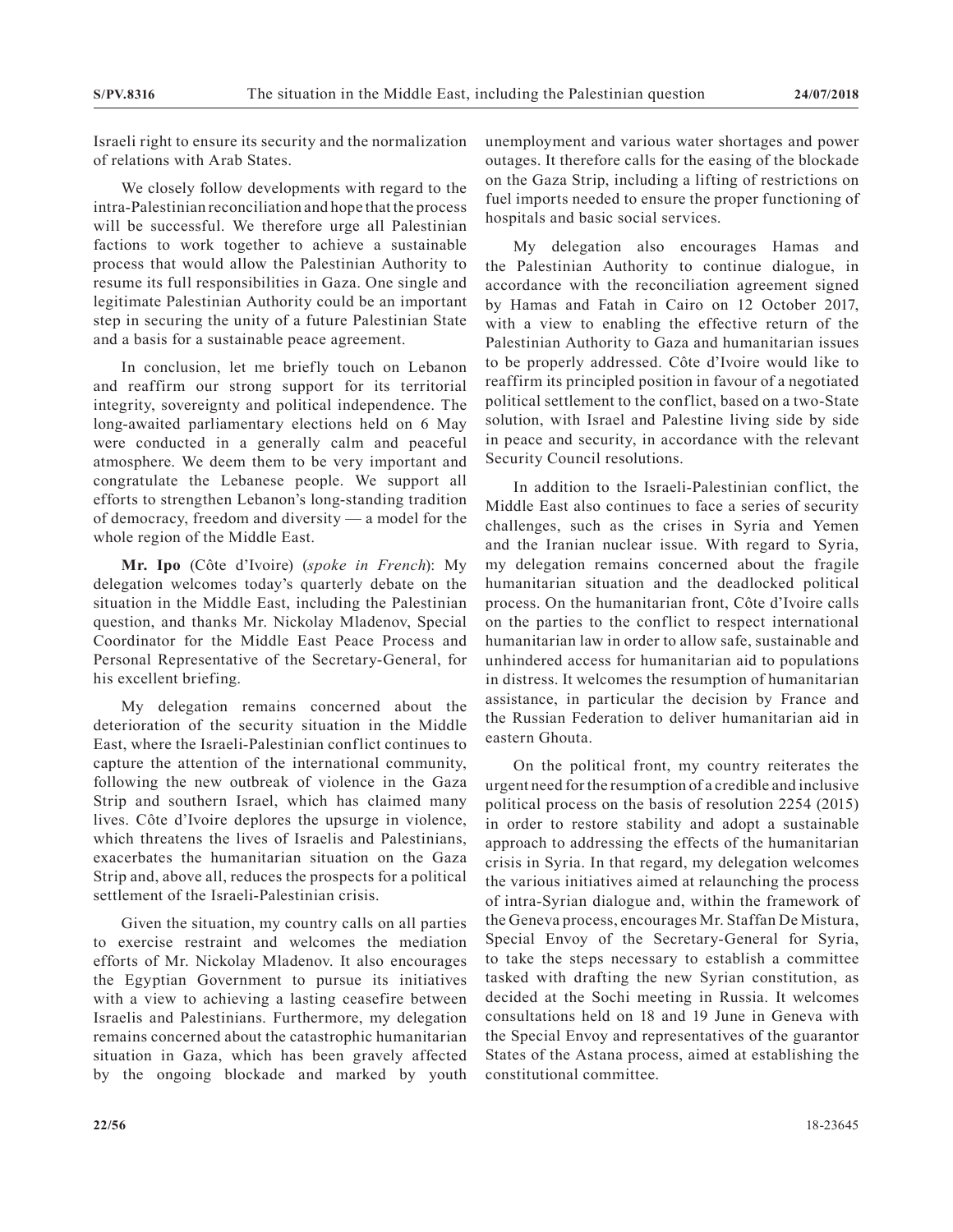With regard to the crisis in Yemen, Côte d'Ivoire is deeply concerned about the deterioration of the humanitarian situation, which the United Nations describes as the worst humanitarian crisis in the world. It reiterates its principled position that there is no alternative to a political solution to the conflict. My delegation therefore calls on all parties to exercise restraint, to put an end to hostilities and to engage significantly on the road to achieving a political settlement to the crisis in order to overcome the political impasse in Yemen.

My delegation also welcomes the ongoing efforts of the Special Envoy of the Secretary-General for Yemen to renew dialogue among the belligerents in the framework of a political settlement to the conflict in Yemen. Côte d'Ivoire calls on the international community to support the Special Envoy's efforts to bring the parties to make the compromises necessary for a sustainable way out of the crisis and to create the conditions for better humanitarian assistance to people in distress.

With regard to the Joint Comprehensive Plan of Action, my delegation believes that the Iranian nuclear agreement is a strong guarantee for the implementation of the Treaty on the Non-Proliferation of Nuclear Weapons and encourages all stakeholders to resolve their differences through negotiations within the Joint Commission stipulated in annex IV of the Plan of Action.

To conclude, Côte d'Ivoire calls on all parties involved in the crises in the Middle East to exercise restraint and favour dialogue as a means of resolving their differences in a sustainable way in order to create an environment conducive to peace and security in the region and in the world.

**Mr. Hickey** (United Kingdom): I thank Special Coordinator Mladenov for his briefing and for his recent work with Egypt to secure a renewed ceasefire between Israel and Hamas. It is essential that the ceasefire be respected and maintained by all sides. The people of Israel and Gaza deserve peace and security.

The escalation seen at the Gaza perimeter last Friday, including the killing of an Israel Defence Forces soldier, is deeply concerning. Hamas must cease all acts of violence and terror and decide whether it is prepared to demonstrate its commitment to achieving peace and ending this conflict. The most recent escalation and exchange of rockets into southern Israel

and the economic and kinetic response by the Israelis are also both concerning. We urge the parties to take immediate steps to reverse the current negative trends on the ground and commence renewed and meaningful peace negotiations.

Now more than ever, we urgently need a political process that delivers a two-State solution. As Council members, we must seize the opportunity presented by the prospect of a United States plan. The United Kingdom stands ready to support and contribute to all credible efforts to restart the peace process. We urge others to do the same. The United Kingdom position on the peace process is unchanged. We support a negotiated settlement leading to a safe and secure Israel living alongside a viable and sovereign Palestinian Statem, with Jerusalem as a shared capital.

Every Israeli and Palestinian has the right to live in peace and security. No one wants to see a return to conflict, which will inevitably have devastating consequences. We call on the parties to take the following urgent actions to avoid escalating the conflict. First, Hamas must bring an immediate and permanent end to rocket fire and the sending of incendiary devices into Israel. Secondly, Israel must reverse its punitive measures and work with the international community to ease conditions in Gaza, including opening movement and access and reducing economic restrictions. Thirdly, the Palestinian Authority must resume salary payments and work to restore its presence in Gaza.

The international community also has responsibilities, including the need to rally around Special Coordinator Mladenov's plans to improve the situation in Gaza and in supporting Egyptian efforts on political reconciliation and longer-term arrangements for calm in Gaza.

The risk of tensions boiling over into a full-blown conflict are very real and very dangerous. Every effort must be made to avoid civilian casualties. Nobody around this table wants to see another Gaza conflict. At such a highly sensitive time, we urge calm and restraint. We appreciate Egyptian efforts in calming tensions, and we urge Egypt to do more by improving movement and access through the Rafah crossing.

We are also deeply concerned by continued demolition of Palestinian property by the Israeli authorities. Due to severe planning restrictions, many Palestinians have no option but to build without permission. That needs to change. Demolitions and evictions of Palestinians from their homes cause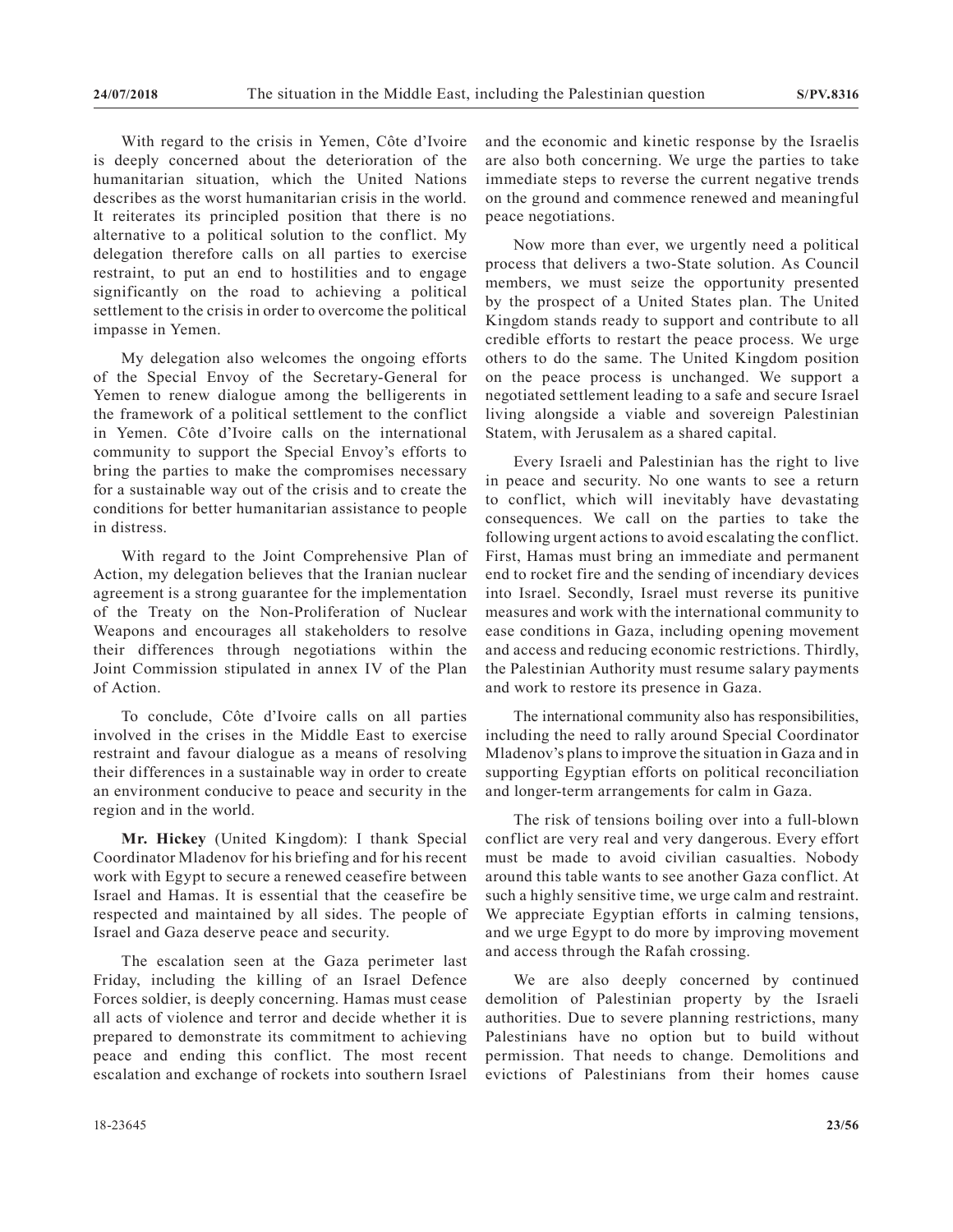unnecessary suffering to ordinary Palestinians and in all but the most exceptional of cases are contrary to international humanitarian law.

The village of Khan Al-Ahmar is a case in point, an example that has also been raised this morning by the French and Dutch ambassadors. We continue to urge Israel to abandon demolition plans entirely and instead provide a transparent route to construction for Palestinians in Area C. Not only could demolition constitute forcible transfer, it will also pave the way for settlement building in E-1. In accordance with our long-standing policy, we would have to condemn such a move. Such action would strike a major blow to the prospects for a two-State solution and make it difficult to believe that Israel wants progress towards peace.

Finally, I want to reiterate that the United Kingdom remains firmly committed to supporting the United Nations Relief and Works Agency for Palestine Refugees in the Near East (UNRWA) and Palestinian refugees across the Middle East. The United Kingdom welcomes the important contributions that Member States are providing to UNRWA. However, the Agency's deficit remains at \$217 million, meaning it will shortly have to make a decision about whether to open schools in September. The increased demand for UNRWA's services and growing instability across the region make support for UNRWA even more important. It is clear that UNRWA needs a broader pool of financial support from donors to achieve sufficient, assured and predictable financing. It is also clear that UNRWA needs to continue to promote realistic and technical cost-saving reforms.

The United Kingdom continues to support UNRWA and remains one of the top five donors. We have delivered our pledge of \$37.5 million and have brought forward \$13.5 million to help meet the urgent needs of Palestinian refugees. We encourage members of the Council to consider what more they can do to support Palestinian refugees and alleviate the current financial pressure facing UNRWA.

**Ms. Guadey** (Ethiopia): I would like to express appreciation to Special Coordinator Mladenov for his comprehensive briefing on the situation in the Middle East, including the Palestinian question.

Here we are again, discussing the situation in Middle East and Palestine, but there does not seem to be reason for hope. The deteriorating political, humanitarian and security situation in Gaza remains extremely worrying. The escalation of violence in Gaza and southern Israel is deeply concerning, and we want to express our sorrow over the loss of lives, particularly children.

It is vitally urgent that all sides exercise maximum restraint, and everything must be done to de-escalate the tension in Gaza to avoid endangering the lives of innocent civilians and exacerbating the humanitarian situation. Further escalation of the situation will not help but will undermine ongoing efforts to improve the lives of Palestinians and support the return of the Palestinian Authority to Gaza.

Undoubtedly, the humanitarian situation cannot be alleviated unless essential services are fixed, including water, fuel, electricity and heath-care services, and the movement of people, goods and services is eased. We note the discussions that are under way, and we appreciate the continued engagement of the Special Coordinator with the Israeli and Palestinian sides and with regional and international partners to reduce tensions, support intra-Palestinian reconciliation and resolve all humanitarian challenges. The role of partners in scaling up their support is very important to help humanitarian agencies on the ground provide the necessary services to the people of Gaza, and we appreciate those who have done so.

The humanitarian situation will not be effectively addressed in the absence of any meaningful progress in the reconciliation process between Fatah and Hamas. That is why we continue to support the efforts of Egypt to restore control of the legitimate Palestinian Government in Gaza and commend its continued efforts to revive the process by holding talks with senior Hamas and Fatah officials.

Over the past few months, we have been preoccupied with the human tragedy in Gaza, but the situation in Gaza cannot be looked at in isolation. It is only by addressing the wider Israeli-Palestinian conflict, in line with the relevant United Nations resolutions, that a lasting and durable solution can be found. Our position on that has always been consistent and clear. We fully support the goal of two States living side by side in peace and security as the only viable option. Unfortunately, the same known obstacles continue to work against any prospect for peace between the Israelis and the Palestinians, and the prospect of a two-State solution seems to be an objective of which the possibility is receding.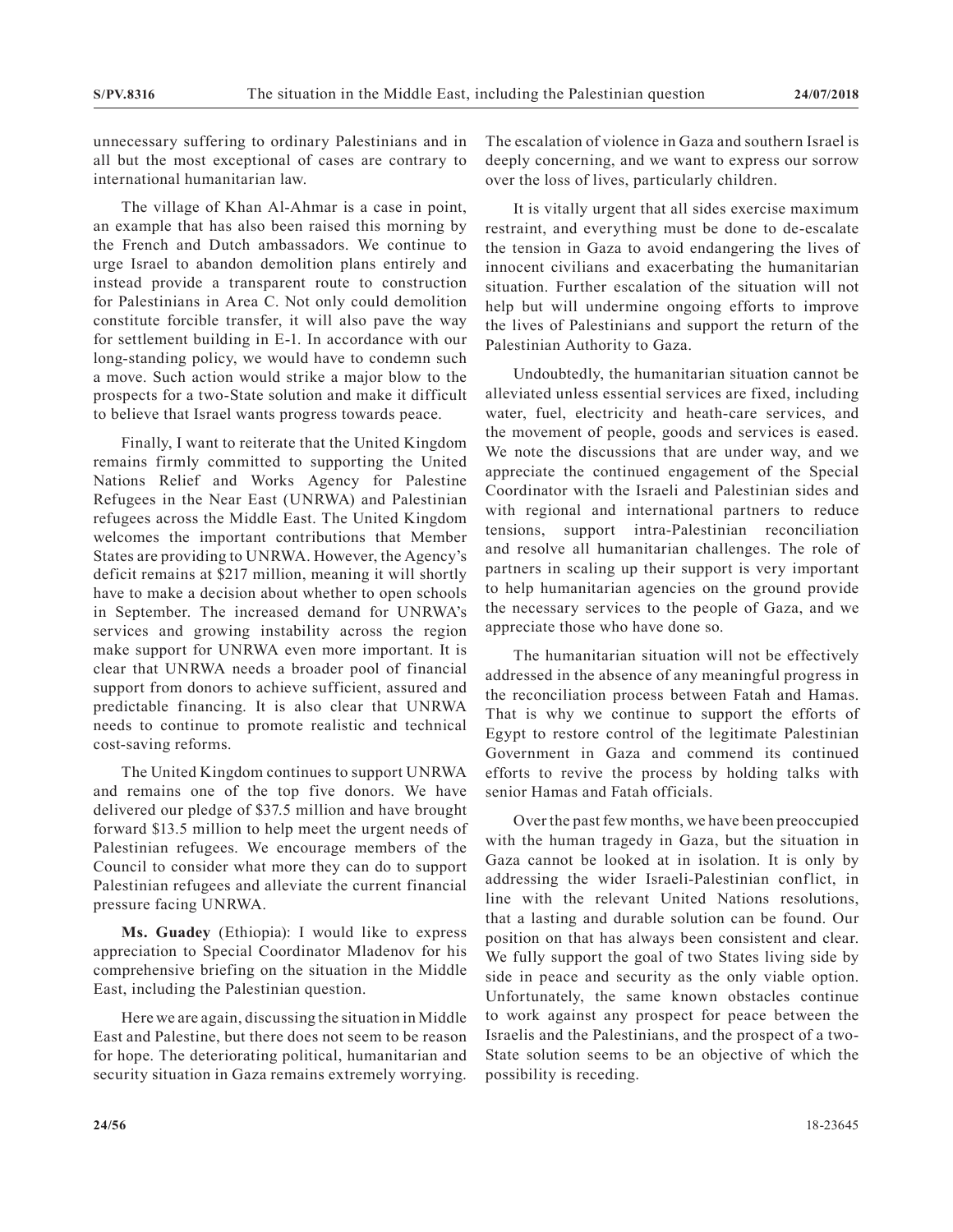In the meantime, it is our hope that all activities on both sides that will not help but continue to undermine the two-State solution as a viable option will cease. But here, of course, in light of the latest developments one finds it difficult to be hopeful about democratic possibilities providing a way out. We believe that everything must be done, no matter how unrealistic it may seem, to reverse the dangerous trajectory and help create a situation that supports the two sides in returning to direct and meaningful negotiations. The sooner that is done, the better it will be for Israelis and Palestinians alike, and indeed the whole region.

**Mr. Llorentty Solíz** (Plurinational State of Bolivia) (*spoke in Spanish*): My delegation thanks you, Sir, for organizing this important debate. I also thank Mr. Nickolay Mladenov for the information he provided today, and in particular for his urgent efforts on behalf of the United Nations in Gaza.

My delegation associates itself with the statement to be delivered by the representative of the Bolivarian Republic of Venezuela to the United Nations on behalf of the Non-Aligned Movement.

I wish to express our deep concern over the military action taken by the Government of Israel against the Palestinian population living in Gaza. According to a United Nations press report yesterday, Gaza Palestinians endure waves of violence that aggravate the extreme humanitarian crisis in which they already find themselves. Along the same lines, we regret the launching of rockets from the Gaza Strip into Israeli civilian areas.

My delegation strongly rejects the air strikes by the Israeli occupying forces that took place on 13 and 14 July. We echo the statement made by the Palestinian representation in its letter of 17 July 2018, to the effect that it was Israel's largest campaign of daytime air strikes against the Palestinian inhabitants of that territory since its aggression of 2014, which claimed the lives of at least 2,200 Palestinians.

In a report published on 22 July, the United Nations Office for the Coordination of Humanitarian Affairs warned that the fuel supplies with which it has been precariously operating the health centres and hospitals of Gaza are predicted to run dry in August, that is, in just a few days. We welcome today's opening of the Kerem Shalom crossing, which in addition to allowing goods to cross the border, will allow 700,000 litres of fuel to enter Gaza with a view to powering electric

equipment — such as incubators for premature babies and others — on which the lives of 2,000 hospital and health clinic patients depend. This opening will certainly attenuate the humanitarian crisis of the Palestinian people, who have lived for 11 years under a regime of collective punishment imposed by Israel, which denies them access to water and sanitation, increasing the risk of the spread of diseases of all kinds, and restricting their access to electricity with power outages of up to 20 hours a day.

Moreover, we must express our deep concern for the approval by the Knesset of the Jewish nation-State law, which is a colonial and discriminatory measure that could open the opportunity for that Government to expel and replace the Palestinian population through the imposition of ideological beliefs as official policies of that State, to the detriment of the rights of Palestinians to citizenship, property and land, language, culture and other rights recognized by international human rights law.

In that regard, we echo the statement made by the General Secretariat of the League of Arab States, in its communiqué of 20 July, that this law denies the rights of the Palestinian people to live in their historic land, may give rise to colonial and racist practices, and constitutes an illegal instrument to annex the West Bank and seize the occupied Palestinian territories. We also associate ourselves with the statement concerning the nationality law, issued on 20 July by the United Nations Deputy Spokesman, Mr. Farham Haq, who reaffirmed the respect of the United Nations for the sovereignty of States so long as they adhere to the universal principles of human rights, including the protection of minority rights.

I express the firm commitment of the delegation of Bolivia to all international efforts leading to a peaceful settlement of the Palestinian occupation, and in this regard we endorse such initiatives as the Quartet road map, the Madrid principles, the Arab Peace Initiative and others that provide guarantees for a just and lasting peace allowing both peoples to live within recognized and secure borders.

I also express our appreciation to the Government of Egypt for its efforts to promote the process of intra-Palestinian reconciliation. The initiative was presented to the parties on 19 July with the aim of returning them to reconciliation talks as soon as possible and achieving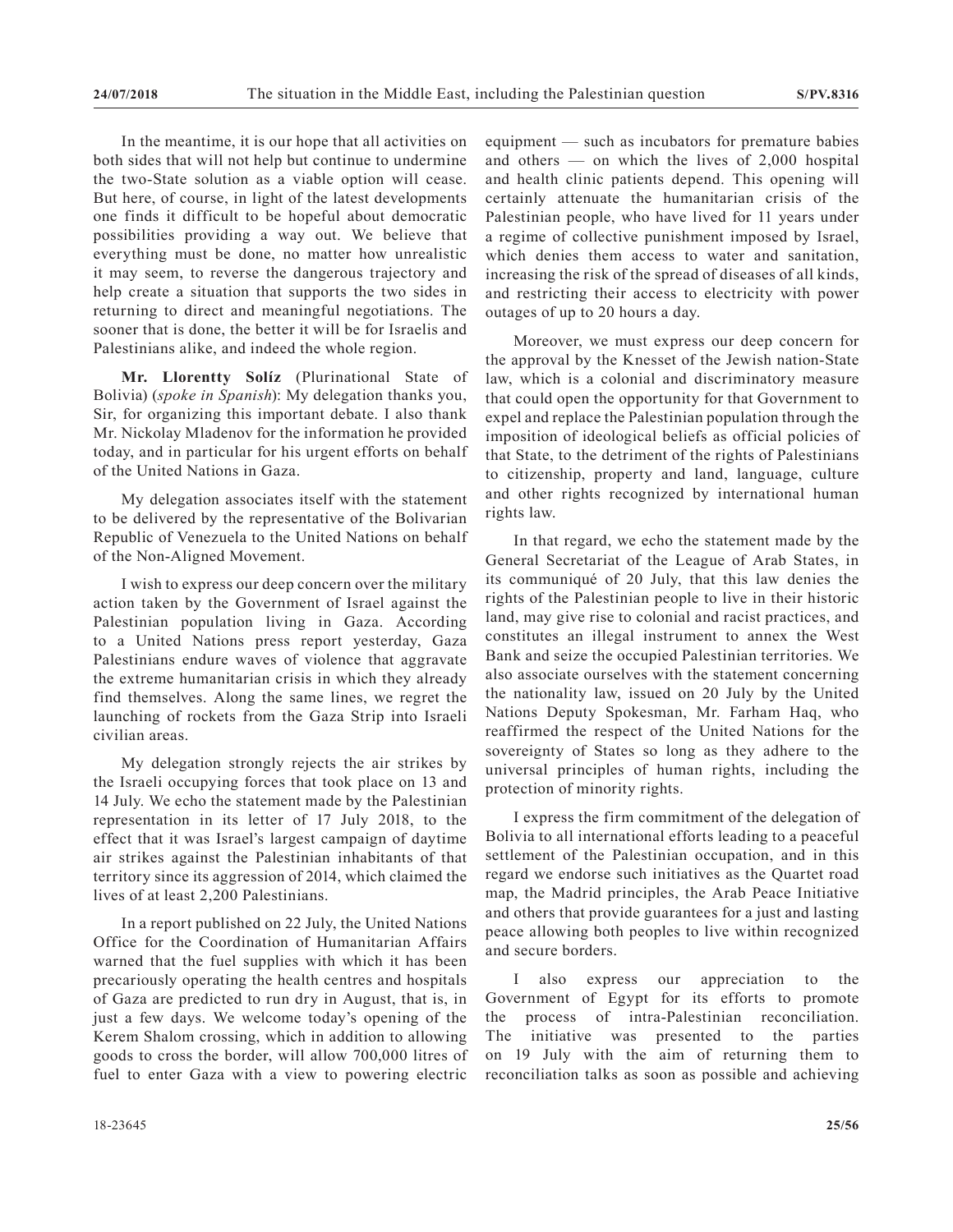the consolidation of a Palestinian unity Government. Bolivia is convinced that the only long-term alternative to the occupation is the two-State solution, which will finally consolidate a free, sovereign and independent Palestinian State within the pre-1967 international borders, with East Jerusalem as its capital, in accordance with the relevant Security Council and General Assembly resolutions.

**The President**: I shall now make a statement in my capacity as representative of Sweden.

I want to thank Special Coordinator Nickolay Mladenov for his briefing to the Council and for his tireless efforts on the ground.

We align ourselves with the statement to be delivered by the observer of the European Union later in this meeting.

A year and a half ago, in resolution 2334 (2016), the Council reaffirmed the steps needed to achieve a lasting Israeli-Palestinian peace. The Council demanded that both parties stop all activities impeding such progress. Since then, unfortunately, the situation has continued to deteriorate. Israeli settlement expansion has continued and there is an imminent risk of further violent escalation.

In Gaza in recent months, violence has killed over 152 Palestinians and injured more than 16,499, including many children. We have repeatedly demanded that any use of force must be proportionate. The firing of rockets and the launch of incendiary balloons and kites from Gaza into Israel by Hamas and other militant groups are absolutely unacceptable. We welcome the recent truce and the planned reopening of the Kerem Shalom crossing.

Efforts to achieve a lasting peace and an end to the occupation must be intensified. There is a humanitarian imperative to alleviate the suffering of the 2 million Gazans. Interventions with quick, direct and immediate impact on daily lives are urgently needed. This must be given utmost priority, while recognizing that the causes of the humanitarian crisis are political in their nature. We urge Israel to lift its closure regime, and we call for Palestinian reconciliation and the return of the Palestinian Authority to Gaza. I will focus on three issues today — the important role of women in peace and security; children and the engagement of young people; and the negative developments on the ground.

First, with regard to women and peace and security, women are too often excluded globally from efforts to resolve conflicts, to the detriment of solid and sustainable peace. The Israeli-Palestinian conflict is unfortunately no exception. That must change. A peace process cannot merely be about ending the occupation and the conflict. It must also be about building peaceful, vibrant, inclusive societies that are less susceptible to the threat of extremism. Empowering and including women and girls is an essential part of that. Through our extensive international development cooperation programme with Palestine, we will continue to work for enhanced political influence and the full enjoyment of human rights for women, young people and children. The same work is being done through dialogue with civil society and other actors in both Israel and Palestine.

Secondly, turning to young people and children, the conflict between Israel and Palestine has a negative effect on children on both sides. Many in the post-Oslo generation, both Israelis and Palestinians, have lost hope for the realization of a two-State solution. We need to show those young people that there is an alternative to violence and oppression. Last month the Council adopted resolution 2419 (2018), on youth, peace and security, which called for increasing the role of young people in negotiating and implementing peace agreements. The voices of young Israelis and Palestinians must be heard.

Ensuring a safe childhood for all children is essential to peaceful and prosperous societies. The United Nations Relief and Works Agency for Palestine Refugees in the Near East (UNRWA), which among other things secures the right to education for young Palestinians, plays a crucial role in that regard, not least in Gaza. It is now facing an unprecedented financial crisis, owing to a lack of contributions. We call on all donor countries to step up their efforts and meet their pledges, and we reiterate our call to other countries to contribute financially to UNRWA at this critical juncture. Sweden is UNRWA's third-largest contributor, and we remain committed to it. Ensuring the care, health, education and protection of children today is essential to laying the foundations for preventing further conflict in the future.

Finally, Israeli policy and actions in the occupied West Bank are severely undermining the possibility of a contiguous Palestinian State. They include the demolition of homes, and notably the imminent threat of the demolition of Khan Al-Ahmar and the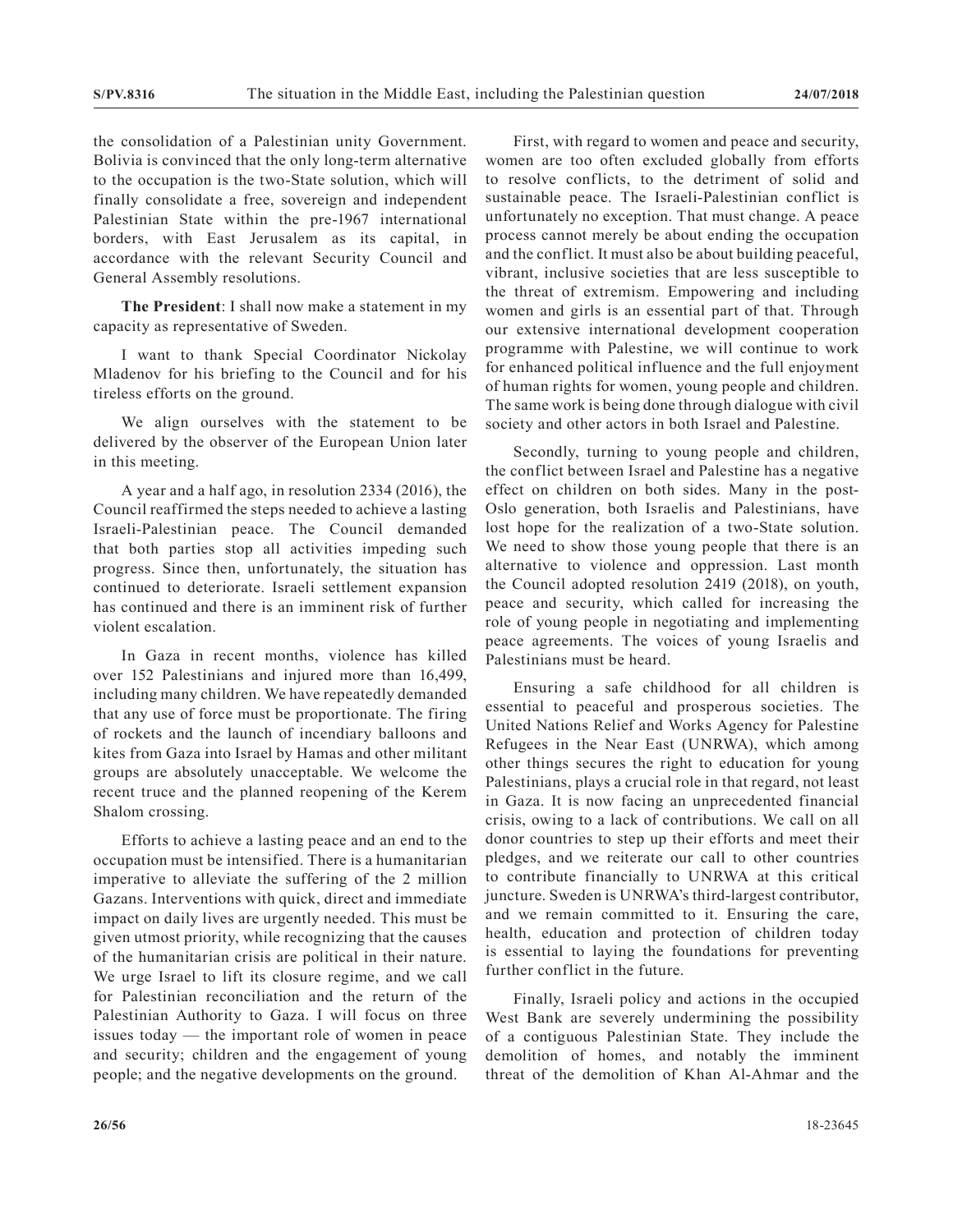recent demolitions in Abu Nuwar and other places in Area C. Demolitions further increase the risk of forcible transfers of the Palestinian population, which are illegal under international law. They also include the current Israeli settlement policy, which continues despite the international community's repeated condemnations. We reiterate that settlements are a flagrant violation under international law. Israel's actions further include recent legislative changes and proposals and their implications, which raise concerns about the right to self-determination and non-discrimination. Lastly, they include economic hindrances, restrictions and limitations imposed on Palestine that make a viable Palestinian economy unattainable.

We must reinvigorate the efforts for a two-State solution based on international law, United Nations resolutions, previous agreements and well-known parameters, with Jerusalem as the future capital for two States and three religions. We must redouble our support for a contiguous Palestinian State, including the return of the Palestinian Government to Gaza, and we must act urgently together for the people of Gaza.

To sum up, a credible peace plan is urgently needed, and the two sides have to prepare for peace in a completely different way  $-$  in what they say, what they do and how women and young people are involved. Confidence between the parties must be built now. Both Israelis and Palestinians have to realize that either peace is gained together or both will lose. The situation in and around Gaza is untenable. Millions of people are caught between Hamas and other militant groups, on the one hand, and the crippling Israeli closure regime, on the other. Mediation has temporarily put a Band-Aid on the wound, but it will never heal unless there is a real solution. While that solution is being explored, urgent measures are needed to alleviate the humanitarian situation. We are working with all Council members to see how that can be achieved.

I now resume my functions as President of the Security Council.

I would like to remind all speakers to limit their statements to no more than four minutes in order to enable the Council to carry out its work expeditiously. To that end, I want to take this opportunity to remind speakers that the presidency will use the flashing lights on the microphone collars in order to prompt speakers to bring their remarks to a close. Delegations with lengthy statements are kindly requested to circulate them in writing and to deliver a condensed version when speaking in the Chamber. I want to inform everyone that we will be continuing the open debate right through the lunch hour, as we have a large number of speakers.

I now give the floor to the representative of Lebanon.

**Ms. Mudallali** (Lebanon): I would first like to congratulate Sweden on a very active and productive presidency of the Council this month. I would also like to thank Mr. Mladenov for his briefing.

One of the world's brightest minds once said that peace can be achieved only by understanding. Regrettably, Israel's enactment last week of a new basic law struck the ultimate blow, driving us further away from understanding by enshrining in law a policy of discrimination by the Israeli authorities against Arabs, especially Palestinians. The law drew widespread condemnation in the Arab and Muslim worlds, from the Palestinians to the Arab League and the Organization of Islamic Cooperation, as well as Israelis and Israeli-Arab lawmakers. The new law is seen as foreclosing the future of the peace process and of the concepts of a two-State solution and land for peace, and rendering them dead on at least three of the final status issues — Jerusalem, the settlements and self-determination. The law therefore contravenes the dozens of United Nations resolutions that address the question of Palestine and form the basis for any lasting and just solution to the Palestinian-Israeli conflict. If international law and international legality are tossed aside, what is the future of peace in the Middle East?

My fear is that we will be eternally condemned to the same cycle of violence and to perpetual wars. Look at Gaza. After so many wars and military operations by the Israelis, and after thousands of casualties, we may be facing another new conflict today. Gaza continues to suffocate under unimaginably difficult humanitarian conditions. The situation for its residents is beyond desperation, and the cuts in the funding for the United Nations Relief and Works Agency for Palestine Refugees in the Near East (UNRWA) will not help ease their plight. For more than seven decades, UNRWA's vital work in Jordan, Syria and my own country as well as in Gaza has helped millions of Palestinian refugees, keeping them from burying their last ounces of hope six feet under. It acts as a stabilizer in our region. The UNRWA pledging conference last month in New York and the Extraordinary Ministerial Conference held in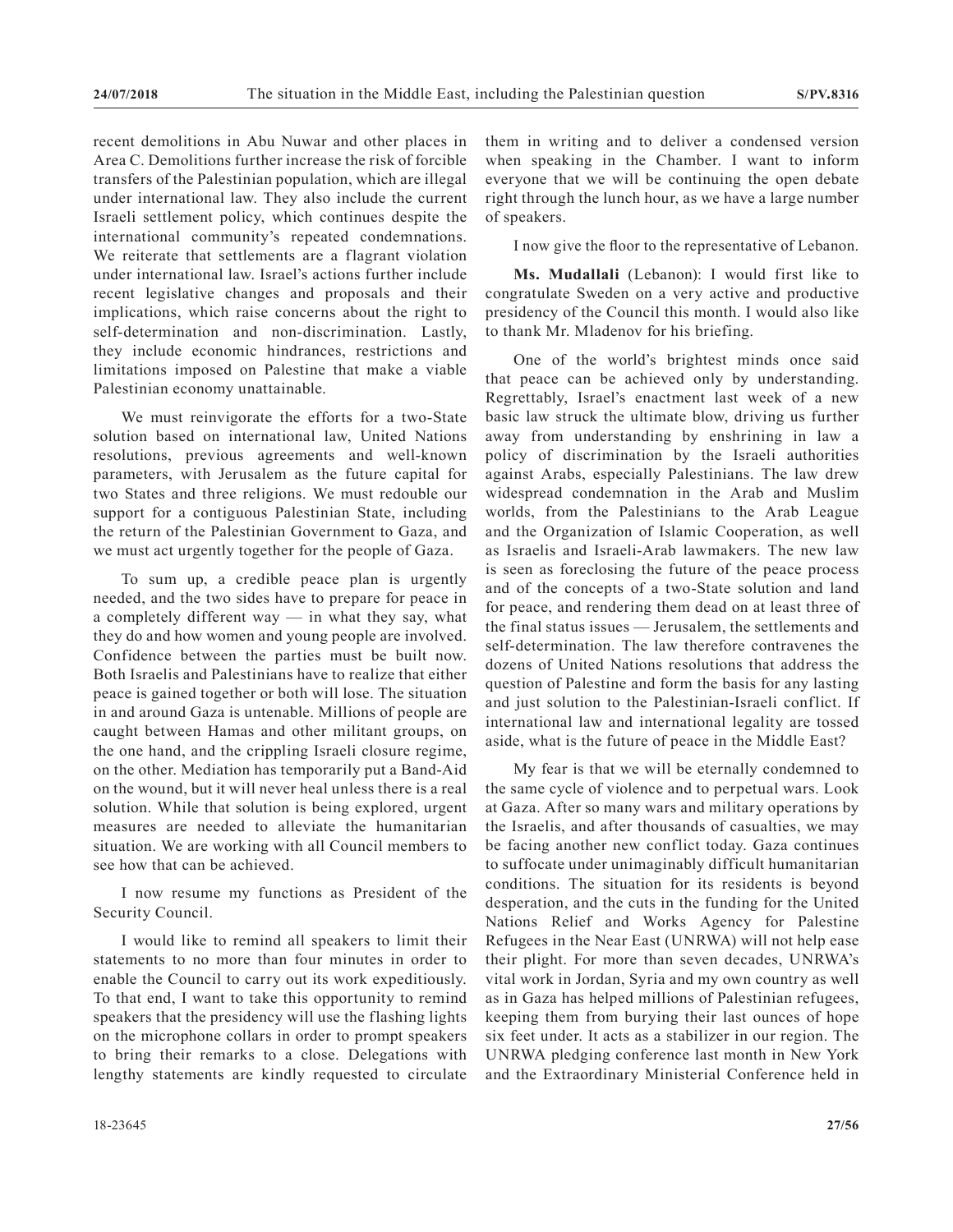Rome on 15 March were successful in demonstrating support for the Agency. We must now build on that momentum in order to meet the deficit of an agency that no one can afford to let die.

In Lebanon, a country that embraces diversity, we are in the process of forming a new Government after completing successful parliamentary elections in May. They were held according to a new electoral law, with participation by the diaspora for the first time, and several international observers commended the Lebanese authorities for the transparency with which they were conducted. A new Lebanese Government is in the making. Naturally, among its key priorities will be to start implementing the recommendations of the Conférence économique pour le développement, par les réformes et avec les entreprises, held in Paris, and enacting the relevant structural reforms in order to help boost our economy. Another ongoing challenge will be addressing the issue of displaced Syrians in Lebanon so as to arrange for their safe return. However, that must not wait until a political solution materializes in Syria.

A few weeks from now, the mandate of the United Nations Interim Force in Lebanon (UNIFIL) will be up for renewal. We count on Council members to acknowledge the efforts of UNIFIL by ensuring a smooth renewal of its mandate. My country firmly believes that UNIFIL remains instrumental to preserving peace and security in southern Lebanon and thereby contributing to our stability. The latest report of the Secretary-General on the subject (S/2018/703) testifies to that role. It is instrumental despite — and because of — Israel's continuing daily violations of Lebanon's sovereignty. Daily Israeli violations, especially airspace violations, continue unabated; the most recent report of the Secretary-General on the issue noted 456 air violations during the reporting period. We call on the Security Council to use its authority to insist that Israel respect and implement resolution 1701 (2006) by withdrawing from the occupied Lebanese territory and ending its continuing violations of our sovereignty.

Progress also needs to be made in order to resolve the remaining border disputes, including the maritime one. In this regard, allow me to recall once again my Government's initiative to seek the Secretary-General's good offices to that end.

We continue to view the tripartite mechanism as a useful tool for reducing tensions, resolving disputes and achieving the goal of a permanent ceasefire in the south.

In conclusion, I wish to welcome the appointment by the Secretary-General of the new Commander of the United Nations Interim Force in Lebanon (UNIFIL), Major General Stefano Del Col, to whom we express our full confidence. We wish him the best of luck in his new mission. We also pay tribute to the excellent work carried out by the outgoing UNIFIL Commander, Major General Michael Beary.

**The President**: I now give the floor to the representative of Argentina.

**Mr. García Moritán** (Argentina) (*spoke in Spanish*): At the outset, Mr. President, I should like to thank you for having invited us to participate in this open debate on an issue that the Council has long been discussing but whose importance has not diminished.

I shall deliver an abbreviated version of my statement, the full text of which will be provided to the Secretariat.

Argentina firmly supports all efforts aimed at achieving peace and stability in the Middle East. It is imperative that all parties play a constructive role, including regional actors and the major Powers, so as to move towards a resolution of differences through negotiations. Argentina calls on the parties to refrain from unilateral and provocative actions and condemns all incitement to violence, religious intolerance and racism.

With regard to the question of Palestine, Argentina wishes to reaffirm its support for a peaceful, definitive and comprehensive settlement on the basis of the two-State solution and the 1967 borders as well as the decisions reached by the parties during the negotiation process, as set out in the relevant General Assembly and Security Council resolutions, the road map and the Arab Peace Initiative.

Argentina reaffirms the inalienable right of the Palestinian people to self-determination and to an independent, viable State recognized by all nations, as well as the right of the State of Israel to live in peace alongside its neighbours within secure and internationally recognized borders.

Argentina also reiterates its concern at the persistent and continued growth of illegal Israeli settlements in occupied Palestinian territory and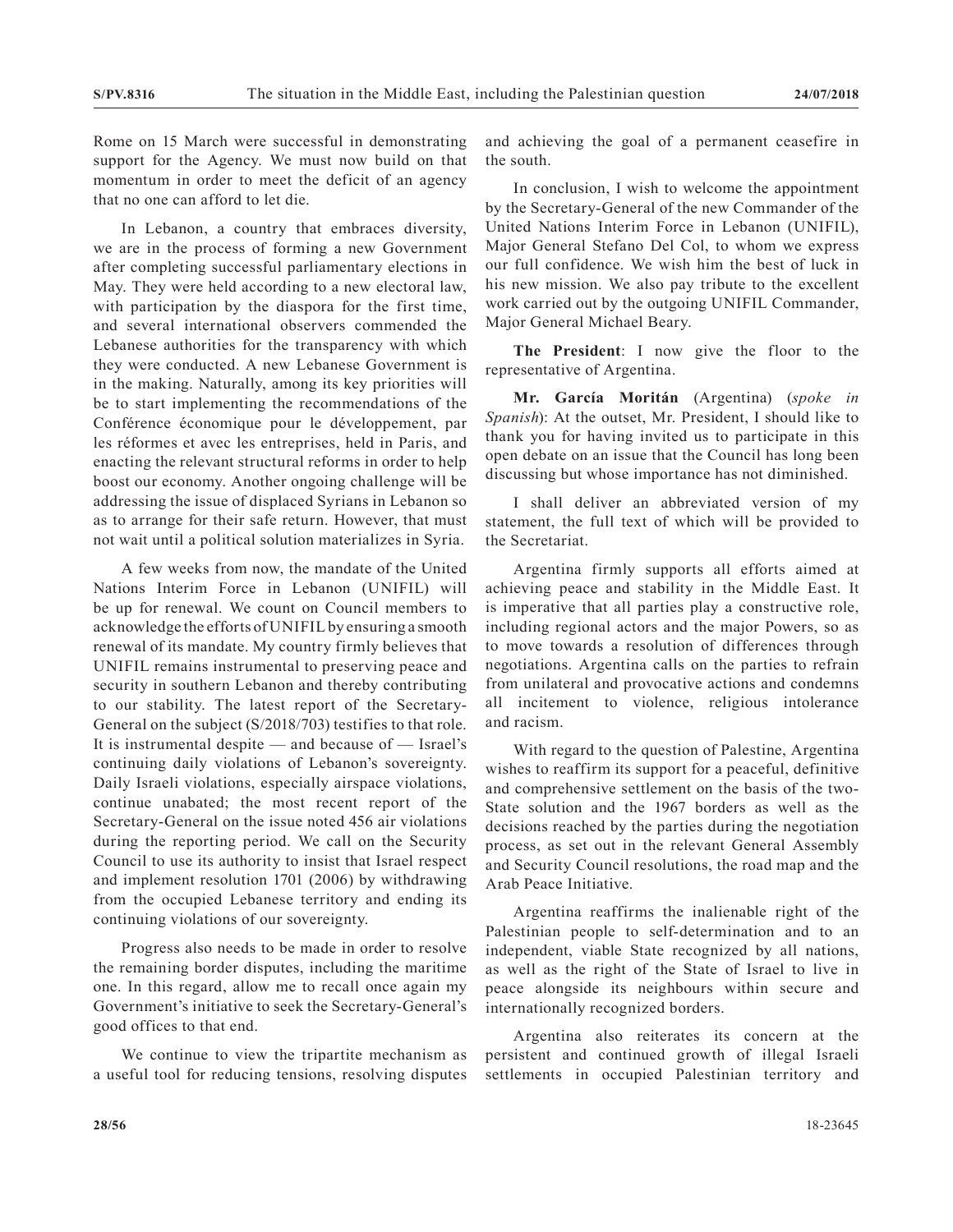urges that their expansion be halted. The settlements run counter to international law, are an obstacle to peace and undermine prospects for the solution of two States living in peace and security, thus perpetuating an unsustainable status quo. At the same time, we strongly condemn the actions carried out by Hamas against Israel, including the launching of rockets and incendiary devices from the Gaza Strip, which must end immediately.

Palestinian leaders must address Israeli security concerns in a spirit of sincerity, and we urge Israel, in cases where it exercises its inalienable right to legitimate defence, to take into account its obligations under international humanitarian law and international human rights law, refraining from any actions that would make resumption of dialogue more difficult. In this regard, Argentina notes with concern the continuing excessive use of force by the military and condemns acts of settler violence.

Argentina reaffirms the special status of Jerusalem pursuant to the relevant General Assembly and Security Council resolutions and in this regard rejects any unilateral attempt to modify it. Argentina believes that the holy city must be a place of meeting and peace and that it must guarantee Jews, Muslims and Christians free access to holy sites. Any attempt to deny or diminish the profound meaning of those sites or their historical ties to the three great monotheistic religions would be totally unacceptable and only stand in the way of finding a solution to the conflict.

Concerning the situation in the Syrian Arab Republic, Argentina supports the reaching of a political solution through dialogue and diplomacy, in compliance with international law and with full respect for the sovereignty, independence and territorial integrity of the Syrian Arab Republic. Argentina attaches particular importance to the Geneva talks held under the auspices of Staffan de Mistura, Special Envoy of the Secretary-General for Syria. We therefore have renewed hope that tangible results can be achieved that will result in a Syrian solution to Syrian problems, in keeping with the provisions of resolution 2254 (2015).

Argentina firmly condemns terrorism in all its forms and manifestations, and emphatically rejects the terrorist acts carried out by the so-called Islamic State as well as by the Al-Nusra Front and other terrorist groups recognized as such by the Security Council. Our country also reaffirms its conviction that the combat against terrorism must be waged within the framework of international law, with full respect for human rights and international humanitarian law.

To conclude, allow me to reaffirm that diplomacy and dialogue are the only path to peace in the Middle East. The Council must spare no effort to urge the parties to move in this direction, based at all times on the parameters recognized by the international community in keeping with the relevant United Nations resolutions.

**The President**: I now give the floor to the representative of Saudi Arabia.

**Mr. Al-Mouallimi** (Saudi Arabia) (*spoke in Arabic*): Mr. President, allow me at the outset to commend the active Swedish presidency of the Security Council for this month and to express my country's appreciation for your efforts to ensure a positive outcome in the work of the Council.

The world recently celebrated the life of a man who was able to speak to the human conscience. He spent many years of his life fighting from behind bars against apartheid, and he spent his years of freedom advocating for a culture of peace, freedom and tolerance. On 18 July we celebrated the centennial of the birth of Nelson Mandela, who dreamed of freedom and equality. The Palestinian question was a large part of his struggle for freedom, and indeed he is the one who said:

"We know too well that our freedom is incomplete without the freedom of the Palestinians".

This is the dream of millions of Palestinians, including the thousands who are prisoners or detainees.

In return, Israel daily makes clear, through the attacks and deliberate killings it carries out, that it considers itself a State above the law. For Israel, siege, starvation, the construction of barriers and apartheid walls were not enough; it has recently adopted an abhorrent racial law, namely, the Nation State of the Jewish People, which paves the way for practices of genocide in Israel and the occupied Palestinian territory. The Palestinian people are therefore in dire need of international protection, as set out by the General Assembly in its resolution ES/10-20, of 13 June 2018.

The Kingdom of Saudi Arabia strongly condemns the continued Israeli violations and stresses its rejection of all illegal Israeli policies, practices and plans, along with Israel's attempts to entrench apartheid and dissipate the national identity of the Palestinian people.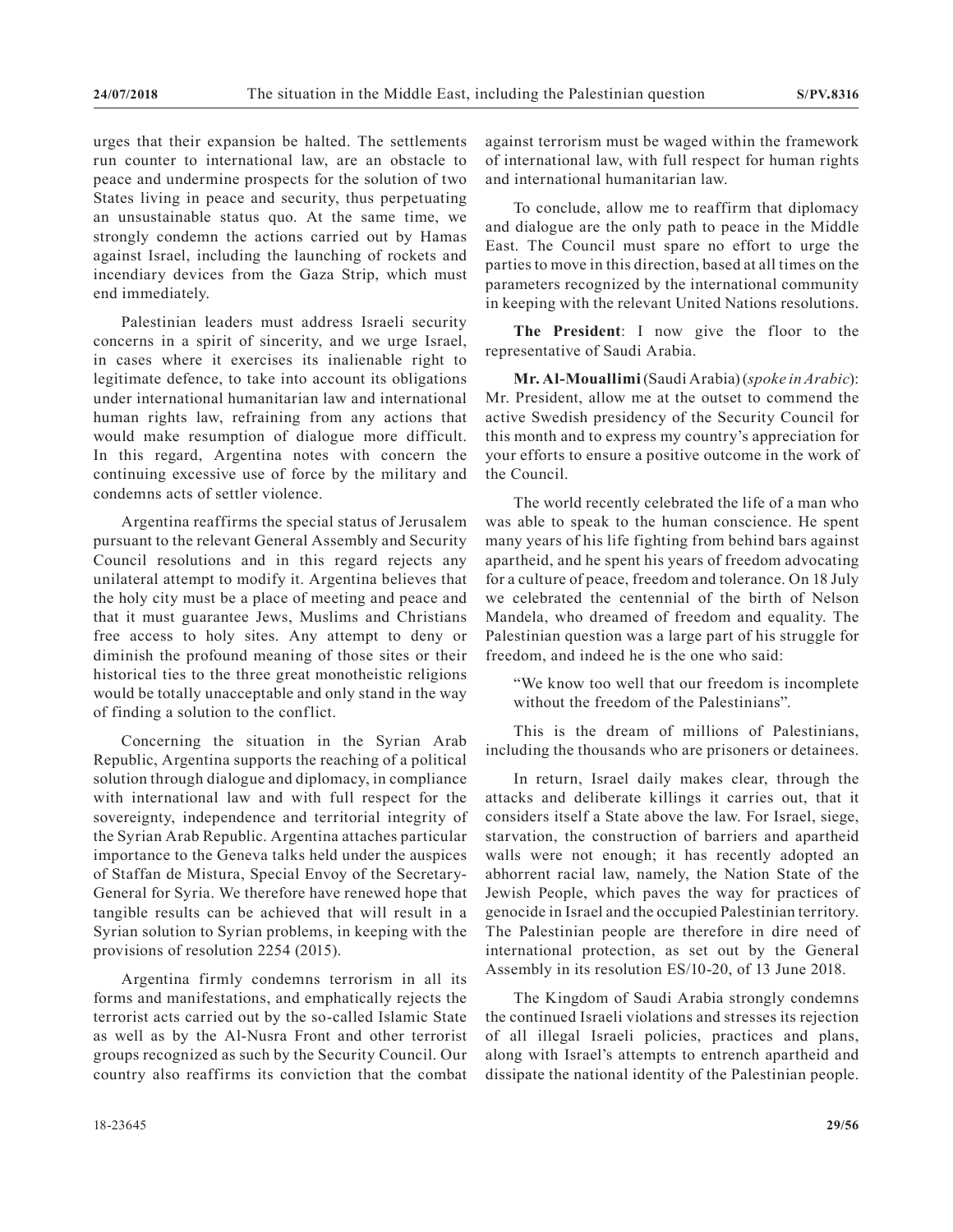My country stresses the importance of a comprehensive and lasting peace in the Middle East, as it is a strategic option to bring the Arab-Israeli conflict to an end on the basis of the agreed international parameters and the 2002 Arab Peace Initiative, based on the establishment of a State of Palestine within the borders of 4 June 1967, with East Jerusalem as its capital, and on ending the Israeli occupation of all Arab occupied territories, including the Syrian Arab Golan and the Lebanese occupied land.

The United Nations Relief and Works Agency for Palestine Refugees in the Near East (UNRWA) suffers from an acute shortage in its financial and humanitarian resources that could result in millions of Palestinian refugees being denied their basic right to education and a decent life. The Palestinian question has always been and always will be championed by the Kingdom of Saudi Arabia as its first cause.

For this reason, my country has provided UNRWA with an urgently needed \$50 million, as announced by the Custodian of the Two Holy Mosques at the Jerusalem summit held in Dhahran City. We have disbursed more than \$100 million over the past year alone. The Kingdom of Saudi Arabia firmly believes in action, not in words. Accordingly, over the past two decades my country's total financial support to UNRWA has amounted to nearly \$1 billion — with a "B" — and more than \$6 billion — with a "B" as well — to the Palestinian people in the form of humanitarian, development and relief aid.

Syria was a land of civilization and a beacon of science before it came under the control of a dictatorial regime to which civilization means nothing. Its barrel bombs have destroyed the remnants of that civilization, which are thousands of years old. Its rockets have levelled the minarets of mosques and the domes of churches. Its soldiers and sectarian gangs have silenced the voice of the rebellious people. The regime has claimed the lives of men, women and the elderly, declaring victory over its own people. It is shameful that this regime has failed to clear its territory of occupation but brags about destroying Dara'a and Ghouta while displacing their people.

The Kingdom of Saudi Arabia stresses once again that the misery of the Syrian people should end. A peaceful solution must be pursued based on the principles of the Geneva communiqué (S/2012/522, annex) and resolution 2254 (2015). Protection should be provided to civilians in Syria. Humanitarian aid must be delivered to those in need throughout Syria. We call for the immediate release of abductees and detainees, the disclosure of the fate of missing people, and assistance to the return of internally displaced persons and refugees.

My country supports the efforts of the Special Envoy of the Secretary-General for Yemen, Martin Griffiths. The Kingdom of Saudi Arabia and its brotherly countries in the coalition have exercised the utmost restraint to restore legitimacy in Yemen, especially with regard to Al-Hudaydah. However, Houthi militias supported by Iran ignore every political initiative and fail to implement the relevant Security Council resolutions, in particular resolution 2216 (2015). The continued Houthi control of parts of Yemen has spawned the medical, food and humanitarian disasters. Saving Yemen and its people requires removing Al-Hudaydah, its port and other Yemeni cities from Houthi control, thereby enabling an increased level of humanitarian assistance, and liberating them from Houthi pillaging.

The militias that staged a coup in Yemen have launched 163 Iranian missiles at cities in the Kingdom of Saudi Arabia. Independent reports by the United Nations have made it clear that they came from Iran. They were manufactured in Iran and transferred to the Houthis from Iran. In that regard, the report of the Secretary-General (S/2018/602) on the implementation of resolution 2231 (2015), issued on 12 June, states in paragraph 10, related to the missiles launched at my country, that the debris of five of those missiles share key design features with a known type of missile manufactured by the Islamic Republic of Iran.

The Iranian regime continues to use all its financial, scientific, and military resources to spread havoc and destabilization in the Middle East, a region that has suffered and continues to suffer from the destabilization situation engendered by the Khomeini revolution in Iran in 1979. The main principle of the revolution is to export its extremist ideology not only to neighbouring countries, but beyond. We occasionally receive reports of the involvement of Iran and its agents in destabilization activities, as well as of repeated attacks on diplomatic headquarters in Iran, with complete disregard for the relevant international agreements and instruments.

It is high time for the Security Council to reject Iran's irresponsible behaviour and continued intervention in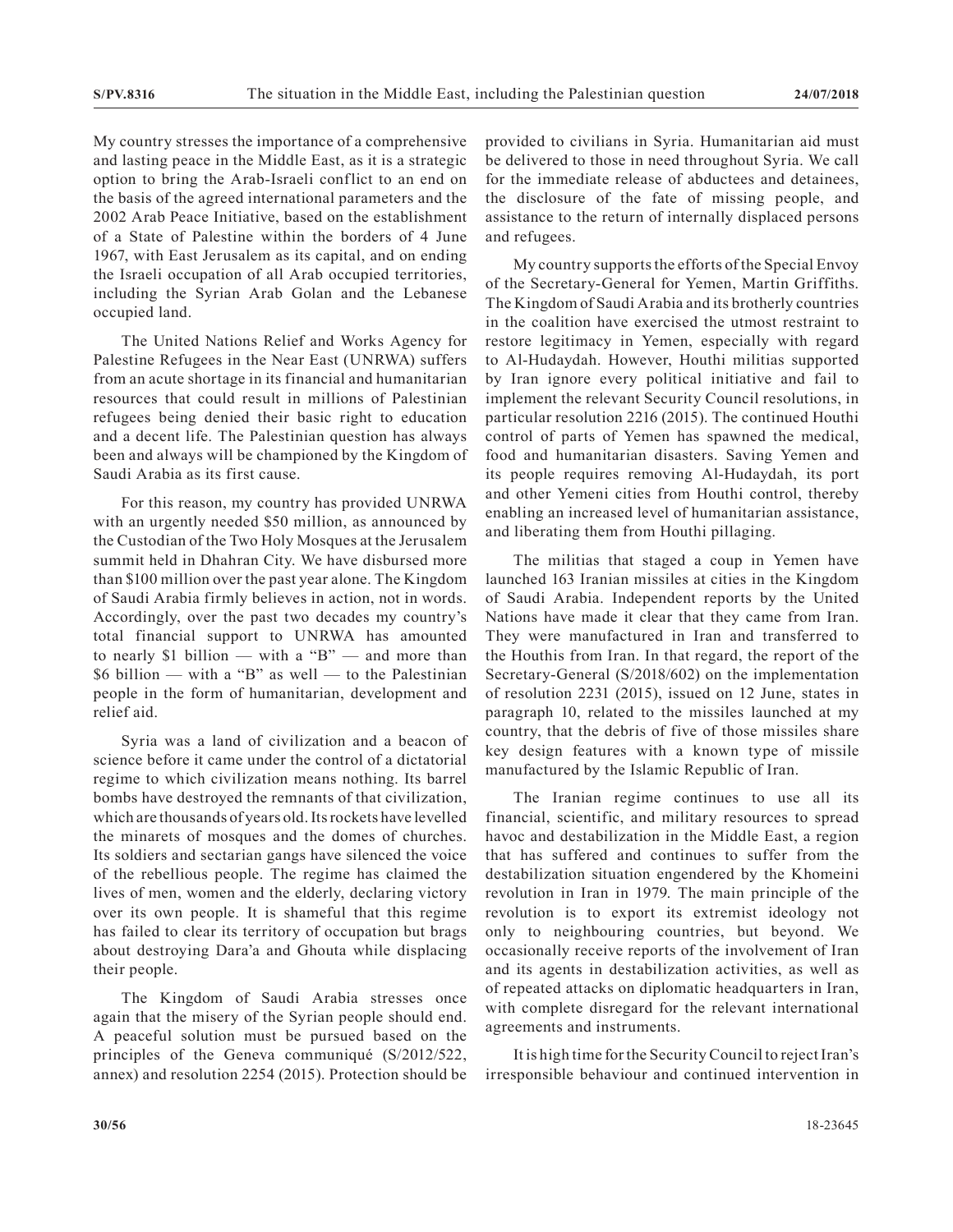the internal affairs of other countries in the region, as well as the spread of sedition and sectarianism. The Council must tell to Iran that enough is enough so as to prevent terrorism and violence from increasing in the region and to enable the Iranian and Arab peoples in the Arab Gulf region and the Middle East to enjoy security, peace and stability.

**The President**: I now give the floor to the representative of Pakistan.

**Ms. Lodhi** (Paksitan): My delegation thanks the Swedish presidency for convening this open debate and expresses its appreciation for the comprehensive briefing by Special Coordinator for the Middle East Nickolay Mladenov.

The tide of turmoil and conflict in the Middle East, far from receding, has continued to rise, with even greater unpredictability. As a consequence, millions of people are having to endure unimaginable suffering, caught up in a vortex of violence driven by the actions of the occupying Power, as well as the divergent interests and priorities of regional and external Powers. The Special Coordinator has presented a deeply troubling assessment of the situation in the region, especially in the occupied Palestinian territories. The facts speak for themselves. Gaza has been dealt another blow by the Israeli bombardment, thereby resulting in the further loss of precious lives. In the wake of the recent escalation, some have called for all sides to exercise restraint and step back from the brink of renewed conflict. As much as any resort to violence is unacceptable, the Palestinian issue is in essence a struggle between an occupied people and an occupying Power. Obfuscating that incontrovertible reality would be tantamount to drawing a moral equivalence between the acts of the aggressor and the aggrieved. That is not unacceptable.

The long-suffering Palestinian people continue to face well-entrenched and systematic violations of their fundamental human rights at the hands of the Israeli occupation. Addressing the Committee on the Exercise of the Inalienable Rights of the Palestinian People, High Commissioner for Human Rights Zeid Ra'ad Al Hussein spoke at length of the endemic and multi-faceted challenges confronting the daily lives of the Palestinian people. If there ever was a need to lend credibility to those words, the so-called Jewish nation-State law, passed by the Israeli Parliament on 19 July, provides a vivid manifestation of the legally

enshrined policy of discrimination by Israel. By ascribing privilege purely on religious grounds, that basic law relegates the indigenous Arab population to second-class citizens.

Such racist laws should have no place in today's world. Historical facts cannot be re-written by legislative fiat. We reject any attempts to diminish the legal standing of the Palestinians or to deprive them of their legitimate rights within their homeland. The international community cannot continue to avoid its responsibility to promote a just solution to the problem. The Security Council cannot continue to avoid its obligations under resolution 242 (1967) and at least 80 successor resolutions to enforce a just solution to the conflict, which is at the core of the challenges that confront the Middle East today.

The plight of the Palestinian people has reverberated across this Chamber for as long as the United Nations has existed, but sadly no end to their suffering seems to be in sight. In recent days, the Security Council's inaction with regard to Palestine has led to a more proactive role by the General Assembly to fill the void. resolution ES-10/20, overwhelmingly adopted by the General Assembly at its emergency special session on 13 June, therefore was a call to action for the Secretary-General to ensure the protection of the Palestinian civilian population. We look forward to the Secretary-General's report outlining concrete and practical steps to alleviate the pain and suffering of the people of Palestine.

The Middle East stands at a dangerous crossroads. As existing conflicts have intensified and new threats have emerged, the imperative for diplomatic solutions is more urgent than ever. As Iraq and Lebanon consolidate their democratic gains as a result of recently held parliamentary elections, we commend them for turning a new page in their national quest for inclusive and representative political participation.

My country will continue to lend its support for negotiated settlements in other regional situations, including Syria and Yemen, based on agreed frameworks and through inclusive political engagement.

It will not be easy to restore peace and stability to the Middle East. Beyond the diplomacy and the genuine commitment by all Powers and parties to negotiated solutions, a comprehensive and enlightened policy is needed to address and overcome the underlying political, economic and social causes of these conflicts.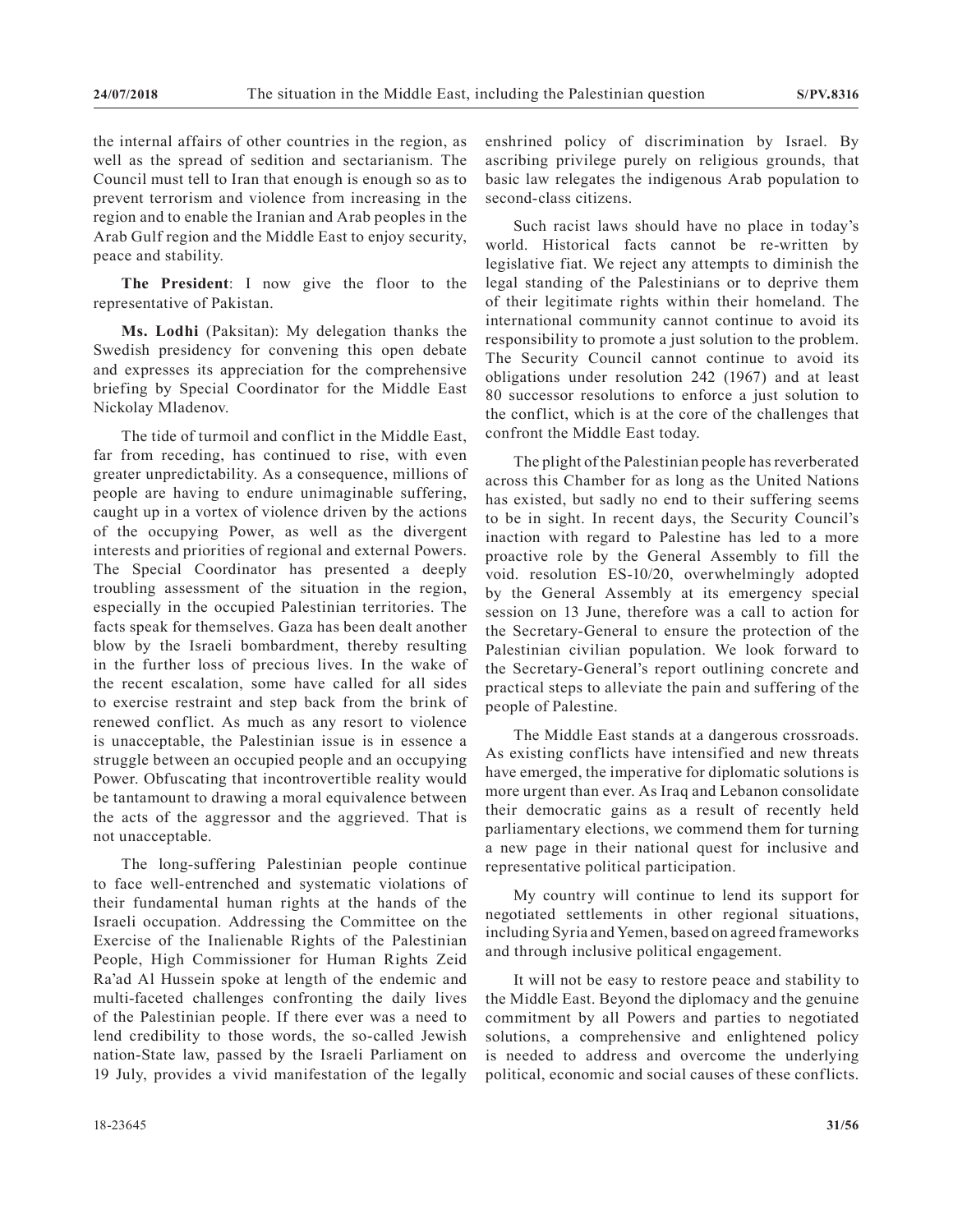Such a comprehensive policy and bold diplomacy, especially by those who wield power and influence with the principal parties, is essential if we are to defy the dire predictions of disaster in the Middle East that abound today.

**The President**: I now give the floor to the representative of the Islamic Republic of Iran.

**Mr. Al Habib** (Islamic Republic of Iran): I thank you, Mr. President, for convening this open debate. I also align myself with the statement to be delivered by the representative of Venezuela on behalf of the Movement of Non-Aligned Countries.

The occupation of Palestine is the main root cause of the conflicts in the Middle East. Consequently, Israel must be compelled to end the occupation, to stop its expansionist strategies and to put an end to all its aggressive policies and criminal practices. That is the only way to ensure a viable permanent solution to the Middle East conflict, thereby restoring the inalienable rights of the Palestinians.

Since the Council's last quarterly meeting on this item (see S/PV.8244), the Israeli regime, confident due to the unequivocal support of the United States and emboldened by the Council's inaction, has intensified its brutalities and illegal activities. So far, it has killed more than 140 peaceful Palestinian protestors and injured around 17,000 others. That includes killing and injuring more than 1,300 women and girls, as well as more than 3,100 children.

However, even those vast systematic atrocities did not satisfy the Israeli Education Minister, who insisted that "Israeli warplanes should drop bombs over the heads of Gazan children". In his radically extremist view, there is no legal impediment to shooting directly at children. Israel has also continued striking the civilian infrastructure of the Gaza Strip and placed new restrictions on the only cargo crossing the border. That will drastically deteriorate the already grave humanitarian situation caused by the illegal and inhumane blockade imposed there by Israel for more than a decade.

Similarly, the regime has also continued the establishment of illegal settlements. The latest official data reveals that in the West Bank, 99.7 per cent of Israeli public land grants go to settlers. Another example is the Israeli plan to demolish the village of Khan Al-Ahmar, expel its original Palestinian inhabitants and replace them with illegal Israeli settlement units and settlers.

However, one of the worst developments is the enactment by Israel of its so-called basic law, which declares that only Jews have the right of selfdetermination. It also strips Arabic of its designation as one of the official languages. In practice, that means Jewish supremacy over others; it means that others who have been treated as second-class citizens for far too long are now, legally, second-class citizens. It also means racism, apartheid and the legalization of such racism and apartheid. Ultimately, it means legitimizing exclusion, segregation and systemic inequality.

The law runs counter to the 1963 United Nations Declaration on the Elimination of All Forms of Racial Discrimination, according to which

"any doctrine of racial differentiation or superiority is scientifically false, morally condemnable, socially unjust and dangerous" (*General Assembly resolution 1904 (XVIII), fifth preambular para.*).

We recall General Assembly resolution 3379 (XXX) of 1975, in which the Assembly determined that "zionism is a form of racism and racial discrimination". Unfortunately, in 1991, when Israel had made its participation in the Madrid Conference conditional on the revocation of resolution 3379 (XXX), the Assembly decided to revoke that resolution.

Now, nearly 30 years after of the revocation of that resolution, it is crystal clear that by doing so, the General Assembly only emboldened Israel to legalize racism. The enactment of this law once again proves that racism is in the very nature of the Israeli regime. Therefore, the General Assembly should not permit itself to be deceived and blackmailed by Israeli rhetoric and victim-playing. The adoption of this racist law has to be condemned in the strongest possible terms. Israel should be compelled to revoke it, as it runs counter to the Charter of the United Nations, international law and the basic principles of international human rights law.

Moreover, the recognition of Al-Quds Al-Sharif by a certain State as the Israeli capital gravely contravenes international law and relevant resolutions of the Council and the Assembly. The international community should fulfil its responsibility in rejecting it, as its aim is to legalize the occupation and to deprive Palestinian of all of their inalienable rights, including their inherent right to self-determination and to return to their homeland to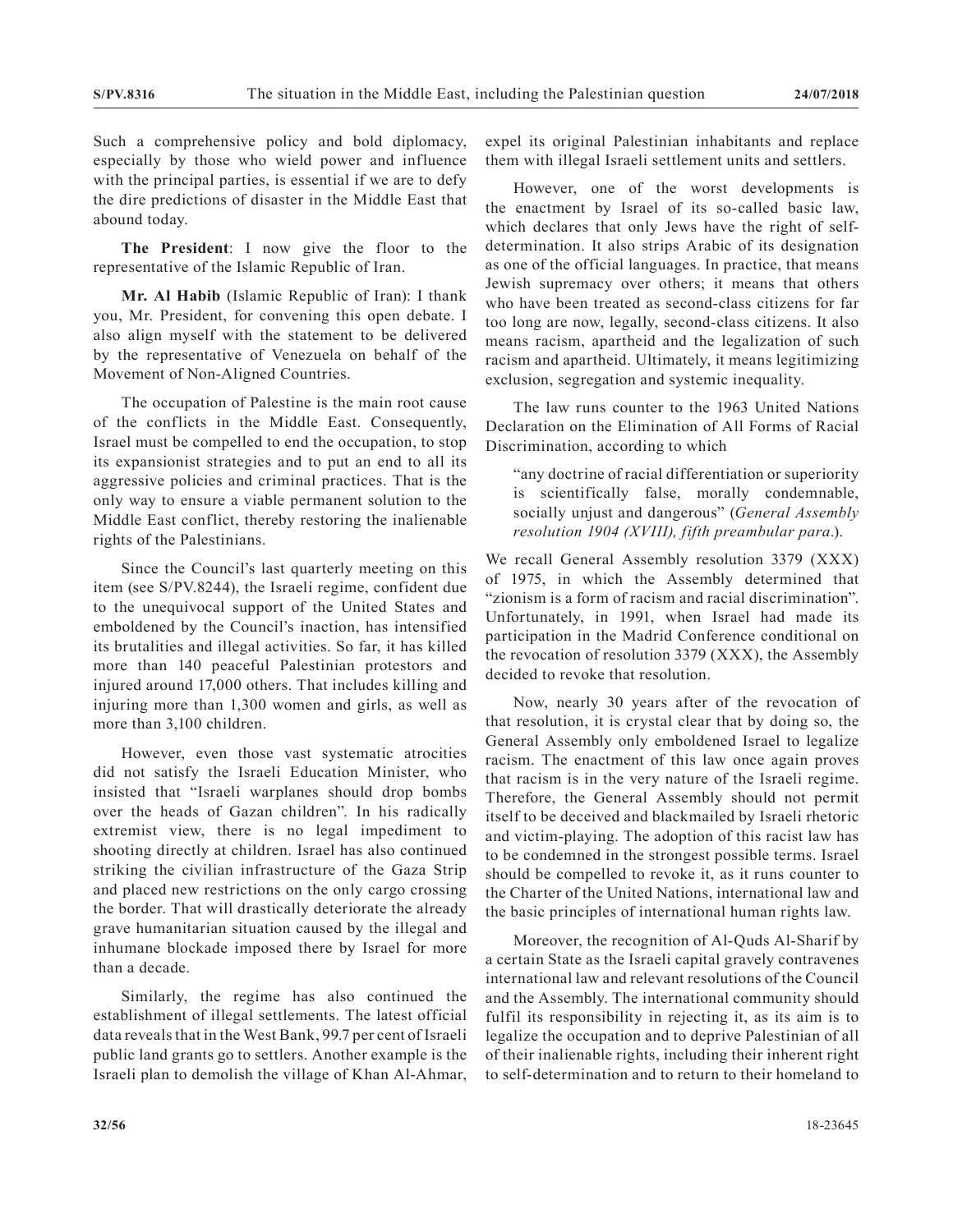establish their own independent Palestinian State with Al-Quds Al-Sharif as its capital.

In conclusion, I hesitate to respond to the Ambassador of Saudi Arabia. It is very sad for Iran to see Saudis aligned with Israeli representatives in accusing Iran of sponsoring terrorism. It is very sad for our region. I would like to refer to the allegations made by the Israeli and Saudi delegations against my country. I reject them all and do not want to dignify any of them with a response. The aim of such allegations is to distract global attention from the atrocities they continue to commit in Palestine and in Yemen. It is in their common interest to make such allegations. Nevertheless, no amount of smear campaigning can cover up their atrocities. They must be held accountable for all of their crimes in killing women and children in Yemen and in Palestine.

**The President**: I remind colleagues about the fourminute rule.

I now give the floor to the representative of Bolivarian Republic of Venezuela.

**Mr. Moncada** (Bolivarian Republic of Venezuela) (*spoke in Spanish*): It is an honour for the Bolivarian Republic of Venezuela to take the floor, on behalf of the Movement of Non-Aligned Countries, during this quarterly open debate on a topic to which we have historically attached special importance — the situation of the Middle East, including the Palestinian question.

First of all, the Movement takes this opportunity to once again reaffirm its permanent solidarity with the Palestinian people and its unwavering support for their just cause, particularly in the current context, where the situation on the ground in occupied Palestinian territory, including east Jerusalem, is dire and clearly unsustainable, considering the tragic developments of the past few months. Among them, the most recent episode of violence occurred only 10 days ago in Gaza, which points to the triggering of a new war. In this regard, the States members of the Movement reaffirm once again that the continuing Israeli occupation and the Palestinian-Israeli conflict as a whole continue to threaten international peace and security, and therefore require urgent action for a solution in accordance with international law, the relevant United Nations resolutions and, of course, the Charter of the United Nations.

Furthermore, the Security Council must comply with its obligations under the Charter and act accordingly to uphold its resolutions, which not only constitute the basis for a just and lasting peaceful settlement but are also legally binding on all States Members of the United Nations. In this regard, we express our readiness to contribute to the achievement of a peaceful, just and lasting solution to the conflict and call for the undertaking and intensification of all international and regional efforts necessary to support this objective, the fundamental purpose of which is to put an end to this injustice and to promote a just and lasting solution. Let us be clear — the only way to achieve this goal is through peaceful means based on the two-State solution on the basis of the pre-1967 border, with a view to establishing a sovereign and independent Palestinian State with East Jerusalem as its capital.

The Movement continues to consider that resolution 2334 (2016) offers the most viable path to peace by setting out the fundamental requirements and parameters for a just settlement that would preserve the two-State solution on the basis of the pre-1967 borders and respect the long-standing terms of reference adopted by the international community under the relevant United Nations resolutions, the Madrid principles, including the principle of land for peace, the Arab Peace Initiative and the Quartet road map. Likewise, resolution 2334 (2016) guarantees the fulfilment of the inalienable rights of the Palestinian people, including their right to self-determination and independence in their State of Palestine, with East Jerusalem as its capital. We therefore call for the full and effective implementation of resolution 2334 (2016), in particular by the occupying Power.

Similarly, the States of the Movement continue to fight for the full respect and implementation of all other relevant resolutions on this issue, for only in this way will the necessary conditions be created to put an end to the occupation, justly resolve the conflict in all its aspects and make Palestinian-Israeli peace and security a reality for the benefit of both peoples, of the region and of the international community as a whole. It is therefore imperative to take immediate action to remedy the situation on the ground, reduce tensions and foster an environment conducive to the search for peace.

We also take this opportunity to express our deep regret at the recent veto by the United States delegation to this organ of draft resolution S/2018/516, submitted last month by the delegation of the State of Kuwait (see S/PV.8274), which sought to address the recent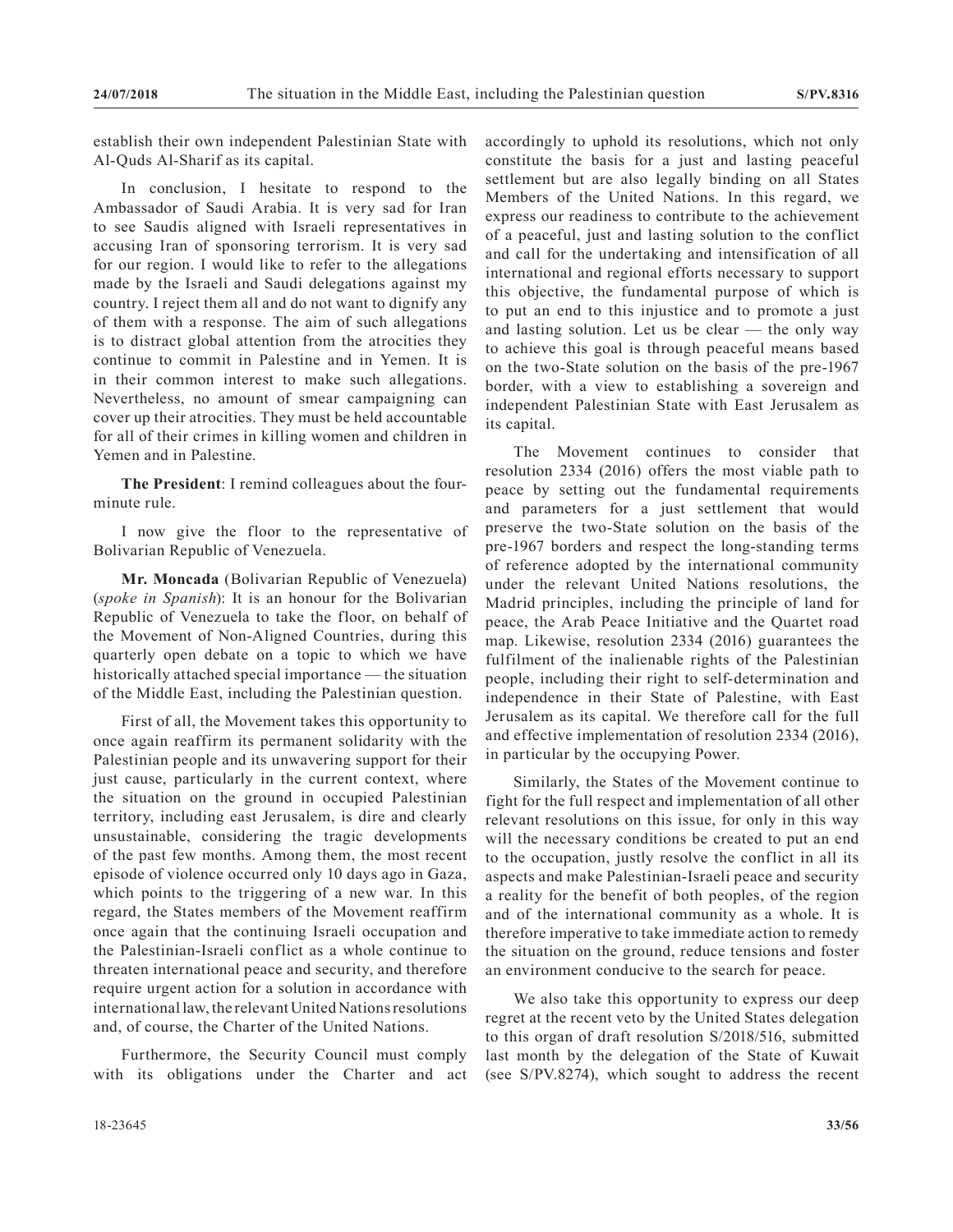escalation of violence and the urgent need for the protection of the Palestinian civilian population in the occupied Palestinian territory and in particular in the Gaza Strip. We therefore express our concern about the inability of the Security Council to fulfil its mandate on this important issue due to the special interests of one of its permanent members.

With regard to Gaza, the situation there — in particular, the grave humanitarian situation that unfortunately continues to deteriorate as the days go by — continues to cause great concern to the Movement. In this regard, we reiterate the call for the total lifting of the Israeli blockade on the Gaza Strip, which continues to subject more than 2 million Palestinian children, women and men to indescribable suffering. It is necessary to stress once again that the crisis in Gaza must be addressed in a comprehensive manner and in accordance with international law, international humanitarian law and human rights law, as well as the relevant United Nations resolutions and in the context of a general situation caused by the prolongation of Israel's illegal and belligerent foreign occupation and the unequivocal calls to put an end to this occupation that has been going on for more than half a century.

Moreover, and bearing in mind that Israel has clearly renounced its obligations to protect the Palestinian civilian population as the occupying Power, in accordance with the Fourth Geneva Convention, the Movement calls upon the international community to guarantee the protection of Palestinian civilians in the Gaza Strip and in all the occupied Palestinian territory, including East Jerusalem, in order to address the serious insecurity situation of the occupied population and prevent the loss of more innocent lives. Along these lines, we reiterate our deep concern because no responsibility is attributed by Israel for all the violations committed, which promotes impunity and further destabilizes the situation on the ground. At the same time, it diminishes the prospects for peace. Accordingly, we call for international action, in particular by the Security Council, to demand accountability and the cessation of the violations committed by the occupying Power. Israel must comply with its obligations in the framework of international law.

In addition, the Movement reaffirms that all measures and actions taken or to be taken by Israel, the occupying Power, such as the illegal decision dated 14 December 1981, which sought to modify the legal, physical and demographic status and institutional structure of the Syrian Golan, as well as Israeli measures seeking to assert Israel's jurisdiction and administration in this area, are null and void and have no legal effect. In this regard, and in accordance with the principled position of the Movement, we demand once again that Israel comply with the provisions of resolution 497 (1981) and withdraw completely from the occupied Syrian Golan to the pre-June 1967 borders, in implementation of resolutions 242 (1967) and 338 (1973).

In conclusion, the Movement reaffirms its enduring solidarity with the Palestinian people and its unwavering support for its just cause, and at the same time its commitment to further strengthening and coordinating international efforts aimed at promoting a just, lasting, comprehensive and peaceful solution to the question of Palestine in all its aspects, including the suffering of Palestinian refugees, on the basis of General Assembly resolution 194 (III). We also reaffirm our strong commitment to continuing to support the heroic Palestinian people in their efforts to achieve justice and the realization of their inalienable rights and legitimate national aspirations, including the right to self-determination, freedom and independence in their independent State of Palestine, with East Jerusalem as its capital.

**Mr. Mounzer** (Syrian Arab Republic) (*spoke in Arabic*): Israel, the occupying Power, has reiterated its close relationship with armed terrorist groups. This fact was proved by its targeting today of a Syrian Arab Army warplane over the rural area of western Dara'a and Quneitra, which was bombarding the strongholds of the gangs of the Islamic State in Iraq and the Levant on the periphery of the Yarmouk valley. This close relationship has also been proved by the Syrian Arab Army's discovery of Israeli military equipment in these hideouts.

The Security Council decided more than 15 years ago to discuss the situation in the Middle East, and holds quarterly general debates on the topic in recognition of the importance of this situation in the hope that the relevant Council resolutions requiring Israel to end its occupation of the occupied Arab territories, including the Syrian Arab Golan, by withdrawing to the borders of 4 June 1967, will be implemented. However, all of these efforts have been fruitless because of Israel's refusal to comply with Security Council resolutions and owing to the policies adopted by some members of the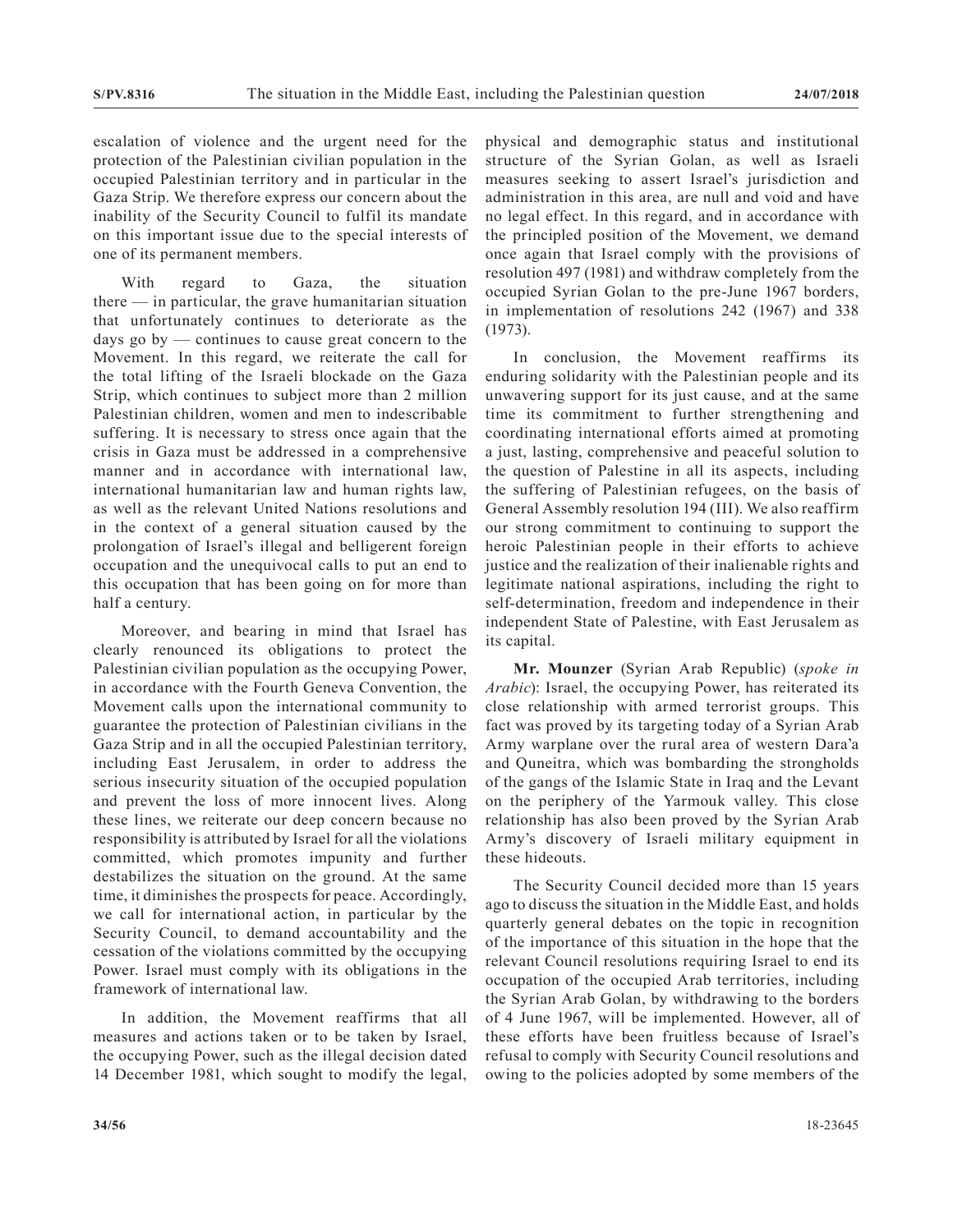Council to provide Israel with the political protection and cover that allow it to maintain its occupation of Arab territories in Palestine, Syria and Lebanon, notwithstanding the fact that more than 51 years have elapsed since the occupation started.

The policies of these States have contributed to the transformation of Palestine into an open collective prison and facilitated Israel's application of racial policies of apartheid against Palestinians, the legitimate owners of land in Jerusalem and other occupied territories. These States have supported Israel's expansion of cancerous settlements, which undermines any possibility for the establishment of a desired Palestinian State. In addition, those States insist on not addressing the current developments in Palestine within their broad real context. They attempt to portray the situation as mutual violence that must be de-escalated, and are oblivious to the root causes of the conflict, namely, occupation, settlement-building, population displacement and other practices of the Israeli occupation, not to mention the attempts of some to promote sinister deals that would strip Palestinians of their legitimate rights.

My country, Syria, condemns in the strongest terms the Hebrew-Jewish nation-State law, which has been enacted by the Knesset of the usurper Israeli entity and entrenches that racist entity. We call on the international community to shoulder its responsibilities and thwart this law, which runs counter to all the principles of the Charter of the United Nations and does not protect the inalienable and historic rights of the Palestinian people to restore their territory, including the right to return.

Along the same lines of the aforementioned barbaric Israeli policy, Israel has occupied the Syrian Golan since 1967, thereby keeping Syrians under the yoke of abominable occupation. It is a bitter situation that cannot be overlooked as Israel continues its occupation and the colonial settlement-building in the Golan, not to mention its policies of repression and racial discrimination. Israel plunders the Golan's natural resources and arbitrarily detains Syrians in Israeli prisons, in violation of the Geneva Conventions. By way of example, Sudqi Almaqt, the Syrian Mandela, was detained by Israeli authorities because he had video and audio recordings of Israeli occupation forces cooperating in the Syrian occupied Golan with gangs related to Da'esh and Al-Nusra Front in the disengagement of forces zone in the Golan.

We have always informed the Security Council and United Nations organs of Israel's unlimited support to terrorist armed groups in the disengagement zone, including repeated direct military aggression by Israel against Syrian territories in support of these groups. It is a flagrant violation of the disengagement agreement and of international law, on which the Department of Peacekeeping Operations and the Special Coordinator are suspiciously silent. Israel has falsely alleged that it has no connection to the war in Syria. However, Israel, together with the Governments of some States, has smuggled hundreds of members of the terrorist White Helmets organization and leaders of other armed organizations. This proves that Israel and those States support terrorist groups in their aggression against Syria and the destruction of Syrian infrastructure under false pretexts. Israel has facilitated the infiltration of terrorists into Israel and Jordan, and thence to the States that sponsored them, and provided them with the means to destroy Syria and tarnish its image.

The Government of the Syrian Arab Republic reaffirms its sovereign right over the occupied Syrian Golan within the 4 June 1967 borders, which is non-negotiable and does not fall under a statute of limitations. Our occupied land and usurped rights should be restored to us as the legitimate owners. Israeli settlers must leave our land in the Golan sooner or later.

In conclusion, the Syrian Government calls on the Security Council to take all immediate measures necessary to compel Israel to stop its aggression and violations; end the occupation of Arab territories, including the occupied Syrian Golan; withdraw to the 4 June 1967 borders, according to the relevant Security Council resolutions, particularly resolutions 242 (1967), 338 (1973) and 497 (1981); and facilitate the establishment of a Palestinian State, with Al-Quds Al-Sharif as its capital.

I will not respond to the statement made by the representative of the Bani Saud regime, which is the exclusive representative of the terrorist and takfiri Wahhabi ideology. This regime inspires terrorist ideologies all over the world, including those of Al-Qaida, Da'esh, Boko Haram and others. This terrorist Wahhabi regime is responsible for all of the bloodshed and lives claimed by terrorists, whom it has supported in Syria and elsewhere, while it continues in each meeting to distract us from our objectives in order to serve Israel, its partner in international terrorism.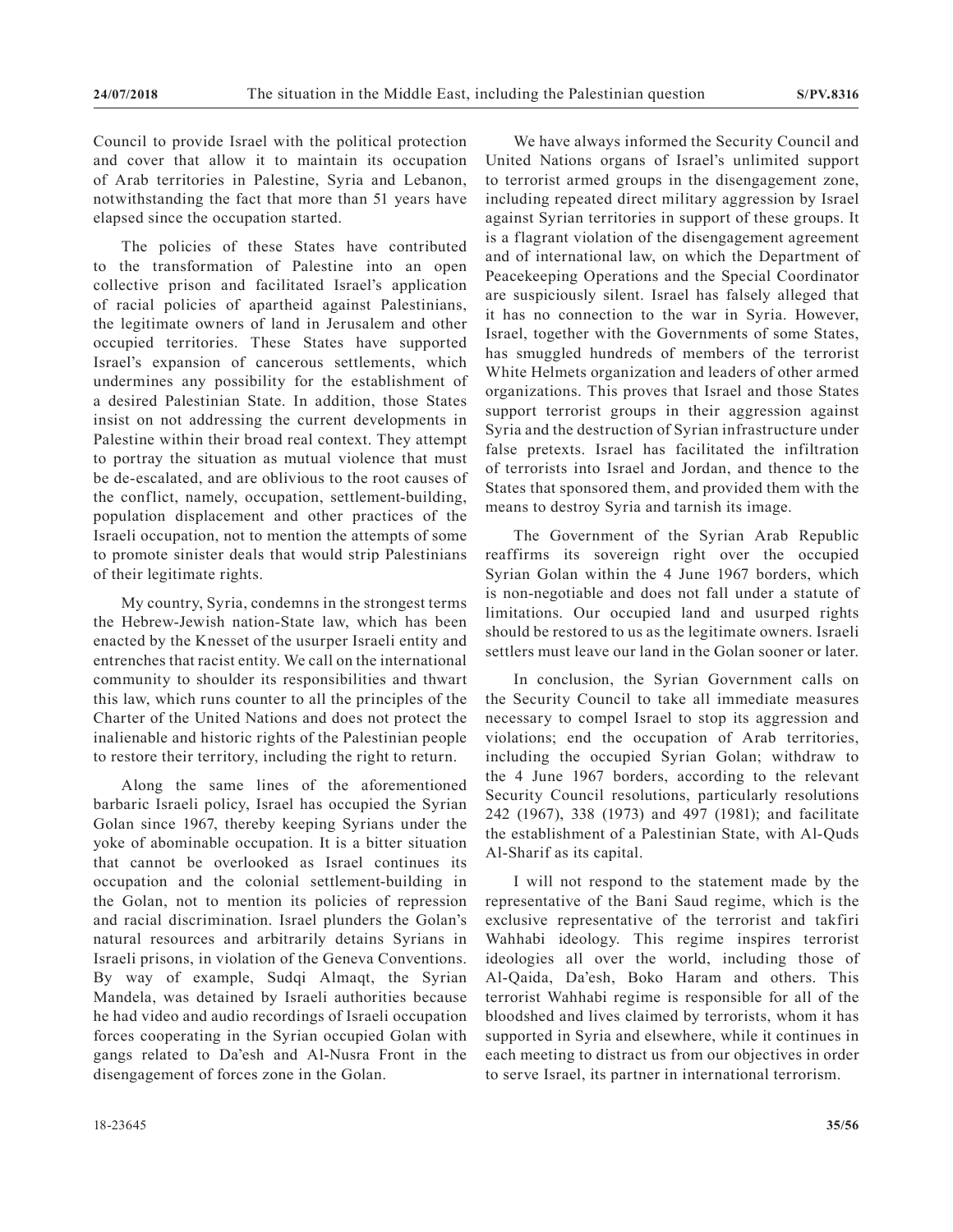**The President**: I now give the floor to the representative of Norway.

**Mr. Sætre** (Norway): Norway is deeply concerned about recent developments in the Middle East, in particular in Syria, Yemen and Gaza. As a first step, it is crucial to ease tensions and avoid a further escalation of violence in the region. Norway supports United Nations Special Envoys De Mistura, Griffiths and Salamé and Special Coordinator for the Middle East Peace Process Mladenov in their efforts to overcome political deadlocks and to include all parties in credible political processes.

In Syria, victories on the battlefield cannot replace a political solution. Norway urges all parties involved to engage in good faith in the formation and subsequent work of the constitutional committee. Meanwhile, we welcome the emerging consensus in support of restoring stability in the Golan Heights, on the basis of resolution 338 (1973) and the 1974 Disengagement of Forces Agreement. Norway remains deeply concerned about the situation in Yemen. After more than three years of conflict, Yemen is experiencing the worst humanitarian crisis in the world. Norway's humanitarian support totals approximately \$34 million, including our contribution through the Central Emergency Response Fund. It is imperative that the United Nations receive full support from all stakeholders.

Our long-standing engagement in the efforts to resolve the conflict between Israel and Palestine is based on our firm support for a negotiated two-State solution. Durable peace will not be possible before all final-status issues are resolved. Economic development and institution-building are important steps but can never substitute for a political solution. Therefore, Norway reiterates its call for the resumption of a meaningful political process.

Together with the United Nations, the European Union (EU) and Egypt, as the chair of the International Donor Group for Palestine, Norway has intensified efforts to address the precarious humanitarian situation in Gaza. Key priorities are increased water and energy distribution and improved access, job creation and the movement of people and goods in and out of Gaza. Our goal is to assist the 2 million people living in Gaza and enable the Palestinian Authority to regain full control. The political division between Gaza and the West Bank must end. Gaza is an integral part of Palestine and of a future Palestinian State. We commend Egypt on its mediation efforts to address all outstanding issues, including access, movement and security. To make further progress, all Palestinian factions must end provocative and violent activities. The closure regime must be eased and the dual-use list revised.

Donors must remain committed to alleviating the situation on the ground and to providing continued assistance to the Palestinian people. Norway hosted an informal meeting with the Palestinian Authority, the United Nations, the EU and the World Bank in Oslo on 18 July. It was followed by a meeting for all donors in Ramallah on 23 July, where the Palestinian Authority and those present at the Oslo meeting presented current plans and donor activities. Progress in Gaza is our priority leading up to the ministerial meeting of the International Donor Group for Palestine, to be held on 27 September in New York.

The nuclear agreement with Iran, which was endorsed unanimously by the Security Council, has helped promote regional stability and has been effective in achieving its objective — to prevent Iran from developing nuclear weapons. We therefore regret President Trump's decision to withdraw the United States from the Joint Comprehensive Plan of Action and to reimpose United States nuclear sanctions. We strongly urge Iran and the remaining signatories to uphold the deal and continue fulfilling their obligations. Norway supports the EU's active engagement in the efforts to ensure continued implementation.

**The President**: I now give the floor to the representative of Japan.

**Mr. Kawamura** (Japan): I thank the presidency for convening this debate. I would also like to thank Special Coordinator Nickolay Mladenov for his briefing.

Continued instability in the Middle East region is of great concern. Violence in Gaza remains intense, and, as the Secretary-General has pointed out, we are at the brink of another devastating conflict. We urge all sides to exercise maximum restraint. Once again, we stress that violence cannot bring about a solution and that what is needed in the region is a surge in diplomacy. In that regard, we commend international efforts to bring about a ceasefire on the ground in Gaza.

Japan is also paying close attention to recent steps being made in the Egyptian-led reconciliation process. We hope those efforts will lead to the de-escalation of the tension in Gaza.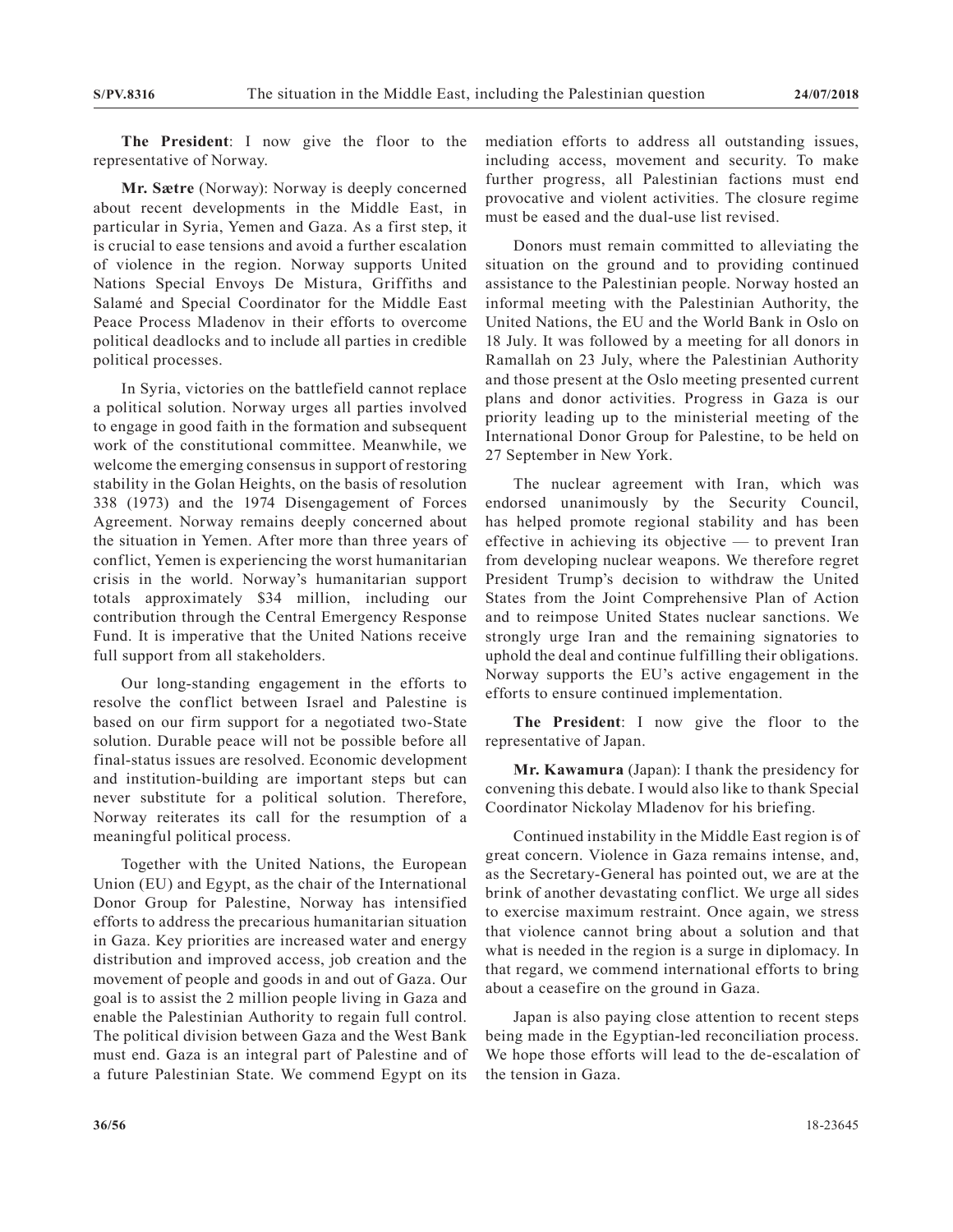The United Nations has played a central role in the region with its numerous tools for peace: mediation, good offices, humanitarian assistance, support for early recovery and the enhancement of social resilience, among others. Japan believes in the roles and effectiveness of the United Nations. We will continue to support its diplomatic efforts in the region.

As for the Middle East peace process, the United Nations — inter alia, the Security Council — has built the base for a comprehensive, just and lasting peace through its resolutions over its history. Japan will continue with its confidence-building efforts to assist the parties in implementing those resolutions. We believe in the realization of a two-State solution in line with relevant Security Council resolutions and known parameters. We also emphasize the United Nations essential role in addressing humanitarian situations. We thank Mr. Mladenov for his briefing on his ongoing efforts in implementing projects for those in need in Gaza. We will continue extending our support to the Palestinian people, in close coordination with the United Nations.

Allow me to briefly touch upon the situation in Syria. Japan has been supporting the United Nations efforts in implementing Security Council resolutions and extending assistance to people in need. After seven years of devastating war, we want to believe the Special Envoy's recent words in the Council Chamber that we are moving cautiously in the right direction on the political front. While Japan will continue to provide humanitarian assistance to alleviate people's suffering, we are ready, if necessary, to step up our engagement towards a political solution.

Let me close as I opened, by reiterating the importance of diplomatic solutions and the continued role of the United Nations in achieving them. That simple but critical message can be applied to the situation not only in Palestine and Syria, but also Yemen, Libya and elsewhere. Japan always supports diplomatic solutions based on relevant Security Council resolutions.

**The President**: I now give the floor to the observer of the European Union.

**Ms. Adamson**: The former Yugoslav Republic of Macedonia, Montenegro, Albania and Liechtenstein align themselves with this statement.

The situation in the Middle East continues to deteriorate. The Gaza Strip has been like a pressure cooker for some time and is on the verge of explosion. Two million people have limited access to basic services and shrinking hopes that their own lives and the lives of their children can be improved. That is the backdrop to tensions, which have escalated in past months.

Since the end of March, we have seen protests and violence at the Gaza border fence. Continued provocation and unacceptable violent actions by Hamas and the Palestinian Islamic Jihad represent a real and concerning threat, with communities in southern Israel paying the consequences. In past weeks, we have seen multiple rockets fired from Gaza towards Israel, followed by Israeli air strikes on targets in Gaza. The incendiary kites and balloons that have been launched from Gaza for over a hundred days must stop.

The response by Israeli security forces, often using live ammunition, resulted in over 135 Palestinian fatalities, including minors, journalists and a health worker. More than 14,000 were injured, which put a massive strain on the Gaza health sector. The European Union (EU) urged Israel to refrain from the excessive use of force against unarmed civilians when protecting its legitimate security interests. The use of force must be proportionate at all times. Equally, Israel should reverse its punitive measures and work with the international community to ease conditions in Gaza, including opening movement and access for all humanitarian actors.

In order to prevent further escalation of violence, we strongly urge all relevant parties to respect international law, de-escalate tensions, exercise restraint and prevent incidents that could jeopardize the lives of Palestinians and Israelis.

We welcome the truce and the planned reopening of the Kerem Shalom crossing. The EU fully supports the efforts by Special Coordinator Mladenov, in close relation with the Palestinian Authority, to enhance United Nations capacity in Gaza to alleviate the humanitarian crisis and reduce tensions.

But to prevent the crisis from worsening, further action is needed. Five steps are urgent and necessary. While addressing Israel's legitimate security concerns, the EU calls for an end of the closure and a full opening of the crossing points in order to reinvigorate the Gazan economy. The international community should continue to support the Special Coordinator's proposals to alleviate the humanitarian crisis in Gaza. Current efforts under Egyptian auspices to reunite Gaza and the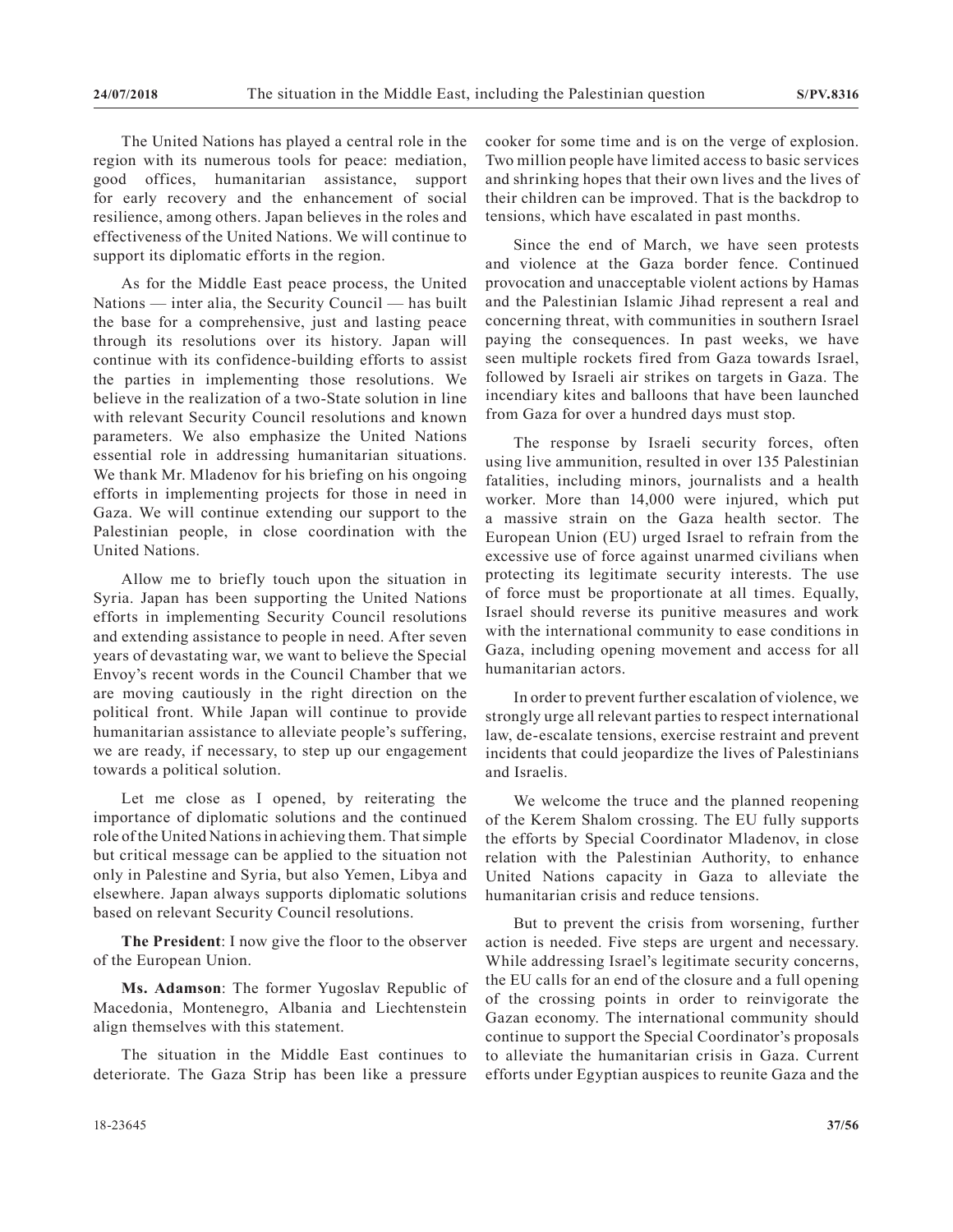West Bank under one single and legitimate Palestinian Authority through progress in the intra-Palestinian reconciliation must also be supported by the international community.

The United Nations Relief and Works Agency for Palestine Refugees in the Near East must remain able to carry out its important function and services with the international community stepping up its support and its financial commitment to plug the funding gap. Finally, serious efforts must be made towards a resumption of meaningful negotiations aimed at a two-State solution, based on the 1967 borders, that meets Israeli and Palestinian security needs and Palestinian aspirations for statehood and sovereignty, ends the occupation and resolves all final status issues in order to end the conflict.

The EU stands ready to contribute to those efforts. Our intention is to continue to work with our partners, the Israelis and the Palestinians; with regional actors, such as Jordan and Egypt; and with our partners within the Middle East Quartet to that end.

The EU is committed to ensuring that all its instruments continue to best serve its policies. That is why it has launched a review of the modalities for the EU engagement on the ground, to make sure that all the financial support and other policy activities of the EU have an impact in the achievement of the political goal of the two States without reducing the level of funding.

Beyond Gaza, we cannot ignore the continued demolition of Palestinian property by the Israeli authorities. As High Representative Mogherini made clear last week, those issues have our full attention, in particular the pending demolition of the Palestinian village of Khan Al-Ahmar located in a sensitive location in Area C. Its demolition and displacement would severely threaten the viability of the two-State solution and undermine prospects for peace. The EU expects the Israeli authorities to reconsider their decision.

More generally, the EU reiterates its strong opposition to Israel's settlement policy and actions. Settlements are illegal under international law. They constitute an obstacle to peace and threaten to make a two-State solution impossible. The status of Jerusalem is a final status issue. The aspirations of both parties for Jerusalem must be fulfilled, and a way must be found through negotiations to resolve the status of Jerusalem as the future capital of both States.

There is pressing need for a political horizon to be restored. This is why the EU and its members States in past months have been so vocal in reconfirming their united, consolidated position in support for the two-State solution, with Jerusalem as the future capital of both States. We simply do not see any other viable option. Any alternative would play into the hands of extremists and potentially cause unrest and instability throughout the region.

The EU reiterates that there can be no military solution to the Syrian conflict. We repeat that Syria needs a political solution and a political transition in line with resolution 2254 (2015) and the 2012 Geneva communiqué (S/2012/522, annex). Yet the Syrian regime, supported by its allies Russia and Iran, has intensified its military operations without regard for civilian casualties and has continued its violations of international humanitarian and human rights law.

The EU deplores the repeated violations of de-escalation agreements and urges the Astana guarantors — Russia, Iran and Turkey — to ensure the cessation of hostilities and unhindered, safe and sustainable humanitarian access throughout all of Syria. The EU also deplores the Russian-backed regime offensive in south-west Syria, which has again led to widespread displacement. The EU calls upon all parties to the conflict, especially the regime and its allies, to implement a cessation of hostilities to enable the safe, unimpeded and sustained delivery of aid consistent with applicable international law, as demanded in Security Council resolution 2401 (2018).

The EU calls on all parties to respect the terms of the 1974 Disengagement of Forces Agreement between Israel and the Syrian Arab Republic, as well as to allow the United Nations Disengagement Observer Force to properly fulfil its mandate and ensure the safety and security of its peacekeeping personnel.

Accountability for war crimes will remain a high priority for the EU, and we will continue to support the International, Impartial and Independent Mechanism to Assist in the Investigation and Prosecution of Persons Responsible for the Most Serious Crimes under International Law Committed in the Syrian Arab Republic since March 2011, as well as other organizations contributing to its efforts. In that context, the EU welcomes the adoption, at the Special Session of the Conference of States Parties to the Chemical Weapons Convention held on 27 June, of a decision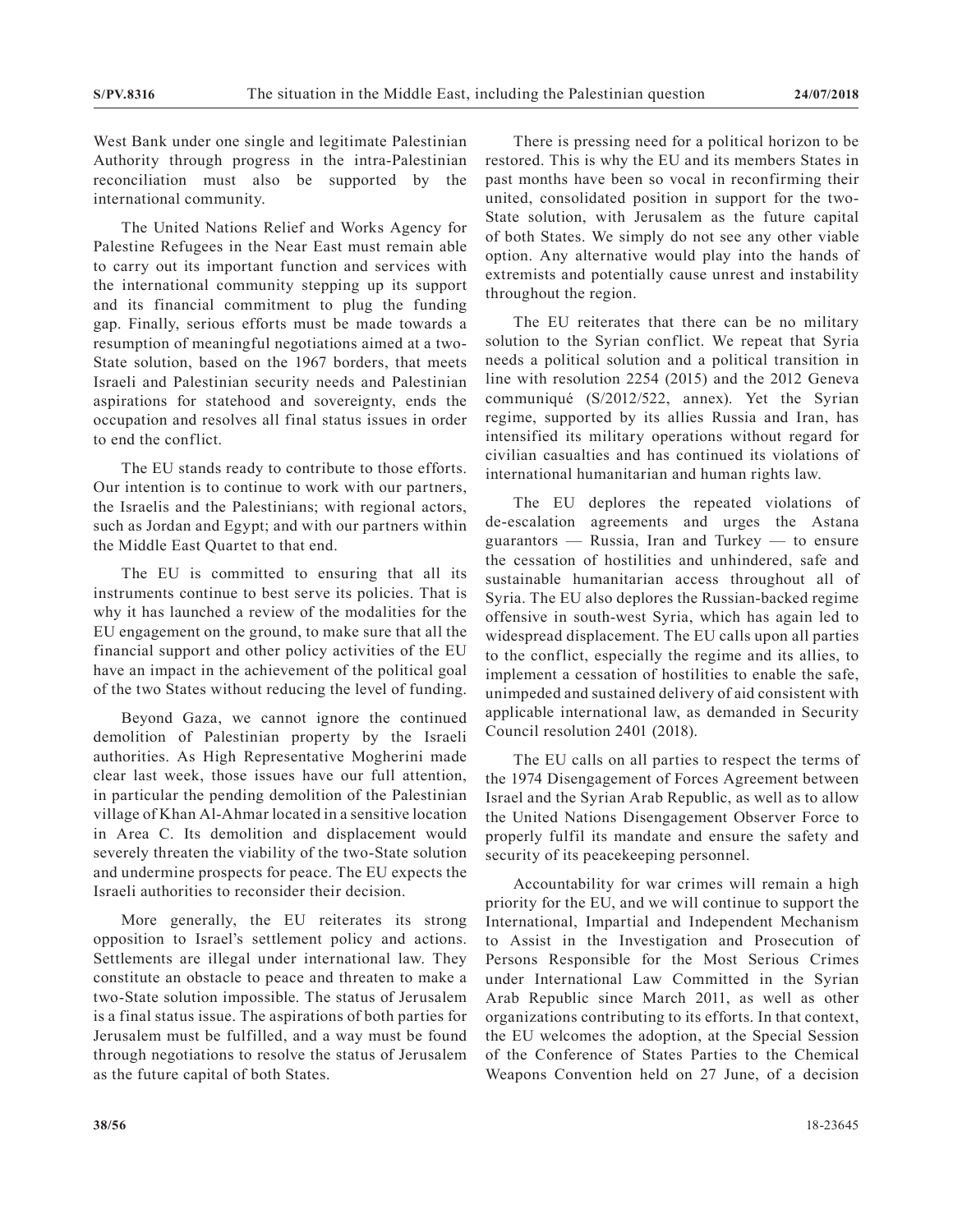condemning the use of chemical weapons by the Syrian regime and by Da'esh, and mandating the Organization for the Prohibition of Chemical Weapons to identify those responsible for chemical weapons attacks in Syria.

The EU is concerned about the potential consequences that Law No. 10, adopted by the Syrian regime, may have for the future return of Syrian internationally displaced persons and refugees. That law may also contribute to a change in the social, political, economic and sectarian landscape of Syria.

The EU intends to host a high-level event on Syria at the seventy-third session of the General Assembly to reaffirm its strong commitment to a political solution to the Syria conflict and to sustaining international engagement to address the humanitarian and resilience needs of people inside Syria and in the region through the pledges made at the two Brussels conferences.

Finally, I would like to comment on Iraq. The EU has been following closely the popular protests in Iraq. The right of citizens to assemble freely and protest is fundamental. Citizens' unhindered access to information must be guaranteed. Protests should remain peaceful, and Iraqi security forces must exercise maximum restraint. We would like to signal our offer to hold a side event on Iraq at the Assembly's seventy-third session as a follow-up to the International Conference for Reconstruction of Iraq, held in February in Kuwait. Iraq has the potential to become a success story in the region for its post-Da'esh transition, ongoing stabilization and democratic consolidation. However, as we are currently seeing, Iraq still faces major challenges entailing important risks.

**The President**: : I now give the floor to the representative of Nigeria.

**Mr. Muhammad Bande** (Nigeria): I thank the delegation of Sweden for organizing today's open debate. Our special appreciation goes to the briefer for sharing his insightful perspectives on this very important subject.

Nigeria aligns itself with the statement delivered by the representative of Venezuela on behalf of the Non-Aligned Movement.

Nigeria notes with grave concern the alarming situation in many parts of the Middle East, particularly in Palestine. It is pertinent for all parties to make genuine and concerted efforts to find peaceful solutions and to cooperate closely with the United Nations and its

agencies in order to achieve the shared objective of a two-State solution, in line with relevant United Nations resolutions and international law.

We must not allow recent developments to obscure the underlying problem of the Israeli-Palestinian conflict. It is evident that a departure from the current crisis and a revival of the peace process is hardly achievable without ending or reversing the policy of settlement expansion in the occupied Palestinian territories. We believe that there are a number of specific actions that are necessary to foster mutual respect, to compromise and to build confidence, as well as to pave the way for the realization of the two-State solution.

In that regard, we encourage Israel to take concrete steps to freeze and reverse all settlement-related activities in the West Bank and East Jerusalem. For their part, Palestinian leaders must also signal their readiness to return to the negotiating table by making enhanced efforts to forge unity and deal with militancy and other internal security challenges. It is beyond doubt that violence and unilateral actions will not resolve the long-drawn-out conflict.

My delegation reaffirms its full support for the rights of the Palestinian people. Those include the protection of their fundamental human rights, particularly their right to free movement and selfdetermination, and the maintenance of the dignity of the individual Palestinian person and their inalienable right to live without the fear of persecution. To that end, the Security Council must not fail in its duty and responsibility to the Palestinian people.

In conclusion, Nigeria calls on States with influence over the concerned parties to encourage them to re-engage in dialogue on the basis of relevant United Nations resolutions, the Madrid principles, the Quartet road map, the Arab Peace Initiative and other existing agreements. We reaffirm our unwavering support for a two-State solution, with Israel and Palestine existing side-by-side in peace.

**The President**: I now give the floor to the representative of Turkey.

**Mrs. Yalçın** (Turkey): The Middle East faces a number of challenges, including civil wars, humanitarian crises, terrorism and sectarianism. But those problems are not inherent in the history or culture of the region. We can overcome them, and we have reasons to be optimistic. The defeat of Da'esh in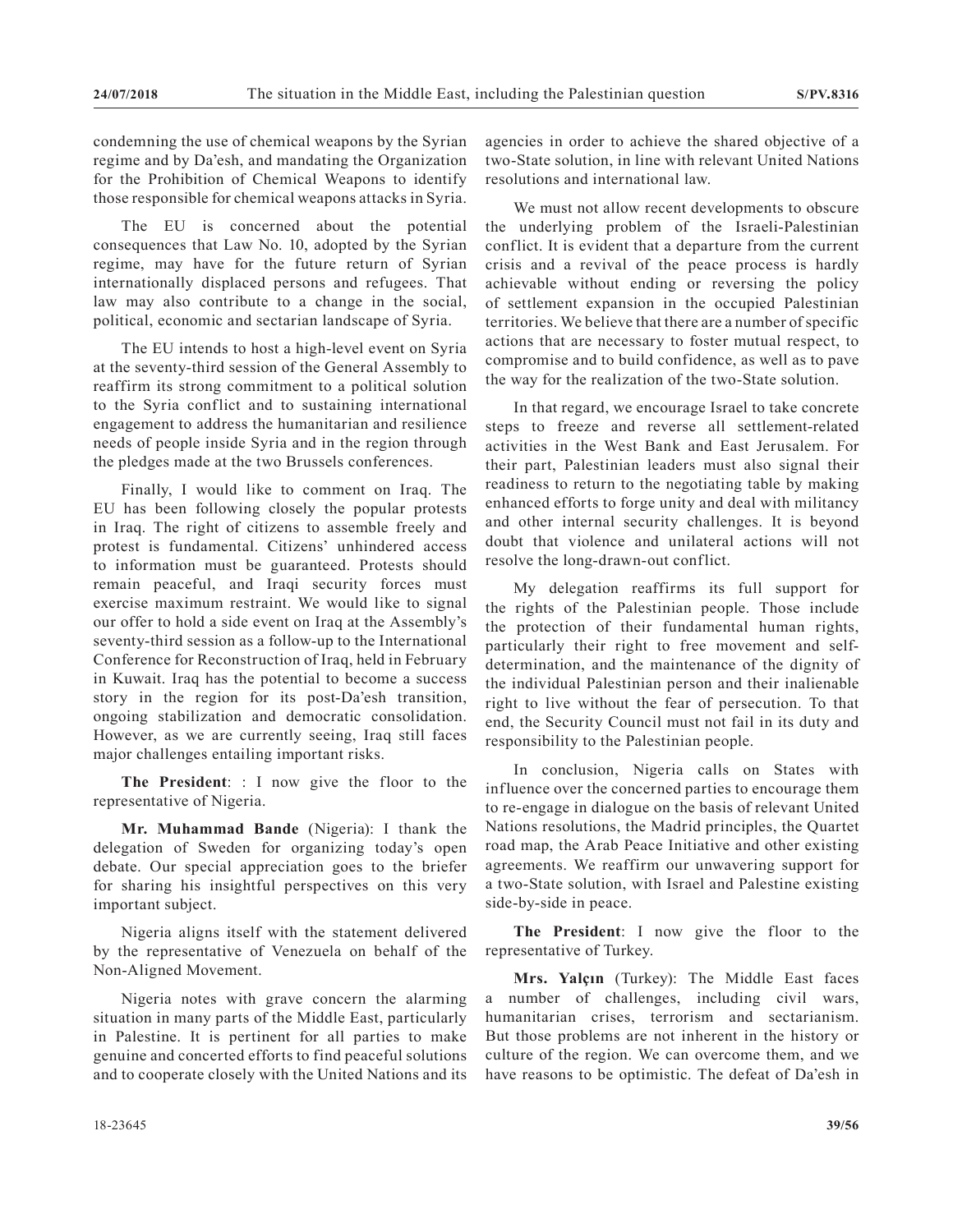Iraq was a promising development. Turkey's operations against Da'esh and the Kurdish Workers Party, the Democratic Union Party and the People's Protection Units were important steps in our common fight against terrorism. Now the international community must be united to build upon those achievements on the basis of international law.

What the Palestinians have been witnessing in the last few months is total disregard for all the values we have vowed to uphold since the establishment of the United Nations system and a clear violation of international law. On 1 June (see S/PV.8274), the Security Council once again failed to shoulder its responsibility to maintain international peace and security. The Council's draft resolution S/2018/516, on the protection of Palestinian civilians, could have been a small step towards overcoming the deep sense of injustice and resentment in the Middle East. It was a call to alleviate human suffering and to look for peaceful means to deter and prevent attacks on civilians.

Upon the Council's failure to act, the General Assembly had to take action on 13 June (see A/ES-10/ PV.38). With the adoption of resolution ES-10/20, the Assembly restored the credibility of the United Nations. It proved that the Palestinian people are not alone in the face of grave violations of their fundamental rights. Now, the international community should closely monitor the implementation of the resolution, which calls on the Secretary-General to submit his recommendations, including on the international protection mechanism.

Last week we saw yet another provocative development. The Jewish nation-State law, adopted by the Israeli Parliament, disregards the universal principles of international law and the fundamental rights of the Palestinian citizens of Israel. It aims to disguise the ongoing occupation and discard the vision of the two-State solution. The international community should react to that law.

I will not elaborate on the remark the representative of Israel made about my country. It is an attempt to cover up Israel's illegal practices and actions, and it aims to create a distraction.

We should never forget that the historical injustice against the Palestinian people fuels hatred, alienation and radicalism in the region and beyond. It is time for the international community to renew its engagement in seeking a solution to the problem. Turkey will continue to support efforts to find a just, comprehensive and lasting solution to the conflict and to establish a sovereign and independent Palestinian State within the pre-1967 borders and with East Jerusalem as its capital.

While we maintain our hopes for a political solution, we cannot ignore the humanitarian consequences of the occupation. As of 1 July, Turkey assumed the chairmanship of the Advisory Commission of the United Nations Relief and Works Agency for Palestine Refugees in the Near East (UNRWA). That vital Agency is faced with a serious budget shortfall. Turkey's focus, during its Advisory Commission chairmanship, will be on placing the Agency on a sufficient, sustainable and predictable footing. Bringing to life the endowment fund of the World Bank and the Waqf Fund of the Islamic Development Bank will create crucial new avenues for the sustainable financing of the Agency.

I will not go into the details of the references made by the representative of the United States about my country. Let me briefly note for the record that we are not a nation known to publicize or praise ourselves for our humanitarian or development assistance. What we do for Palestine and Palestinian refugees is not limited to our contributions to and through UNRWA. We would be pleased to share privately the details of our assistance with those interested, but at this meeting let me just recall that according to Global Humanitarian Assistance programme, Development Initiatives, Turkey is the leading country in that respect, with \$8.7 billion in humanitarian assistance. This represents a 0.85 per cent ratio between our national income and humanitarian assistance globally and makes us the most generous country in the world.

In Syria, the regime continues to seek a military solution. Needless to say, this approach is doomed to fail and serves only to exacerbate the plight of the Syrian people. There has, however, been some progress towards the establishment of a constitutional committee. Almost two weeks ago, the opposition submitted its updated list of candidates for the constitutional committee to Mr. Staffan de Mistura, Special Envoy of the Secretary-General for Syria.

The Astana guarantors will continue their discussions on the committee with Mr. De Mistura in Geneva in the coming weeks and at their next meeting, to be held at the end of the month. The United Nationsled Geneva process remains the main venue for finding a lasting political solution to the Syrian conflict,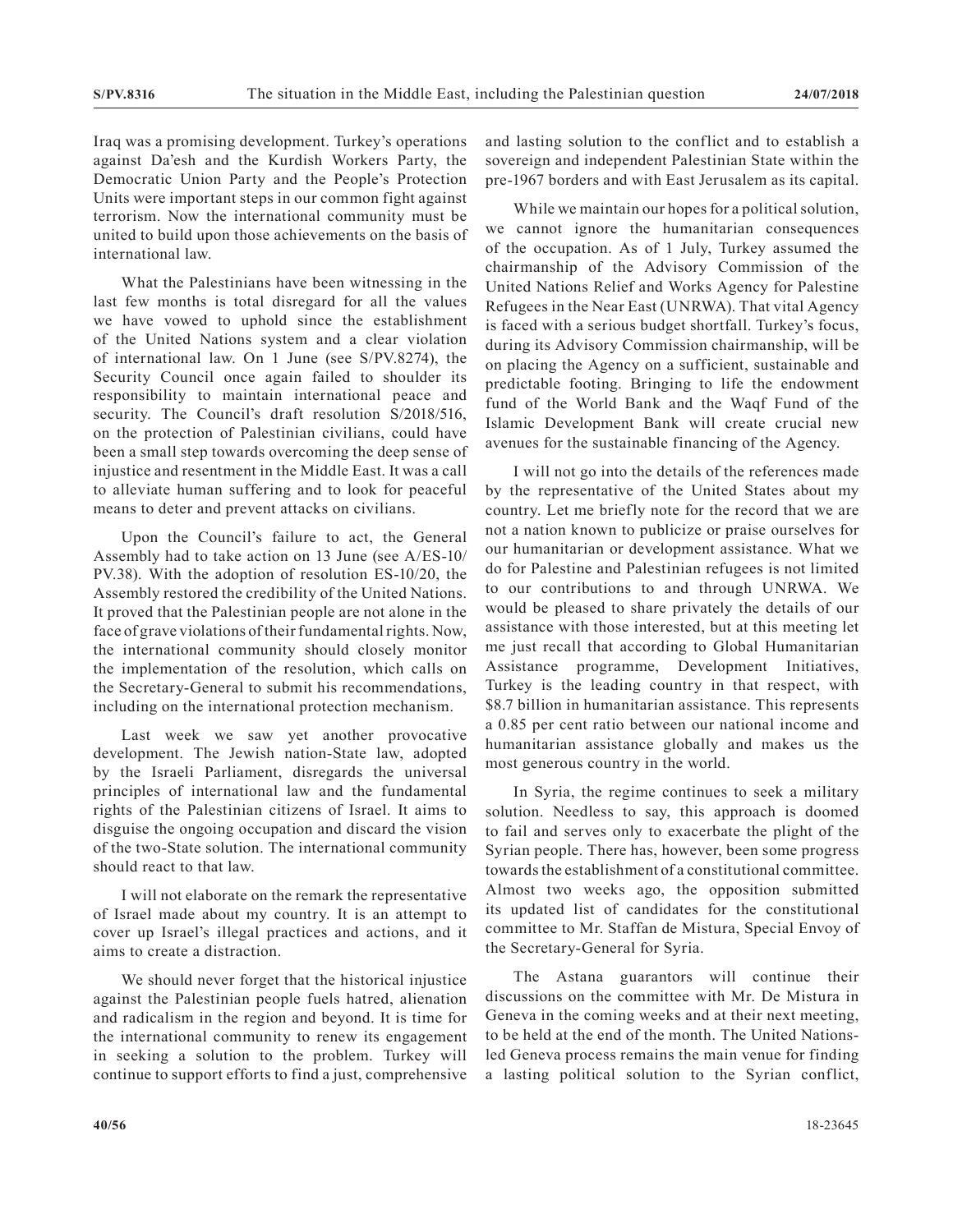in line with resolution 2254 (2015) and the Geneva communiqué (S/2012/522, annex).

I would like to briefly touch upon Law No. 10 enacted by the Syrian regime, which seeks to confiscate the properties of millions of displaced Syrians. Law No. 10, if implemented, would threaten to expropriate millions of displaced Syrians, depriving them of their homes and land. This clearly runs counter to and grossly undermines the United Nations-led efforts to find a political solution, jeopardizes reconciliation prospects and flagrantly defies the fundamental principles of international law.

Two weeks ago, in a joint letter addressed to the President of the Security Council and the Secretary-General signed by 40 countries, including Turkey and Germany, we urged the international community to oppose the implementation of this law.

In the face of the grim developments on the ground, our determination to address the plight of the Palestinian and Syrian people and our trust in their resilience remain strong.

**The President**: I now give the floor to Mr. Cheikh Niang, Chair of the Committee on the Exercise of the Inalienable Rights of the Palestinian People.

**Mr. Niang** (*spoke in French*): Speaking for the first time in my capacity as Chair of the Committee on the Exercise of the Inalienable Rights of the Palestinian People, I should like, Mr. President, to commend the effective manner in which your delegation is conducting the work of the Security Council this month and to welcome the holding of this open debate, which represents a fresh opportunity to consider the situation in the Middle East, including the question of Palestine.

Just yesterday the United Nations High Commissioner for Human Rights, Mr. Zeid Ra'ad Zeid Al Hussein, speaking to our Committee on the human rights situation in the occupied Palestinian territories, touched upon the many obstacles impeding a just, lasting and peaceful solution to the Israeli-Palestinian dispute. It is up to the Security Council to ensure that its resolutions are implemented.

As the occupying Power, Israel must take responsibility for ensuring the protection of Palestinian civilians, in accordance with international law and the relevant resolutions of the Council, including resolution 2417 (2018), on the protection of civilians in conflict. However, since March, when the current wave of violence began, at least 146 Palestinians have lost their lives in Gaza and approximately 15,000, including many children, have been wounded. The Committee reaffirms its support for the numerous appeals made by the international community, including by the Secretary-General, for an independent, transparent inquiry into these incidents. It also supports the commission of inquiry established by the Human Rights Council.

The Committee therefore looks forward to the report of the Secretary-General pursuant to General Assembly resolution ES-10/20, on specific proposals relating to the international protection of the Palestinian civilian population.

The civilian population of Gaza is continuing to undergo indescribable suffering and deprivation. The additional restrictions imposed recently by the Israeli Government are exacerbating an already disastrous situation. Meanwhile, the parties have an obligation under international humanitarian law to guarantee humanitarian access and medical care for populations in need.

While expressing our deep concern about the threat of a further military confrontation in Gaza, we urge the Israeli authorities to lift the blockade of Gaza and to refrain from the disproportionate use of force. The Committee also calls for genuine reconciliation among Palestinian political actors in order to help address more effectively the significant security, humanitarian and socioeconomic challenges facing the civilian population, especially in Gaza.

For decades the United Nations Relief and Works Agency for Palestine Refugees in the Near East (UNRWA) has been a life-saver for millions of Palestinian refugees in the Middle East, providing them with education, health care and humanitarian assistance and promoting sustainable development. However, the Agency is currently facing one of the most serious crises of its existence owing to a considerable financial deficit of \$217 million. I take this opportunity to appeal once again to Member States to continue and strengthen their support for UNRWA,

Also of concern are the continued construction of illegal settlements, forced displacements, the confiscation of land and the demolition of Palestinianowned homes and structures, in violation of the recent resolution 2334 (2016), all of which jeopardize the two-State solution.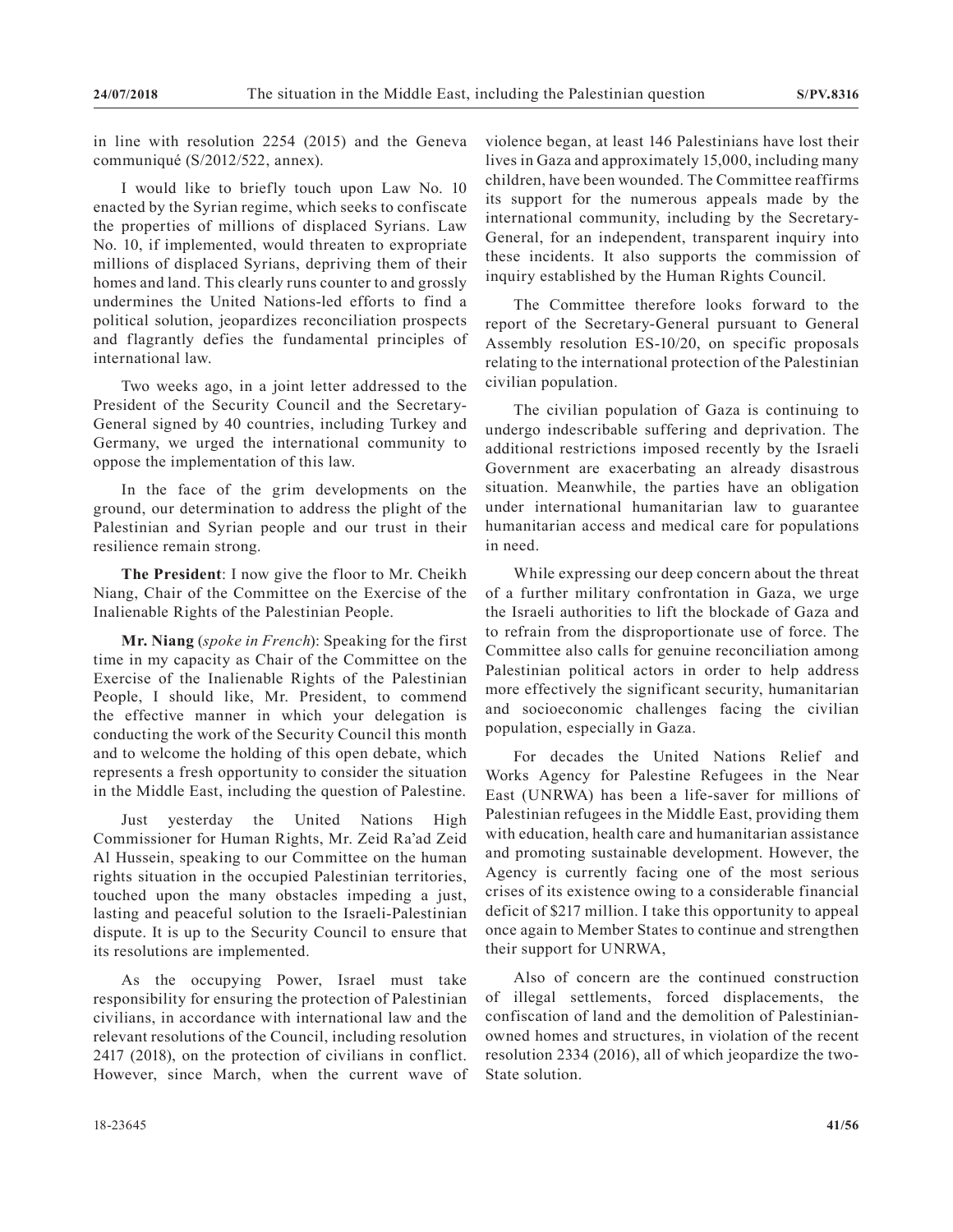The Committee therefore encourages the Secretary-General to continue to issue written reports on resolution 2334 (2016), including by providing information on the implementation of paragraph 5, which calls on Member States, in their dealings with Israel, to distinguish between the territory of the State of Israel and the territories occupied since 1967.

In June, the Committee organized a conference on Jerusalem during which all member States and all participants, including Israelis, reiterated the illegal nature of the recent decisions to establish embassies in Jerusalem while also calling on the international community to provide full support to the Palestinian population living in East Jerusalem.

Lastly, the Committee remains convinced that in order to be lasting, the solution to this dispute must be based on international law and the relevant resolutions of the United Nations.

**The President**: I now give the floor to the representative of South Africa.

**Mr. Zaayman** (South Africa): We join other Member States in expressing our appreciation to Sweden for having convened this open debate on the situation the Middle East, including the Palestinian question. It is our belief that these periodic debates are necessary to maintain the attention of the international community, specifically the Security Council, to assist both Palestine and Israel in finding a lasting solution to the conflict, which has seemed intractable for so long.

However, it must be emphasized that these open debates should not be a substitute for the regular consideration by and deliberation of the Security Council on the matter, but should, rather, reinforce the work of the Council in moving the peace process forward.

The escalation of violence typified by the exchange of mortar and rocket fire between Gaza and Israel and the excessive use of force by the Israeli military on 13 and 14 July is of serious concern to South Africa. We further lament the recent tightening of the restrictions on cargo crossing into Gaza through the Kerem Shalom border crossing and the retaliatory limitations placed on Gaza's fishermen, which we see as an act of collective punishment against the residents of Gaza. Such disproportionate and brutal acts constitute a grave violation of the Charter of the United Nations and international law while further exacerbating tensions in the region and hindering the possibility of any efforts to

resume Palestinian-Israeli peace talks. In that regard, I wish to stress that South Africa remains committed to the belief that there can be no military solution to the conflict and that peaceful negotiations are the only means of ensuring lasting peace, security and stability in the region.

We must take note of the stark realities outlined in the most recent report of Secretary-General on the situation (S/2018/614). The fact that Gaza experiences power cuts for up to 22 hours per day severely undermines providing essential services. In addition to that dire situation, water is available to households for only a few hours every four to five days. Such severe conditions are exacerbated by the unprecedented \$250-million budgetary shortfall that the United Nations Relief and Works Agency for Palestine Refugees in the Near East (UNRWA) presently faces. We therefore appeal to all Member States to continue and increase their vital humanitarian assistance and support to the Palestinian people and UNRWA, which, beyond humanitarian aid, also provides for the preservation of the dignity and rights of the Palestinian people. South Africa remains committed to continuing its support for UNRWA through its financial contributions.

My delegation is deeply concerned about the continuation of illegal Israeli settlement activity which, as outlined in the Secretary-General's report, continues unabated and undermines the hope of establishing a viable Palestinian State. The decision by Israel to advance, approve and tender some 3,500 housing units in the occupied West Bank — the largest single batch of advancements in 2017 — only serves to further obstruct the possibility of a two-State solution. Besides the practical impediment that those settlements pose, we also agree with the Secretary-General's view that the construction of further settlements constitutes a flagrant violation of international law, in accordance with resolution 2334 (2016).

The Palestinian people continue to look to the United Nations, specifically the Security Council, to assist them in realizing their right to self-determination. The assumption of the Council's responsibilities under the Charter of the United Nations to maintain international peace and security, particularly in terms of the long-standing Palestinian-Israeli conflict, is long overdue. The Council has a fundamental role to play in de-escalating tensions and encouraging the resumption of peace talks between the parties in an increasingly difficult political and security context, defined by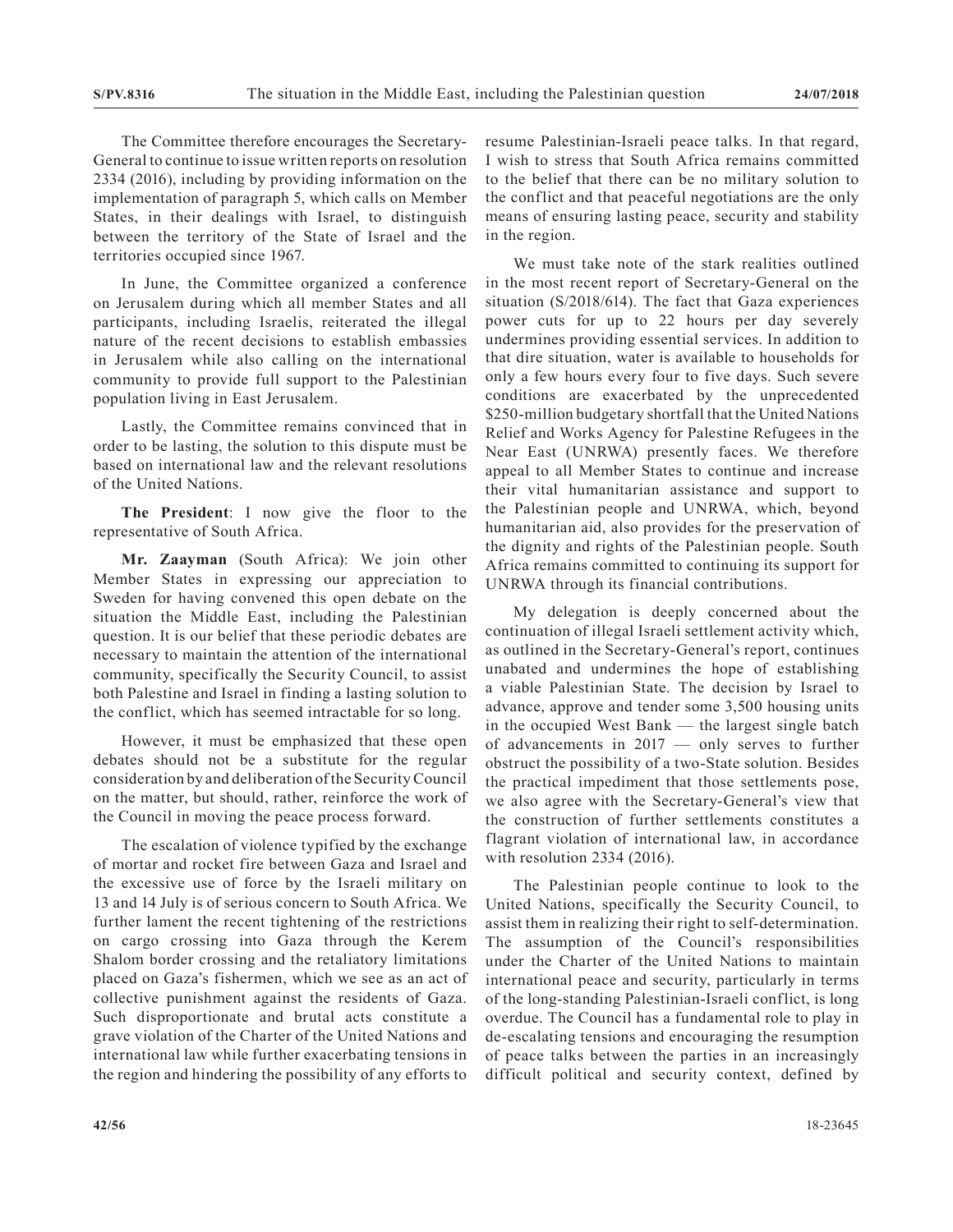inflammatory rhetoric, distrust, escalating violence, ongoing settlement activity and the deteriorating humanitarian crisis in Gaza.

In conclusion, we strongly believe that the situation on the ground cannot be allowed to continue unchanged and remains a blight on the conscience of the international community. South Africa concurs with the international community that the only way to bring about genuine and lasting peace between Israel and Palestine is through comprehensive and unconditional negotiations dealing with all final-status issues, including the unrelenting expansion of Israeli settlements in the occupied territories of Palestine, the lifting of the illegal Gaza blockade and the continuing occupation of Palestinian territory. That will contribute immensely towards peace and security throughout the wider Middle East region.

**The President**: I now give the floor to the representative of Maldives.

**Mr. Mohamed** (Maldives): I wish to thank Sweden for convening today's open debate on the situation in the Middle East, including the question of Palestine. I also express my Government's steadfast support to Security Council members and the Secretary-General for their relentless efforts in preparing the first written report (S/2018/614) on the implementation of resolution 2334 (2016).

The situation in the Middle East continues to worsen because the rule of law is being ignored, the fundamental rights of the people are being violated and the relevant resolutions of the Council are being disregarded. The blockade of Gaza is illegal and inhumane. The attacks on Gaza, which have escalated in recent days, are illegal. The Government of Maldives condemns those acts of aggression and calls on Israel to lift the blockade and cease attacks.

The United Nations, in particular the Security Council, needs to take urgent measures to protect civilians and ensure the safe delivery of humanitarian assistance. The Council's historic resolution 2334 (2016) is very clear in reaffirming the illegality of Israeli occupation and settlements in occupied Palestine. The report mandated by that resolution also finds that Israeli settlements in the Palestinian territory occupied since 1967, including East Jerusalem, have no validity and constitute a clear violation of international law and a major obstacle to the achievement of the two-State solution.

Demolitions and seizures of Palestinian-owned structures have continued across the West Bank, where demolitions have increased overall across Area C by 94 per cent. Schools and even donor-funded housing are being dismantled. The Council needs to take immediate action to ensure that the occupying Power fulfils its obligations under international law. The Council long ago declared null and void, through resolutions 476 (1980) and 478 (1980), the Israeli occupation of the State of Palestine, the annexation of the Holy City of Jerusalem, the shifting of the Israeli capital to Jerusalem, the decision by any country to recognize Jerusalem as Israel's capital and the transfer of its embassy to Jerusalem.

Through resolution 2334 (2016), the Council calls upon States to distinguish, in their relevant dealings, between the territory of the State of Israel and the territories occupied since 1967. Yet we do not observe any meaningful efforts by some Member States in respecting those resolutions. The Maldives has always believed that an independent State of Palestine, with East Jerusalem as its Capital, established within the 1967 borders and living side by side and in peace and harmony with Israel is the best and the only solution to the conflict.

More than half a million people have been killed since the outbreak of the Syrian conflict. All that remains in the conflict zones is the rubble of homes, livelihoods, hospitals, schools and basic infrastructure. In every corner, we see fear and uncertainty in the hearts and minds of the Syrian people. The international community must reinvigorate talks to reach a peaceful settlement to the conflict. Terrorist groups are running rampant in conflict zones in the Middle East. They do not respect borders, distinguish between the young and old or women and men, or respect any religion or culture. We must tackle the enabling factors of terrorism through international cooperation, while sharing information and coherent strategies.

The Security Council, while considering approaches to conflict resolution, must use the tools and frameworks that already exist within the United Nations system, not just military options. A key approach would be to focus on State-building and strengthening State institutions to resolve conflict and sustain peace. The Government and the people of the Maldives remain in solidarity with the people in the Middle East, in particular the Government and the people of Palestine.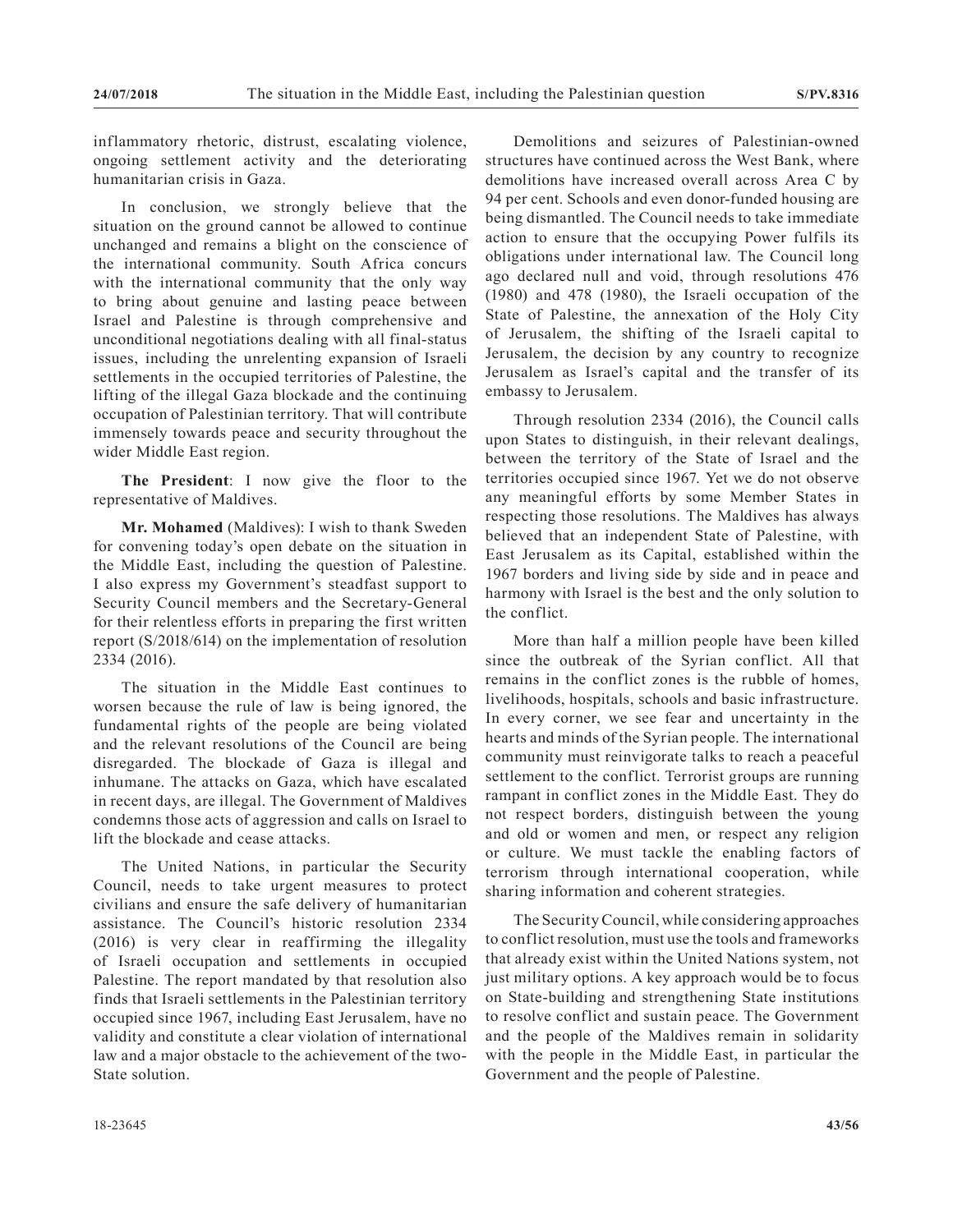**The President** (*spoke in Spanish*): I now give the floor to the representative of Cuba.

**Ms. Rodríguez Abascal** (Cuba) (*spoke in Spanish*): We support the statement delivered by delegation of the Bolivarian Republic of Venezuela on behalf of the Movement of Non-Aligned Countries.

Cuba expresses its deep concern about the dangerous deterioration of the situation of the Middle East since the last open debate on the issue (see S/PV.8244). It is extremely regrettable that, because of the repeated obstruction of one of its members, the Security Council has been unable to condemn the escalation of violence and the tragic events that have occurred in the Gaza Strip since 30 March and led to the deaths of dozens of people and more than 4,000 wounded. Cuba has repeatedly condemned the use of excessive, disproportionate and indiscriminate force by Israeli forces against civilians in occupied Palestinian territory, including East Jerusalem, and especially the Gaza Strip, in serious and flagrant violation of the Charter of the United Nations and international humanitarian law. Like the majority of members of the international community, Cuba supported resolution ES-10/20, adopted by the General Assembly at the resumption of its emergency special session on 13 June, pursuant to which the Secretary-General must present recommendations concerning an international protection mechanism for the Palestinian civilian population under Israeli occupation.

We once again condemn the illegal construction and expansion of Israeli settlements in occupied Palestinian territory, including the advancement, approval and tendering of 3,500 homes in settlements in the West Bank, moving forward plans to build 2,300 units and the demolition and seizure of at least 84 Palestinianowned structures, while affecting the livelihoods of Palestinians and resulting in their forced displacement. All those cruel and destructive measures, along with the criminal and illegal blockade of the Gaza Strip, are not only grave violations of the Fourth Geneva Convention, but also diminish the prospects of a two-State solution and undermine the legitimate interests of the Palestinian people and Arab nations.

Cuba reiterates its impassioned plea for the Security Council to assume its responsibilities under the Charter of the United Nations, in the interest of international peace and security, by adopting the necessary measures and demanding that Israel immediately end its occupation of Palestinian territories, its aggressive policies and colonizing practices, and that it comply with Council resolutions on the Middle East, including the Palestinian question — particularly resolution 2334 (2016).

We express our solidarity with the Palestinian Government and people. We reiterate our unwavering support for a broad, just, peaceful and lasting solution to the Palestinian question — the centre of the Arab-Israeli conflict — on the basis of a two-State solution that will allow the Palestinians to exercise their right to selfdetermination, their right to an independent sovereign State, with its capital in east Jerusalem and within pre-1967 borders, and their right of return for refugees. We will continue to support the accession of Palestine as a full-fledged member of the United Nations.

Cuba reiterates its deep concern about and rejection of the unilateral declaration of the President of the United States recognizing Jerusalem as the capital of Israel — a serious and flagrant violation of the United Nations Charter, international law and relevant United Nations resolutions. We call for an end to intervention in other States' internal affairs, foreign aggression and the support, financing and supplying of weapons to terrorist groups in order to promote instability and conflicts in the Middle East. We call for an end to pretexts and arguments in the Council attempting to legitimize the unilateral use of force and aggression against sovereign States.

We demand the total and unconditional withdrawal of Israel from the Syrian Golan and from all occupied Arab territories. Any action taken or to be taken in order to modify the legal, physical, demographic condition or the institutional structure of the occupied Syrian Golan, or any measures taken by Israel to exercise its jurisdiction and administration in that territory are violations of international law, international agreements, the Charter and resolutions of the United Nations, including resolution 497 (1981), and the Fourth Geneva Convention.

Finally, Cuba expresses its total rejection of the decision of the United States Government to withdraw from the Joint Comprehensive Plan of Action, the nuclear agreement with Iran, and to reimpose sanctions against that country, which represents a clear breach of international commitments, undermines the norm of coexistence among States and could provoke grave consequences for stability and security in the Middle East.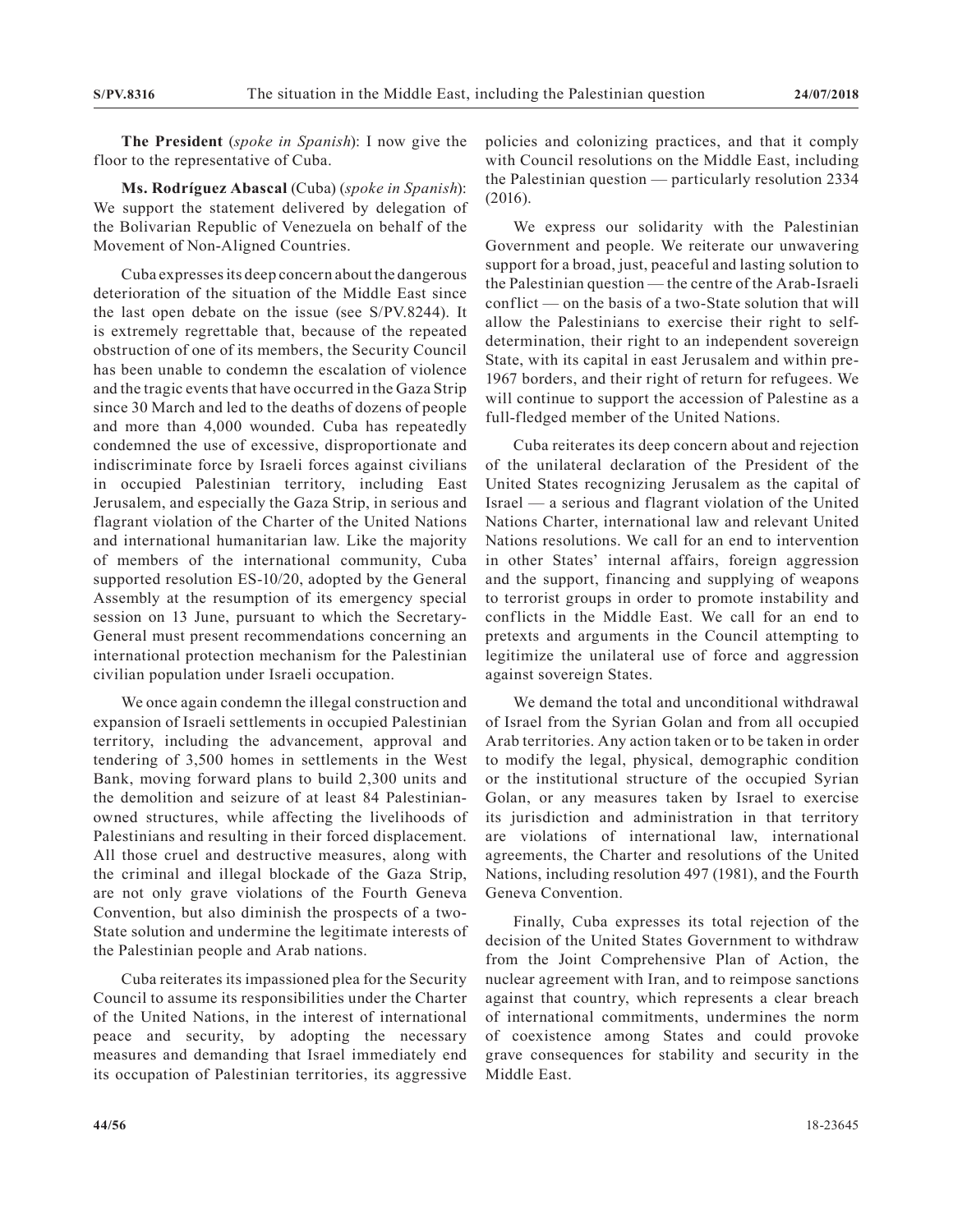**The President**: I now give the floor to the representative of Qatar.

**Mr. Al-Hamadi** (Qatar) (*spoke in Arabic*): At the outset, we would like to commend your efforts, Sir, as President of the Security Council for this month. We do appreciate your convening of this important open debate. We also thank Mr. Nickolay Mladenov, Special Coordinator for the Middle East Peace Process and Personal Representative of the Secretary-General, for his briefing and his efforts.

The ongoing participation of the State of Qatar in this open debate reflects its desire to establish peace and stability in the Middle East, not only because it belongs to that important region, but also because it believes in peaceful solutions to crises, in accordance with the Charter of the United Nations and international law. We also believe in the important role that could be played by the Security Council in addressing the various serious challenges in the region. The existing challenges and crises cast their shadows first and foremost over the peoples and States of the region. However, they have consequences that spill over. Therefore, it is important to pool the efforts of the international community to achieve security, stability and crises settlement in the region. The Middle East issue is paramount in that regard.

The concerning and escalating events in the Gaza Strip remind the international community of the urgent importance of finding a permanent, fair and comprehensive settlement to the Palestinian question, as that is the only guarantee against the recurrence of such crises and their serious humanitarian consequences. The general framework of this settlement is very well known to all. It should take place according to the agreed criteria and the Arab Peace Initiative, which ensure the peaceful coexistence of both parties based on the two-State solution and the establishment of a viable Palestinian State within the 1967 borders and East Jerusalem as its capital. It is also important to respect the legal status of Al-Quds Al-Sharif, pursuant to relevant Council resolutions, and to put an end to the Israeli occupation of all occupied Arab territories, including the Syrian Golan and occupied Lebanese territories. Moreover, all settlement activities must immediately cease, refugees should be allowed the right of return and the inalienable rights of the Palestinian people must be restored.

The State of Qatar reaffirms its support for any course that would contribute to relaunching negotiations between the Palestinians and the Israelis that might lead to the desired peace. The State of Qatar has always lived up to its responsibilities and will continue to make every effort to achieve peace in the Middle East and create an environment conducive to such peace. We call for everyone to make sincere efforts to that end. We must also ensure that no actions are taken to undermine such efforts. In that regard, we strongly condemn the nation-State law enacted by Israel, as well as the provocative actions taken against religious holy places, including breaking into the Al-Aqsa Mosque. It goes without saying that the deteriorating humanitarian situation, due to the ongoing siege of the Gaza Strip, undermines all international efforts for peace.

The Syrian crisis still casts its serious consequences on peace and security in the region and worldwide, because it is one of the biggest humanitarian catastrophes with the refugee crisis in modern history. That is why the State of Qatar reiterates that there is no alternative to a political solution for the Syrian crisis, based on Geneva communiqué of 30 June 2012 (S/2012/522, annex) and relevant Council resolutions that respond to the legitimate aspirations for security and stability of the brotherly Syrian people and preserve the national and regional integrity of Syria.

More than one year has elapsed since the artificial Gulf crisis, not to mention the unfair blockade and the unilateral arbitrary measures imposed on the State of Qatar, which run counter to the fundamental principles of international law and international instruments pertaining to human rights, as well as the rules of international relations. I also note the adverse consequences it may yet have on regional and international cooperation for maintaining international peace and security.

The State of Qatar has always adopted a policy of maintaining peace and security, along with dialogue and the peaceful resolution of disputes and differences, as well as constructive collective efforts and goodneighbourly relations. That is why we reiterate our call for finding an end to this crisis through the mediation of His Highness the Amir of our sisterly Kuwait.

Since the onset of the crisis, the State of Qatar has reiterated that it is committed to addressing it within the framework of international law and the relevant bilateral and international conventions and mechanisms.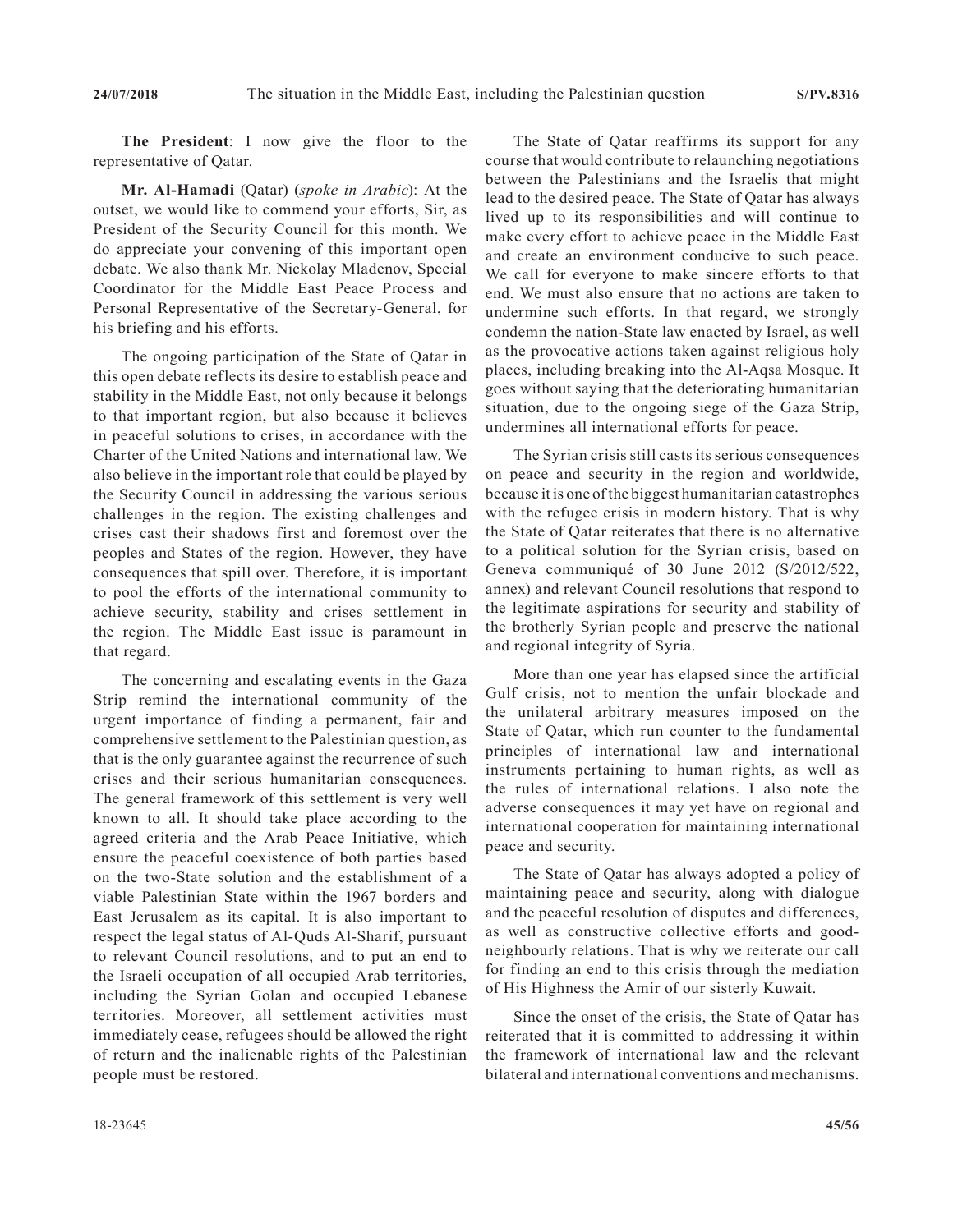In this regard, we welcome yesterday's decision of the International Court of Justice approving the request by the State of Qatar to take interim measures against the United Arab Emirates in a case related to the discriminatory and illegal treatment of Qatari citizens by the United Arab Emirates. The Court's decision involves a request to the United Arab Emirates to guarantee the reunification of Qatari families, grant affected Qatari students an opportunity to finish their studies in the United Arab Emirates or get their educational records, and ensure access by affected Qataris to courts and judicial bodies in the United Arab Emirates.

The perilous repercussions of this artificial crisis and its direct impact on international peace and security call for the immediate lifting of the unilateral, arbitrary and illegal procedures and unfair blockade against the State of Qatar and for maintaining dialogue as a means to put an end to any dispute.

In conclusion, we reiterate that the State of Qatar will continue to be an effective and supportive partner of the international efforts aimed at bringing peace to the Middle East through the peaceful settlement of disputes, which would contribute to fulfilling the Security Council's objectives in terms of maintaining international peace and security.

**The President**: I now give the floor to the representative of Jordan.

**Ms. Bahous** (Jordan) (*spoke in Arabic*): I would like to thank you, Mr. President, for the competent Swedish presidency of the Security Council this month. I would also like to thank the Special Coordinator for the Middle East Peace Process, Mr. Mladenov, for his briefing on the situation in the Middle East, including the Palestinian question.

Security and stability cannot be ensured except by establishing peace and development, securing a decent life for the people, uprooting terrorism and its obscure ideology, and protecting young people, who represent the present and the future of nations. Jordan underscores the centrality of the Palestinian question and the importance of achieving a just, lasting and comprehensive settlement to the Palestinian-Israeli conflict that would ensure the rights of the Palestinian people to liberty, dignity and an independent State based on the two-State solution, which requires the creation of an independent Palestinian State within the 1967 borders and with East Jerusalem as its capital, pursuant to international resolutions and the Arab Peace Initiative and through direct and serious negotiations between Israelis and Palestinians to address all issues related to final status. We believe that it is necessary to continue our coordination with our brothers in the Palestinian authorities to put an end to the Israeli occupation and respond to our brothers' aspirations to liberty and an independent State.

The Hashemite Kingdom of Jordan continues to defend Jerusalem and its sacred Muslim and Christian sites because we have historical guardianship over them in East Jerusalem. We will spare no effort to counter Israeli attempts to alter the historic and legal status of Jerusalem.

Jordan condemns Israel's latest aggression against the Palestinian people, in particular the forced displacement of inhabitants of Khan Al-Ahmar and Abu Nuwar villages, in order to expand the Israeli settlements, which constitute a threat that undermines peace prospects. Jordan also condemns the latest attacks against the Palestinians in Gaza and the excessive use of force in contravention of international law and the United Nations resolutions. These Israeli attacks have claimed more innocent civilian victims in the Gaza Strip, which is suffering from a siege that runs counter to all international humanitarian laws. We recall the importance of General Assembly resolution ES-10/20, adopted in June, guaranteeing international protection for Palestinian civilians. It is also necessary for the Secretary-General to include practical recommendations in his future reports to be implemented in this context.

Jordan condemns in the strongest terms the nation-State Law adopted by Israel last week. This law enshrines racial segregation in Israel and the occupied territories and categorically contradicts international law and international conventions. It will only exacerbate acts of violence and extremism. We call on the international community to oppose this law so as to preserve peace and stability in the region and around the world.

The financial situation of the United Nations Relief and Works Agency for Palestine Refugees in the Near East (UNRWA) is a source of concern for us. Despite recent contributions, the dangerous shortfall in UNRWA's finances could undermine the provision of essential services in education, health care and social support and have an impact on millions of refugees,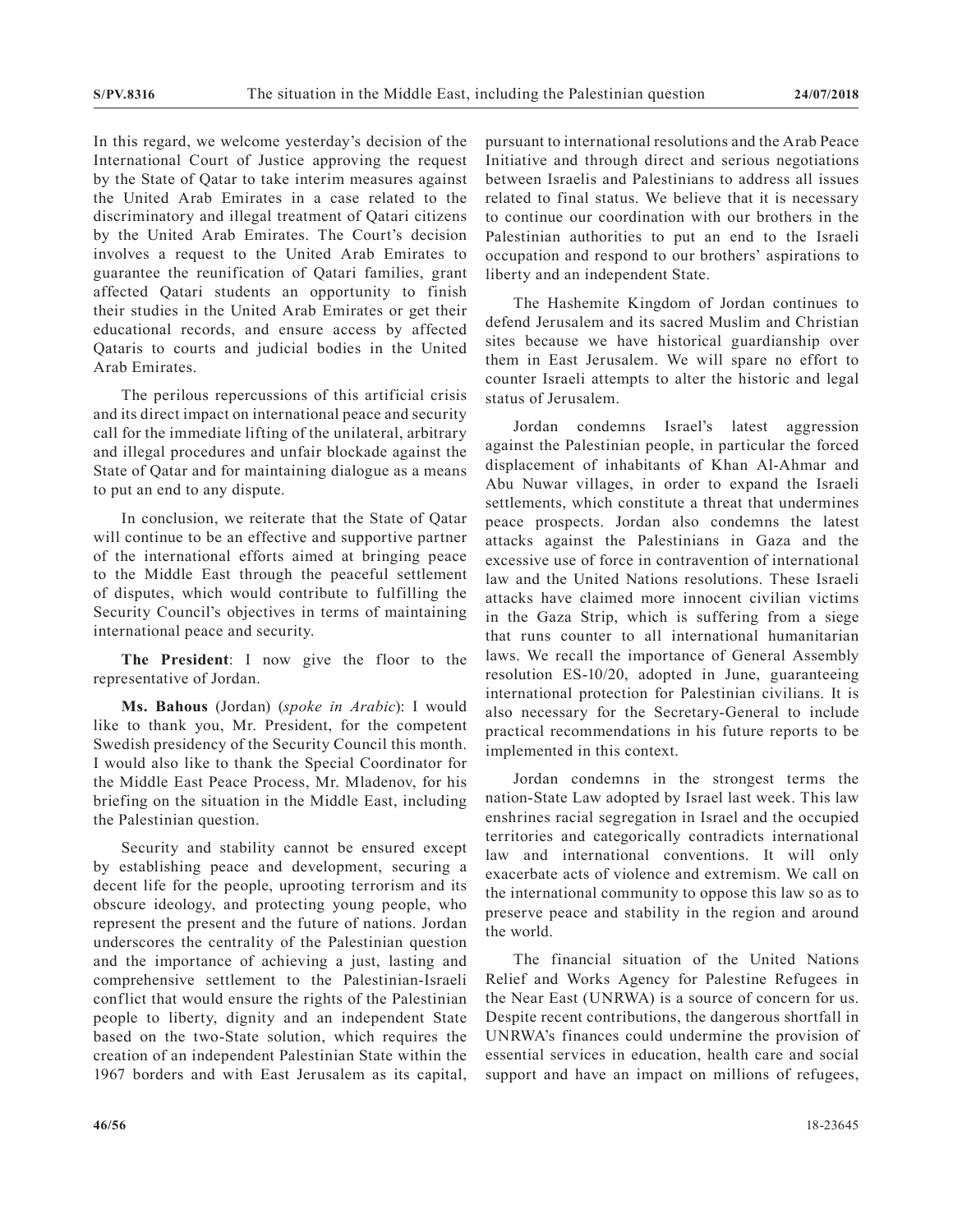in particular young people and children caught up in attempts to politicize this essential Agency, which is providing vital services in the context of the ongoing Israeli occupation of the Palestinian territories and the inability of refugees to return to their homes.

The Syrian crisis is entering its eighth year and Jordan's borders remain open to our Syrian brothers, in particular for the delivery of humanitarian assistance by the United Nations under resolution 2165 (2014). Humanitarian assistance is continuously provided to our brothers in the south of Syria. The Kingdom hosts 1.3 million Syrian refugees, with whom we have been sharing food, water, schools and medical care until such time as they are able to return home.

We have also worked tirelessly to bring an end to the crisis in the south of Syria. In recent weeks, efforts have allowed us to encourage the parties concerned to reach a ceasefire and achieve reconciliation in the south-west of the country and to ensure that assistance is provided to displaced persons near the Jordanian border. We have made efforts to allow for the return of these people to their villages in Syria. We hope for a political process, under the auspices of the United Nations, that is global and comprehensive, preserves the territorial integrity of Syria and its citizens, and ensures the return of refugees pursuant to resolution 2254 (2015) and Geneva agreements. The political solution to the Syrian crisis is the only means to end acts of killing and destruction.

More than half of the world's population is under the age of 30, and 70 per cent of them are in regions that are experiencing armed conflicts, namely, the Middle East and Africa. International developments, especially in the Middle East, have created instability and left their impact on children and young people, most of whom cannot gain access to education and the vital services they need, whether due to displacement or the decline of national economies owing to these continued conflicts.

Once again, we call for the necessary conditions to be provided so that a generation of young people can contribute to the building and prosperity of the Middle East and beyond. This generation needs to be one that believes in rapprochement and moderation so as to counter extremist ideology and divisions among nations. To achieve that end, our only choice, is to take decisive and urgent measures to rebuild confidence and overcome divisions so as to achieve fair and comprehensive peace that can meet the aspirations of all the people in the region.

**The President**: I now give the floor to the observer of the League of Arab States.

**Mr. Abdelaziz** (*spoke in Arabic*): The Security Council meets today against the backdrop of an unprecedented and very serious Israeli escalation of the situation in the occupied Palestinian territories. It is a blatant violation of international law that undermines the ability of the Security Council and the international community to achieve a just and comprehensive peace in the Middle East.

Despite repeated international appeals to Israel, the occupying Power, to respect its obligations under international law, including the Charter of the United Nations, Security Council and General Assembly resolutions, international humanitarian law and international human rights law, Israel continues to disregard them. It pursues its policy of entrenching the occupation and undermining the prospects of the Palestinian people establishing its independent State, with East Jerusalem as its capital, in a useless attempt to eliminate the concept of the two-State solution, which is the essence of the peace process.

Israel continues its illegal settlement policy in clear and grave violation of resolution 2334 (2016). This policy poses a serious threat to the peace process, as Israel is relentless in its attempts to remove 46 Bedouin groups, totalling more than 10,000 Palestinians, in order to prevent them from returning to their land in southern Israel. The forced displacement of Abu Nuwar and Khan Al-Ahmar Bedouins — with their houses, schools and health centres demolished, despite the fact that 53 per cent of them are children and 95 per cent are registered as refugees with the United Nations Relief and Works Agency for Palestine Refugees in the Near East (UNRWA) — is yet another Israeli attempt to create an illusion of Greater Israel by preventing refugees from returning to their land, seizing the land of Bedouin Palestinians and demolishing their homes in order to expand the illegal settlements of Ma'ale Adumim and Kfar Adumim, make them contiguous to occupied East Jerusalem and end the desirable contiguity for the West Bank.

Furthermore, the Israeli settlement expansion is not only overwhelming, but has been extended to include a campaign of ethnic cleansing against the Palestinian people. Since the events of Land Day, on 30 March,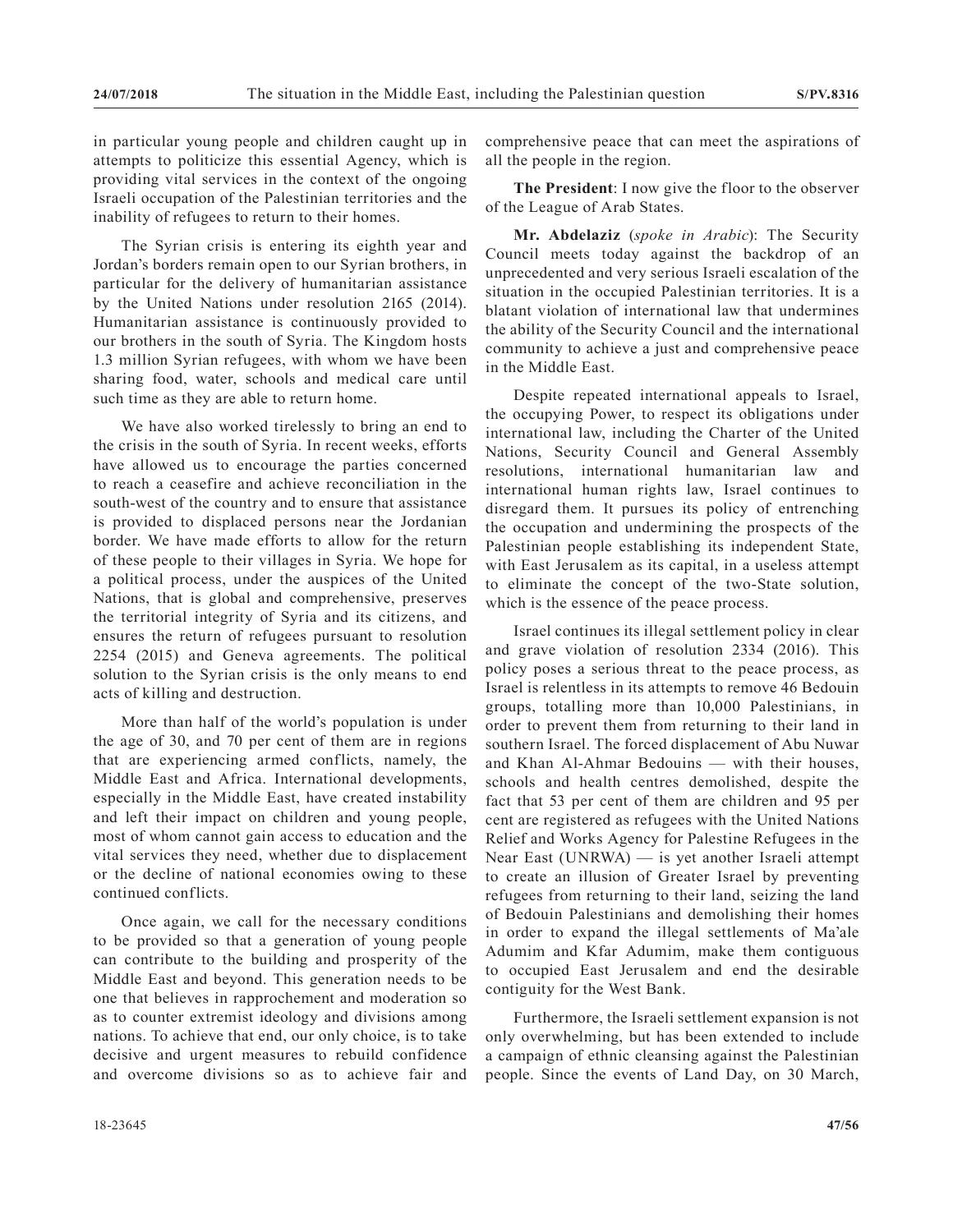and according to the Israeli authorities, the Israeli army has killed more than 150 defenceless Palestinian demonstrators, including at least 22 children, and injured more than 15,300, some of them critically. This has occurred despite resolution ES-10/20, which was adopted by the General Assembly at its resumed tenth emergency special session on 13 June, calling on Israeli forces to stop their use of live ammunition against the defenceless Palestinian people and to protect the right of Palestinians to peaceful demonstration, in accordance with their commitments as an occupying Power, under the Geneva Conventions.

The Israeli aerial bombardment of Gaza on 13 July, which targeted women and defenceless children, only strengthens our conviction that we need an effective international mechanism to protect the Palestinian people against barbaric Israeli aggression, in accordance with the aforementioned General Assembly resolution. The League of Arab States expects the Council to support the establishment of this mechanism by upholding important humanitarian principles, at the top of which is the responsibility to protect and human security, which are applied effectively by the Council in other parts of the world but not enforced in Palestine.

Israel's continued closure of the Karm Abu Salem crossing and the prevention of basic needs from entering the Gaza Strip are yet further humanitarian obstacles that have led to enormous suffering and a massive spike in the prices of basic goods, in particular as 49 per cent of Palestinians in Gaza are unemployed. The United States decided to stop financing UNRWA and froze its economic aid for the Palestinian Authority. Israel refuses to transfer taxes and custom fees to the Palestinian Authority, as it must pursuant to the Paris Protocol. Despite the pledges made at the UNRWA conference held on 25 June, and given the international community's belief that supporting UNRWA is one way to help resolve the refugee issue, the United States and Israel have a moral and financial responsibility for the Palestinian people until the refugee problem has been settled as one of the final-status issues.

I would like to reply to certain comments made today by saying that Arab and Islamic Governments and peoples are no less generous than the Governments and peoples of the United States and other donor countries, to which we express our deep appreciation. Arab and Islamic countries have contributed billions of dollars to support UNRWA over the years to ease the humanitarian suffering of Palestinian refugees. Allow me to correct false information. Since the United States stopped supporting UNRWA and in accordance with confirmed 2018 pledges of \$716.88 million, as published by UNRWA, Saudi Arabia, Qatar, the United Arab Emirates and Kuwait alone have pledged more than \$200 million, in addition to smaller contributions made by other Arab countries. Those donations were made despite the fact that none of those countries contributed to the Palestinian refugee crisis.

Lastly, Israel's defiance of the international community reached its peak when the Israeli Knesset recently adopted its nation-State law, stipulating that the State of Israel is for Jewish people alone, not for Palestinians. Hebrew is the official language, not Arabic. Immigration into Israel is permitted to Jews, not to Christians, Muslims or others. It encourages settlement-building in a new step to annex the West Bank, consecrate racism, legitimize the apartheid exercised by the Israeli Government on ethnic, religious and linguistic grounds, and entrench the ethnic cleansing of Palestinians within the Green Line as a way to maintain the Jewish identity of the State.

The League of Arab States strongly condemns this law enacted by the Knesset, which denies the right of the Palestinian people to their historic land and perpetuates horrendous colonialism and racist Israeli practices against the Palestinians by means of using force to impose a de facto situation on the ground, expropriate land, demolish buildings and build settlements.

In conclusion, the League of Arab States affirms that this ugly racist law and all similar laws imposed forcibly by the Israeli occupation are null and void. They are not legitimate, as declared by the international community. We call on the international community itself, with all of its States and organizations, to assume its responsibility and force Israel to respect international law and recognize the rights of the Palestinian people. This will not happen without establishing a clear mechanism to protect the defenceless Palestinian people from the tyranny of the Israeli occupation. In that context, we look forward to the proposals of the Secretary-General and the support of the Security Council and the General Assembly for those recommendations.

**The President** (*spoke in Spanish*): I now give the floor to the representative of Ecuador.

**Ms. Yánez Loza** (Ecuador) (*spoke in Spanish*): We would like to thank you, Sir, for convening today's open debate. We thank Mr. Nickolay Mladenov, Special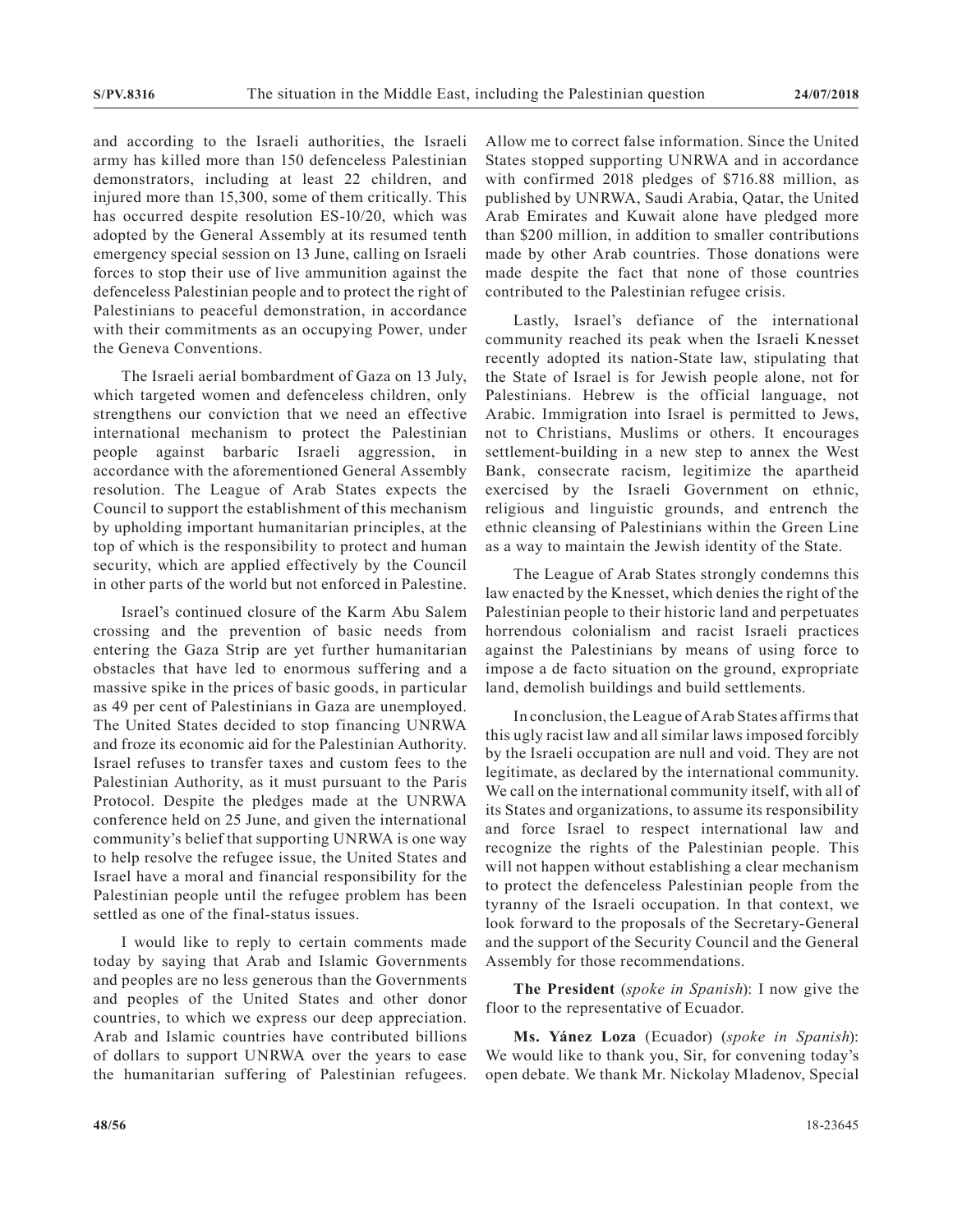Coordinator for the Middle East Peace Process, for his briefing and for his ongoing efforts to achieve peace in the region.

Two weeks ago, we were warned that, in recent months, the situation on the Gaza strip had deteriorated and was now on the brink of conflict. Yesterday, the Committee on the Exercise of the Inalienable Rights of the Palestinian People heard from the United Nations High Commissioner for Human Rights, Mr. Zeid Ra'ad Zeid Al Hussein, who referred to the dramatic escalation of tension and the potential for an escalation that would destabilize the region, and warned of the fragility of the situation, despite the agreed ceasefire. He described the violence, poverty and unemployment that are exacerbating the already tragic humanitarian crisis. The media compel us to watch, almost in real time, the exchanges of fire, which are the heaviest since 2014; air strikes with missiles; and deaths, including the deaths of children. We must ensure that the immediacy of this tragedy does not desensitize us to the violence.

On Sunday, we learned from the United Nations Resident Coordinator and Humanitarian Coordinator for the Occupied Palestinian Territory, Mr. James McGoldrick, how the lack of fuel in Gaza, the provision of which has been restored today, endangered the medical care and potentially the lives of 2,000 patients, including newborns. Everything I have just mentioned shapes our understanding of the situation in Palestine, which we find on the monthly and quarterly agendas of the Security Council, as well as on the agendas of the Economic and Social Council and the Human Rights Council. The prevalence of this issue is a reflection of the seriousness of the situation, which is only getting worse, given the violations of human rights, international humanitarian law, the Geneva Convention relative to the Protection of Civilian Persons in Time of War and the Convention on the Rights of the Child. Against that backdrop, 120 States members of the General Assembly, including Ecuador, voted on 13 June in favour of resolution ES-10/20, on the protection of the Palestinian civilian population, motivated by concern about those acts of violence against civilians and the need to implement accountability measures.

Ecuador is concerned not only about the ongoing deterioration of the humanitarian situation and the lack of funding for the United Nations Relief and Works Agency for Palestine Refugees in the Near East. It is also concerned about Israel's adoption of new laws with exclusionary and discriminatory provisions and the demolitions announced in the West Bank that contravene the Geneva Conventions of 1949 and resolution 1322 (2000), on the Conventions' applicability, and that violate resolution 2334 (2016). The expansion of Israeli settlements in occupied Palestinian territory threatens not only international peace and security, but also the two-State solution, to which the Security Council and the international community are committed.

Ecuador once again reiterates its full commitment to Security Council and General Assembly resolutions on the inalienable rights of the Palestinian people. At the same time, it reaffirms that the political solution to the Palestinian situation requires a two-State solution, negotiated by the parties, within the pre-1967 borders, with Jerusalem as the capital of Palestine. We urge the Security Council to not remain indifferent to the worsening humanitarian and political situation, but to work to implement measures to enable it to implement its own resolutions.

In conclusion, Ecuador stresses that combating impunity independently, impartially and effectively is essential. It is equally necessary to address the causes of conflicts, as that is the basis for lasting peace.

**The President**: I now give the floor to the representative of Bangladesh.

**Mr. Islam** (Bangladesh): I have the pleasure to deliver my statement on behalf of the States members of the Organization of Islamic Cooperation (OIC). I extend my sincere congratulations to Sweden and wish it every success, as the President of the Security Council for this month.

This meeting is taking place amid severe challenges besetting the Palestinian cause as a result of the escalation in Israeli systematic violations against the Palestinian people, their land and their sanctities. Israel's ongoing aggression and threats against the Palestinian Bedouin community of Khan Al-Ahmar is clearly another deplorable chapter in Israel's illegal, oppressive and destructive measures, replicating a constant Israeli colonial, ethnic-cleansing and displacement policy that has been aggravating the ongoing human tragedy of the Palestinian people. Such policy of forcible transfer of the Palestinian population irrefutably constitutes a grave breach of international law and the Fourth Geneva Convention and amounts to a war crime, which highlights once again the urgent need for accountability.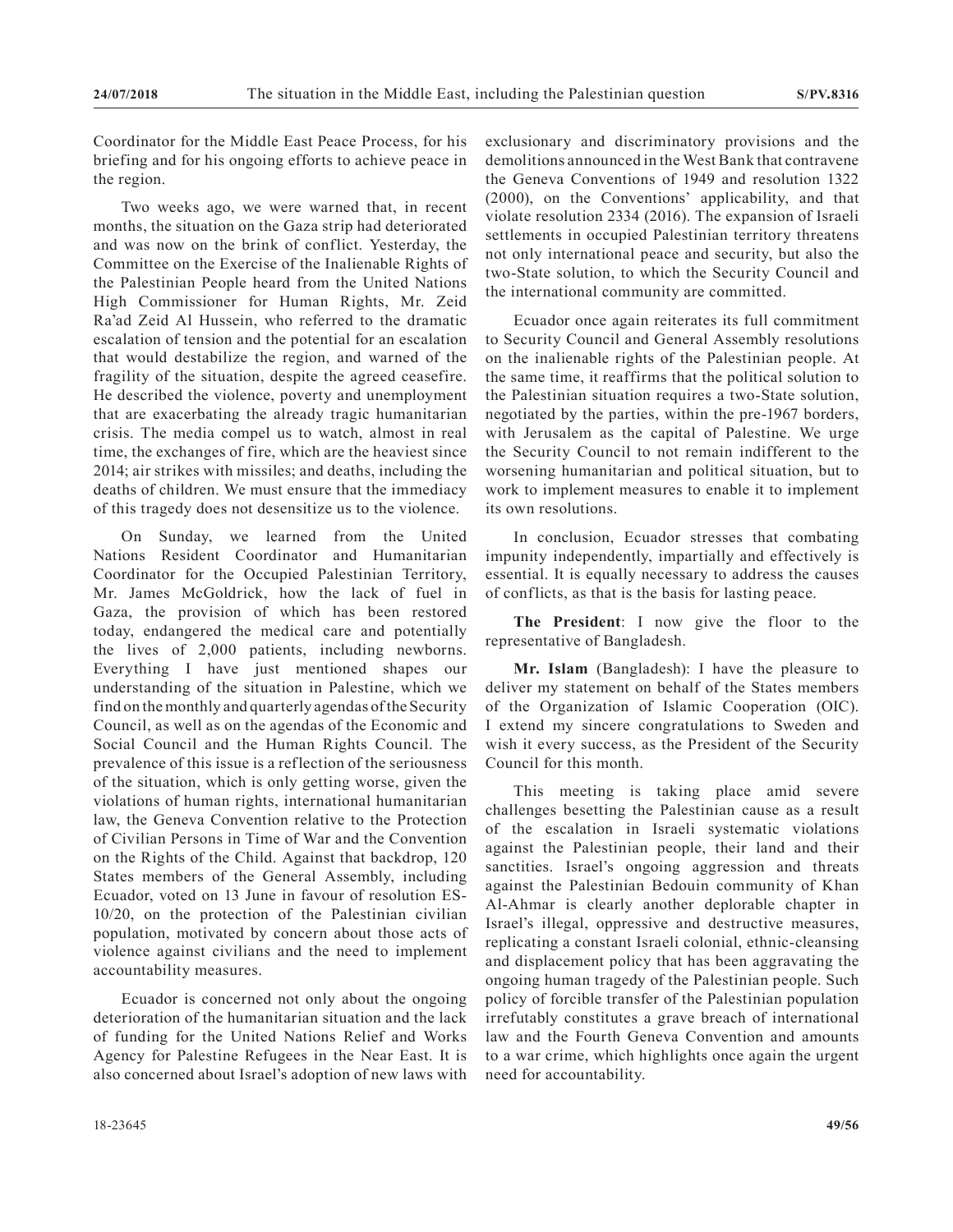These developments, together with all measures aimed at altering the demographic composition, character and status of the Palestinian territory occupied since 1967, including East Jerusalem, are all null and void and have no legal validity whatsoever and directly violate the Charter and resolutions of the United Nations. The OIC will therefore remain resolute that any form of recognition thereof, whether explicit or implicit, is illegal and bound to have far-reaching and dangerous consequences on facilitating and deepening the illegal annexation of East Jerusalem by Israel, thereby undermining the possibility of implementing the two-State solution on the basis of the 1967 borders.

In that regard, we condemn Israel's continued settlement colonization of the occupied Palestinian territory, including East Jerusalem, in contempt of the Security Council's resolutions, including resolution 2334 (2016) and the relevant provisions of international law. That illegal settlement policy, entrenching Israel's decades-long military occupation of the Palestinian land, remains a core challenge to the will of the international community and a major obstacle to peace. It is a litmus test for international collective resolve and particularly that of the Council, which is required to take concrete actions to ensure respect for and compliance with its resolutions and prevent unilateral actions by Israel, the occupying Power, that seriously undermine the vision of the two-State solution to which we are committed, as such acts have repeatedly thwarted a peaceful solution to this conflict.

It is incumbent on the Security Council to intervene urgently, responsibly and effectively to avert dire repercussions that may plunge the volatile region into a cycle of further instability. The Security Council should, in that regard, take decisive action to implement its relevant resolutions, including those pertaining to Jerusalem, including resolutions 476 (1980), 478 (1980) and 2334 (2016).

As the Israeli military onslaught, which has surpassed all levels of brutality, continues to claim the lives of hundreds of Palestinian civilians who have been peacefully marching to protest the illegal Israeli blockade, and aggravates the already critical humanitarian crisis in the Gaza Strip, its tragic consequences and implications should be central to all international efforts. Immediate action should be taken to halt the human rights violations by Israel, avoid and end impunity, ensure accountability for its crimes and illegal blockade of the Gaza Strip, provide international protection for the Palestinian people and address the dire humanitarian situation in the occupied Palestinian territory, including East Jerusalem.

The ongoing plight of millions of Palestine refugees reflects the cruel reality of missing justice. While praising in that regard the role and endeavours of the United Nations Relief and Works Agency for Palestine Refugees (UNRWA), the continued need for its services bears witness to the dire situation being endured by Palestinian refugees across the region and embodies political commitment to their right to return. The OIC reiterates its call, on this occasion, for the international community to make sure their plight and growing needs are receiving adequate attention, including in terms of necessary funding to UNRWA, and to assume their historical, political, legal and humanitarian responsibilities towards finding a just and durable solution to the question of Palestinian refugees, in accordance with General Assembly resolution 194 (III).

In addition to the current political stalemate, the continuation of Israeli settlement policies constitutes a serious obstacle hampering the just and lasting settlement to the Israeli-Palestinian conflict. The OIC group remains firm in its conviction that the Security Council must act to enhance prospects for peace, hope and justice and maintain the viability of the two-State solution, based on the 1967 borders, through immediate engagement, along with international actors, in launching and sponsoring a multilateral political process to resolve all final status issues, on the basis of the long-standing terms of reference and parameters enshrined in United Nations resolutions and within a specific time frame.

**The President**: I now give the floor to the representative of Indonesia.

**Ms. Krisnamurthi** (Indonesia): Let me first congratulate the delegation of Sweden on acceding to the presidency for this month and convey my appreciation for the briefing given earlier by Mr. Nickolay Mladenov. I would also like to align our statement with those delivered on behalf of the Non-Aligned Movement and the Organization of the Islamic Conference.

It is significant that this is the first meeting of this Security Council since its failure once again last month (see S/PV.8274) to fulfil its duty towards the Palestinian people, which is enshrined in the Charter of the United Nations. Following that sad event, and in response to the overwhelming outrage of the membership of the United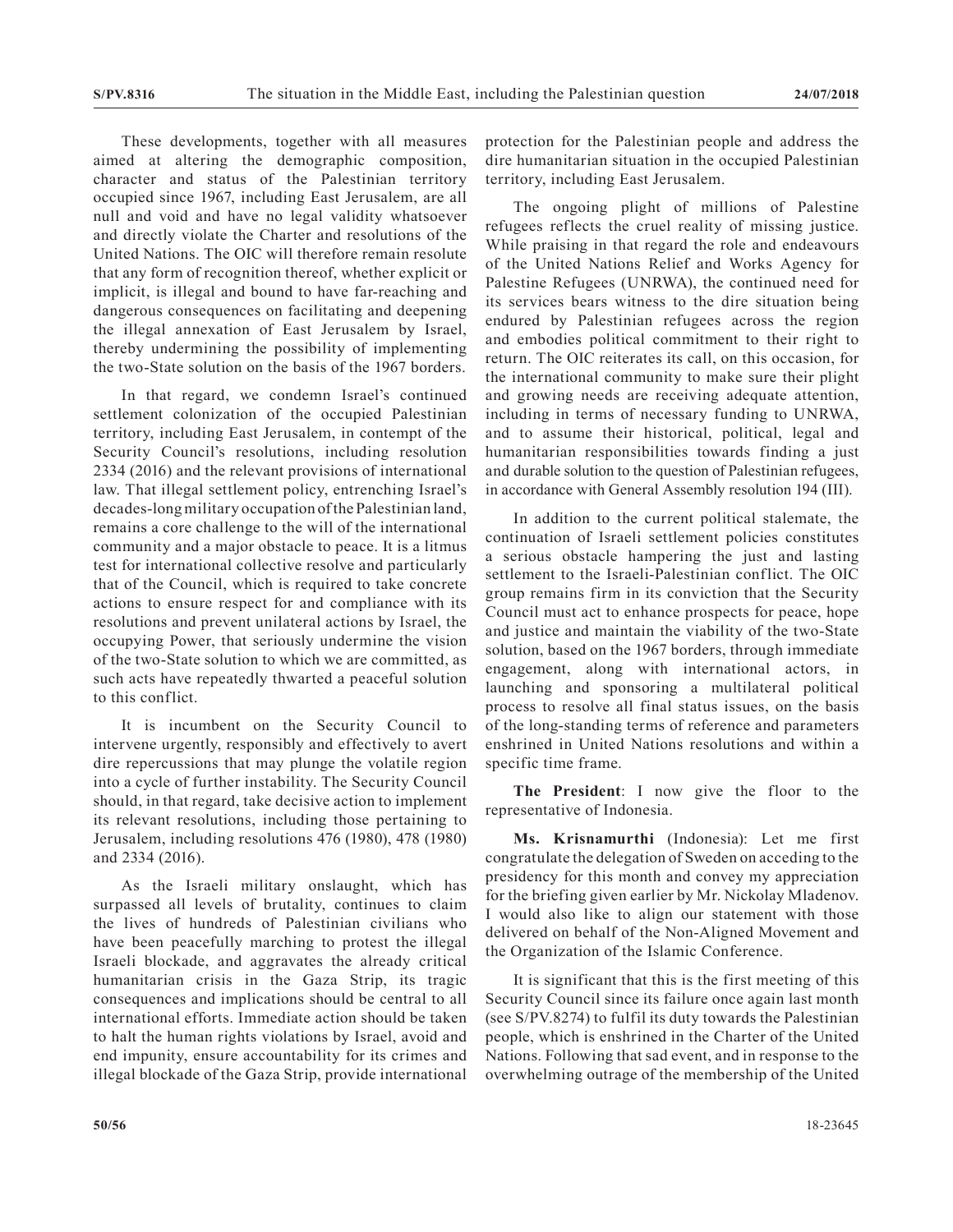Nations, the General Assembly adopted the analogous resolution ES-10/20. Indonesia is very pleased to acknowledge the enormous support for the Palestinian issue throughout the international community.

However, as usual, the will of the majority prevails on paper, but reality shows the opposite. We are very saddened by the fact that hundreds of Palestinians were killed and thousands injured, including women and children, in the latest wave of violence unleashed on a defenceless civilian population, and once again this organ has failed those victims. With those events in view, we will again remind this organ — and we will do it again and again — that the heart of the conflict in Palestine is the occupation and illegal settlement. It is therefore a dangerous irony that not only have we failed to stop the illegal activities of the occupying forces, but we have also almost completely failed to protect unarmed civilians from the atrocities. It is distressing, and indeed shameful, to observe our insensitivity on that matter, as human lives seem to have no value because they are the lives of others, rather than our own. We must understand that the highest form of justice is safety and security.

To that end, we reaffirm that the Palestinian people, as in the case of all peoples everywhere in the world, are entitled to the basic right of protection in accordance with international law. It is the obligation of the Security Council to protect civilians. In our view, common humanity demands that we reject the use of excessive, disproportionate and indiscriminate violence by the Israeli forces against Palestinian civilians, including the use of live ammunition against civilian protesters.

Indonesia calls for an end to the closures and restrictions imposed by Israel on movement and access into and out of Gaza. We again draw attention to the deteriorating conditions in Gaza, including the lack of basic economic and social needs and poor medical conditions, that are behind the cycle of conflicts. They also prepare the ground for idle youth to be recruited by terrorists or terrorist organizations. We therefore appeal to Member States to strengthen the efforts to assist Palestinians, including through multilateral, regional or bilateral channels. Such assistance can take any form, including capacity-building.

In that regard, I am pleased to say that Indonesia has already announced a \$2-million commitment to assist Palestinians in capacity-building programmes, under the auspices of the Conference on Cooperation among East Asian Countries for Palestinian Development, in accordance with the needs of the Palestinian people.

Indonesia reiterates that the situation in Palestine is unsustainable and unjustifiable. We must bring to an end the excessive assault on the lives of Palestinians. Of equal importance, we must avoid conveying the dangerous impression on the ground that all hope is lost. We are fully optimistic that the rights of the Palestinians will be fulfilled. A crucial factor for the fulfilment of those rights is unity among Palestinians We have high hope for the continuation and progress of the domestic reconciliation process. We believe that the world will not rest until Palestinians enjoy their inalienable rights.

**The President**: I now give the floor to the representative of Egypt.

**Mr. Edrees** (Egypt) (*spoke in Arabic*): Let me begin by extending our thanks to the Swedish presidency of the Security Council for holding this open debate and to Mr. Nickolay Mladenov for his briefing today and his persistent efforts to settle the Palestinian question.

Regrettably, we meet again today to discuss the focal question that goes back over 70 years, remaining without settlement not because of a lack of ideas, the rules of international law or the resolutions of the Council, but because of the lack of ability or will to engage in serious negotiations to end the Israeli occupation of Arab territories, including the occupied Syrian Golan, and reach international consensus to restore the legitimate rights of the Palestinian people through the establishment of an independent Palestinian State based on the 4 June 1967 borders, with Al-Quds Al-Sharif as its capital.

There are multiple symptoms of the continued occupation and the absence of a clear political horizon. The region and the world have seen the injustice that has befallen successive generations of Palestinians, who still await their independence, the return of their land and the enjoyment of a dignified life like that enjoyed by other peoples of the planet, and like the Israeli people whose State was established by a resolution of this Organization, living side by side with the Palestinian people. Instead of seeing an end to such an unjust situation through the implementation of relevant Security Council resolutions, the two-State solution is regressing in an unprecedented way because illegal settlements and the demolition of Palestinian homes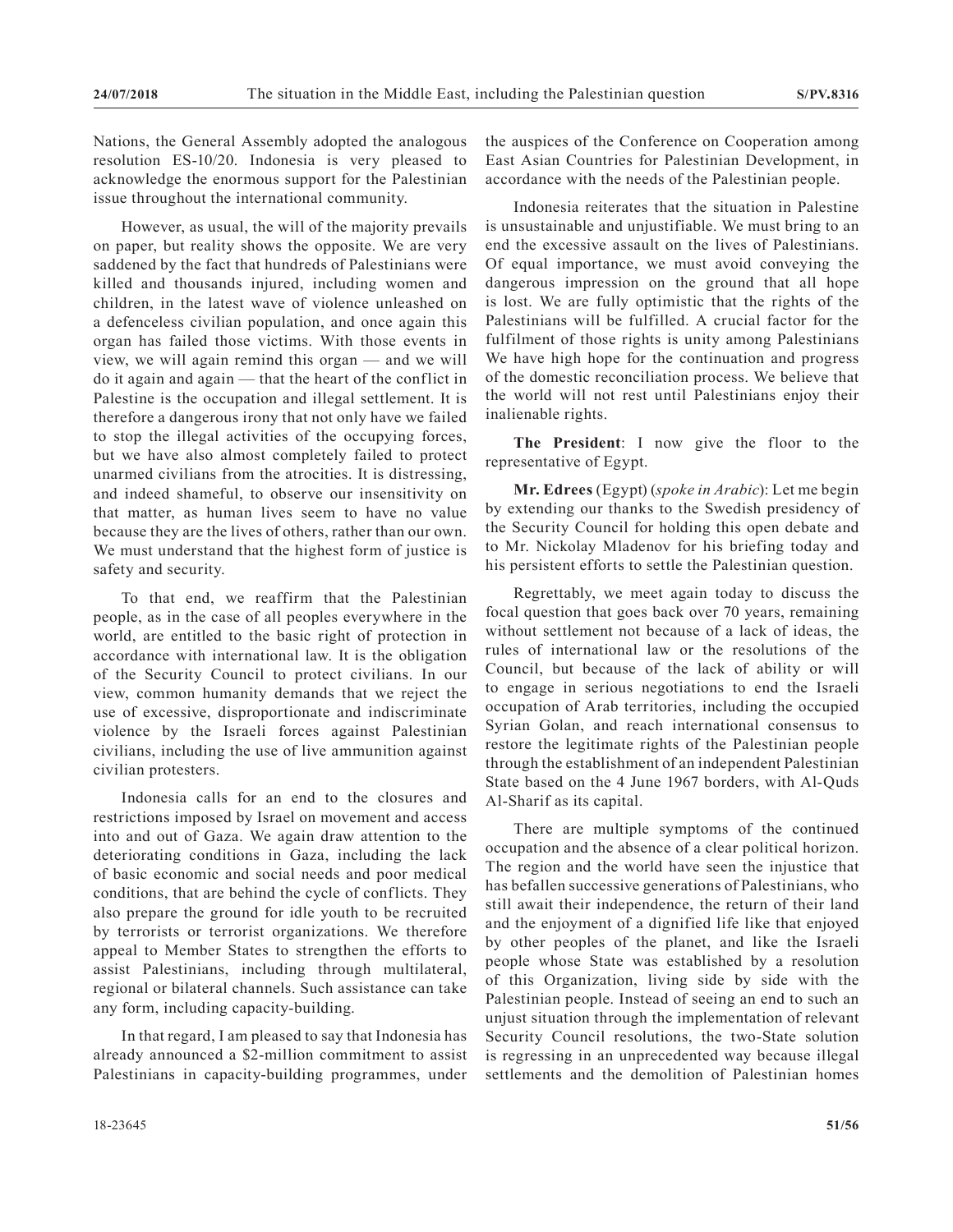are eating away at Palestinian land, while imposing an artificial division between the West Bank and the Gaza Strip. Consequently, there have been more unilateral measures and decisions made with regard to the holy city of Jerusalem that contravene Security Council and General Assembly resolutions.

The human tragedy witnessed in Gaza today is one of the grave symptoms that I have mentioned. Let me again caution on the situation of the people of Gaza, the huge pressures on them and the potential explosion of the situation there, due to the energy crisis, the crisis of the United Nations Relief and Works Agency for Palestine Refugees in the Near East (UNRWA), confrontations with the Israeli security forces that have claimed the lives of scores of Palestinian victims, and the obstruction of movement to and from the Strip.

In that context, Egypt, voluntarily and in solidarity with the people of the Strip, worked to mitigate that humanitarian crisis during the past period, despite the fact that we do not have a legal responsibility to do so. We have opened the Rafah crossing, which is for individuals, and worked to alleviate that crisis. But those exceptional measures will not be enough until Israel lives live up to its responsibilities in accordance with international law and until the control of the Palestinian Authority over the Strip has been restored.

Egypt welcomes the interest of the Council in the humanitarian situation in the Strip. Let me recall that this situation has not arisen out of a vacuum and that any attempt to turn a blind eye to the root causes underlying the situation will only prolong the tragedy and lead to the potential collapse of the Strip. Therefore, I caution once again that the deteriorating situation is only one of the symptoms of the current stalemate in the peace process. It must not be addressed in isolation from the broader context of the Palestinian question and an end to the occupation. Gaza is part of the occupied Palestinian territory, as is the West Bank, including East Jerusalem.

I call on the members of the Council, when they debate that question, to be guided by international law, international humanitarian law and specific, unambiguous responsibilities therein. Furthermore, I urge them to take into consideration previous experience and other accords that have regulated the movement to and from Gaza. I also implore them to refrain from consecrating fake accounts about the means to alleviate humanitarian suffering that focus on ways to excuse the occupying Power from its responsibilities or make other parties pay the price of that occupation, including by touching on the opening of crossings without clarifying the facts or specifying responsibilities.

In the same context, I call on the Palestinian parties as well to respond quickly to the Egyptian efforts in order to achieve reconciliation, and I appeal to the international community and members of the Security Council, notably the influential parties, to support these efforts and build upon them gradually, especially through steps that started effectively with the return of the Palestinian Authority to control the Gaza crossings.

I am not here today to talk once again about the violations or the injustices afflicting the Palestinian people. The Council and the international community are well aware of that. But let me reiterate the Egyptian call for a resumption of direct negotiations between the Palestinian and Israeli sides on the basis of the clear and defined international guidelines contained in Council resolutions, most recently resolution 2334 (2016), and let me recall that these principles will remain valid as time goes on because the rights they reflect are inalienable. I recall once again that these rights are not the reason why we have not reached a political settlement; on the contrary, it is because they have been neglected, circumvented and not realized. This is why the international community has failed over the years to achieve peace. It has been shown that an economic approach alone will not work unless it is combined with a political vision or is the natural outcome of peace.

In conclusion, we look forward to any new serious initiatives for a comprehensive political settlement in the upcoming period. We are ready to support any such initiative politically and practically as long as it is based on restoring the Palestinians' legal rights. We reiterate that the Palestinian question remains the focal point of the Middle East, and dealing with the crises in that area must take this fact into consideration and not conflate it with other challenges.

**Mr. Mayong Onon** (Malaysia): At the outset, I wish to thank you, Mr. President, for having convened this important open debate, which allows non-Council members to express their views on the worrisome situation in the Middle East.

Malaysia wishes to associate itself with the statements delivered earlier by the representative of Venezuela on behalf of the Movement of Non-Aligned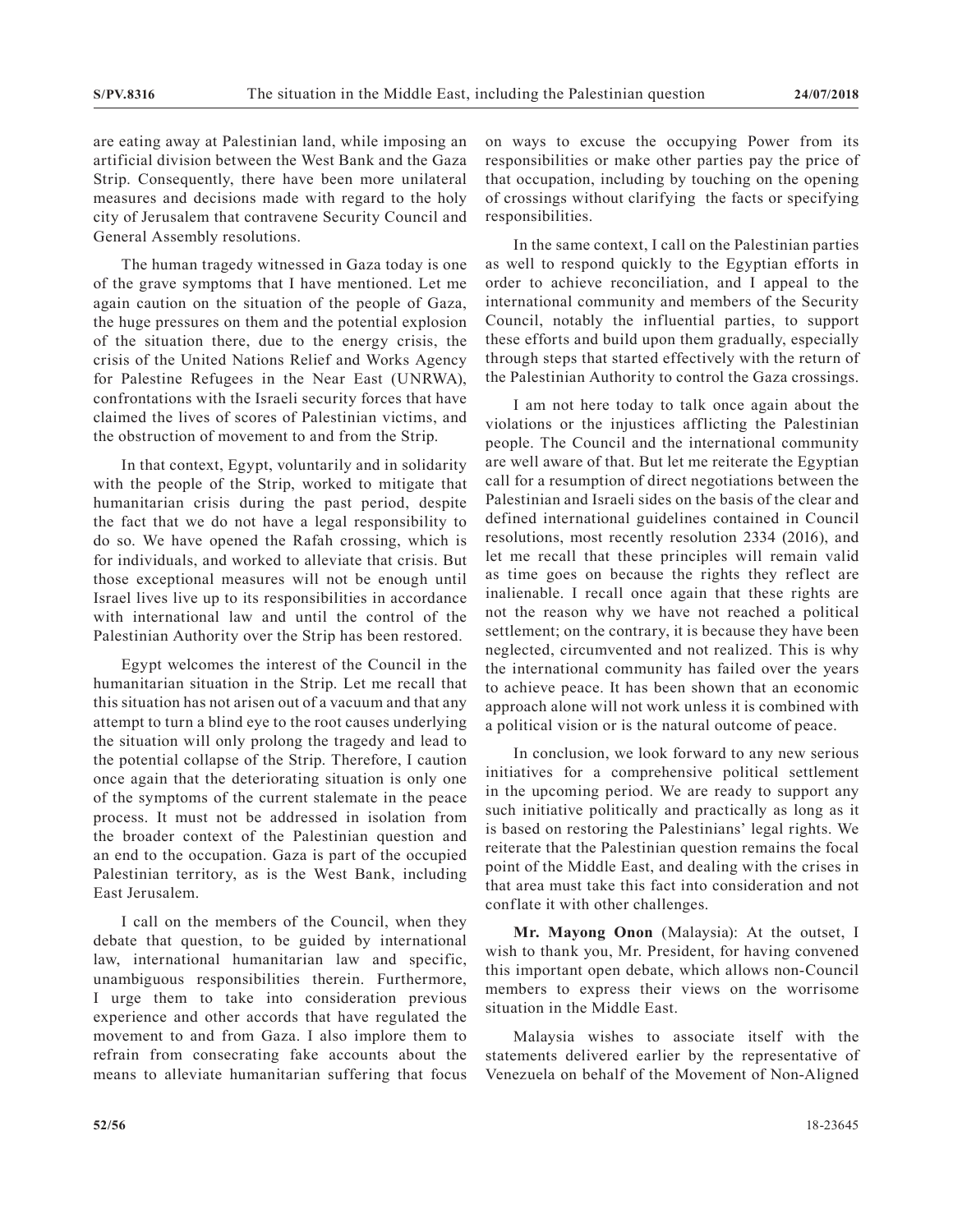Countries and by the representative of Bangladesh on behalf of the Organization of Islamic Cooperation.

 We would also like to thank Mr. Nickolay Mladenov, Special Coordinator for the Middle East Peace Process, for his briefing on and insights into the present situation in the region.

The adoption on 13 June, at the tenth emergency special session of the General Assembly, of resolution ES-10/20, on the protection of the Palestinian civilian population — co-sponsored by Malaysia and supported by 120 States Members of the United Nations — sent a very strong message that called for the protection of the Palestinians from Israeli aggression, particularly in the Gaza Strip. Malaysia looks forward to the Secretary-General's report on the establishment of an international protection mechanism for the Palestinian civilian population.

We also welcomed the Secretary-General's first written report on the implementation of Security Council resolution 2334 (2016), which was presented to the Council on 19 June (see S/PV.8289). The first written report will greatly help the Council in advancing the objectives set out in the resolution, especially in the light of Israel's continued indifference towards the Security Council and its resolutions.

The international community must therefore continue to demand that Israel stop all violations and illegal activities and fully comply with all its obligations as prescribed by the relevant Council resolutions as well as international law and the Charter of the United Nations.

Malaysia will continue to provide assistance to the Palestinians, within its means. Malaysia also wishes to reiterate its position that a two-State solution, with Palestinians and Israelis living side by side in peace, based on the pre-1967 borders, with East Jerusalem as the capital of Palestine, is the only viable solution to this long-standing conflict.

We continue to reaffirm our unwavering support and solidarity with the Palestinian people, especially during the recent violence in Gaza, which could threaten peace and security in the Middle East. Malaysia will work closely with the international community, with multi-stakeholder participation, in finding a peaceful, just, sustainable and lasting solution to this longstanding issue.

**The President**: I now give the floor to the representative of Morocco.

**Mr. Oussihamou** (Morocco) (*spoke in Arabic*): First of all, I would like to thank you, Mr. President, for having organized this debate on the situation in the Middle East, including the Palestinian question. This initiative reflects the importance that your country attaches to the Palestinian question, in particular given the current conditions. I would also like to thank Mr. Nickolay Mladenov, Special Coordinator for the Middle East Peace Process and Personal Representative of the Secretary-General, for his briefing on this issue.

We continue to monitor with great sorrow the deteriorating situation in the Middle East, in particular in Palestine. The situation in the occupied Palestinian territories continues to deteriorate owing to the Judaization and settlement policies, land-grabbing and coercion exercised by the occupying Israeli authorities against the Palestinian people in a systematic fashion, stoking more tensions and frustration.

In the past few days, we have seen these facts illustrated. The Israeli authorities have used unprecedented force against unarmed civilians, causing several victims. This has only exacerbated the situation, perpetuating the cycle of violence and counter-violence. The use of force and violence has never led to peace or to peaceful solutions. We are now witnessing the total absence of the conditions necessary for a dignified life, owing to the siege and acute shortage of essential goods. This stands in the way of launching a peace process on a firm basis.

The ongoing building settlements contrary to the United Nations resolutions, especially resolution 2334 (2016), is an act of provocation against the Palestinians and the international community. Unilateral policies that flout international legitimacy and international law have hampered the achievement of a two-State solution comprising an Israeli State and a Palestinian State, with East Jerusalem as its capital and within 4 June 1967 borders.

Given our faith in the just Palestinian cause and our unconditional support for it, the Kingdom of Morocco hosted in the capital Rabat, from 26 to 28 June 2018, the fifth International Conference on Jerusalem under the slogan "The Palestinian question after 50 years of occupation and 25 years of Oslo accords". The conference addressed the Palestinian question along with the negative consequences of the stalled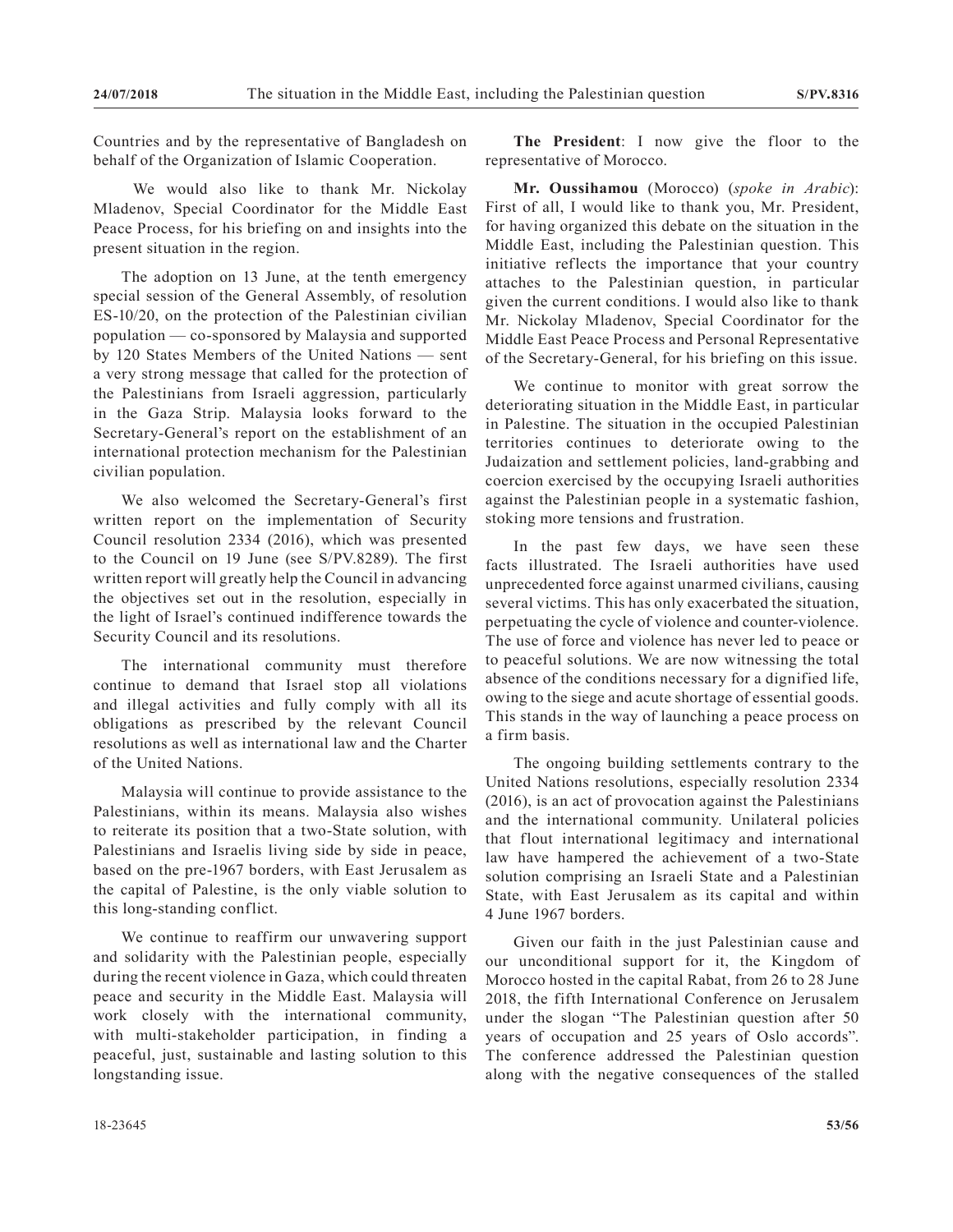negotiations. His Majesty King Mohammed VI, who chairs the Jerusalem Committee of the Organization of the Islamic Conference, said in his statement:

"First, we reiterate that our support for the Palestinian question is absolute and untiring. This is a promise that will always be honoured by Morocco until the Palestinian people regain all their inalienable rights under international law and in accordance with the attestation of land and history."

His Majesty also added that it is the duty of the international community to pool its efforts in order to bring this issue to a fair and secure negotiating table and on a firm track, based on a realistic vision and a fixed timeframe and in line with the existing terms of reference. The two parties have to seriously participate and assume their responsibilities.

The Kingdom of Morocco has always stood beside the Palestinians and supported their just cause. This support is not limited to political and diplomatic one in international bodies, but involves a humanitarian aspect which deals with the Palestinian human being who yearns to live a decent life. That is why His Majesty King Mohammed Vl has personally ensured the delivery of humanitarian assistance to the Palestinian people via the Mohammed V International Airport in Casablanca this past May. That process provided the Palestinian people with food and medicine, and ensured the establishment of a field hospital by the Moroccan Royal Armed Forces, as well as the provision of blankets and essential medications. The Mohammed V Foundation for Solidarity provided food aid. The Moroccan hospital in the Gaza Strip will also provide medical care for the Palestinian victims of the most recent incidents as well as for other citizens.

In conclusion, Morocco's position on this conflict is firm and based on the Arab Peace Initiative, the principle of achieving peace and the terms of reference relevant to the establishment of an independent Palestinian State, with East Jerusalem as its capital, within the 4 June 1967 borders, living side by side with the Israel in peace, security and harmony. As it has in the past, Morocco will spare no effort to engage with all initiatives that support the peace process and seeks a political settlement that will lead to security and stability in the region.

**The President**: I give the floor to the representative of Viet Nam.

**Mr. Dang** (Viet Nam): At the outset, I would like to express my thanks to the Swedish presidency for convening this important open debate. I also thank Mr. Nickolay Mladenov for his updated briefing on the situation.

Viet Nam aligns itself with the statement delivered earlier by the representative of the Bolivarian Republic of Venezuela on behalf of the Movement of Non-Aligned Countries.

The current negative developments in the Middle East, particularly the recent deadly clashes and the dire humanitarian situation in the Gaza Strip, have put the whole region's security at risk and seriously imperilled the prospect of the two-State solution. Despite the tireless efforts made for many years by the international community, including the United Nations and the Security Council, the Israeli-Palestinian conflict remains unresolved and has become even more complex, without any feasible and sustained political solution.

We are deeply concerned about the situation on the ground and strongly condemn and oppose all acts of violence, including the excessive use of lethal force against civilians and critical civilian facilities. We therefore join Special Envoy Mladenov in urging the parties concerned to exercise self-restraint and refrain from any act that would escalate tensions. All settlement construction and blockade activity need to stop immediately, while special attention must be focused on protecting and improving Palestinian lives in Gaza. It is also crystal clear that the Security Council should take swift and unified action to put the peace process back on track by creating favourable conditions for the pursuit of constructive dialogues and negotiations between the parties concerned.

Viet Nam has consistently supported the two-State solution, with a vision of Israel and Palestine living side by side in peace, security and mutual recognition within the pre-1967 borders. All solutions to the Israeli-Palestinian conflict must be in line with international law and the relevant United Nations resolutions, as well as the Madrid principles, the Arab Peace Initiative and the Quartet road map. We welcome all efforts and initiatives aiming at achieving a just, comprehensive and lasting solution, thereby ensuring the legitimate interests of both Israel and Palestine. We highly appreciate the indispensable role and tireless efforts of the United Nations Relief and Works Agency for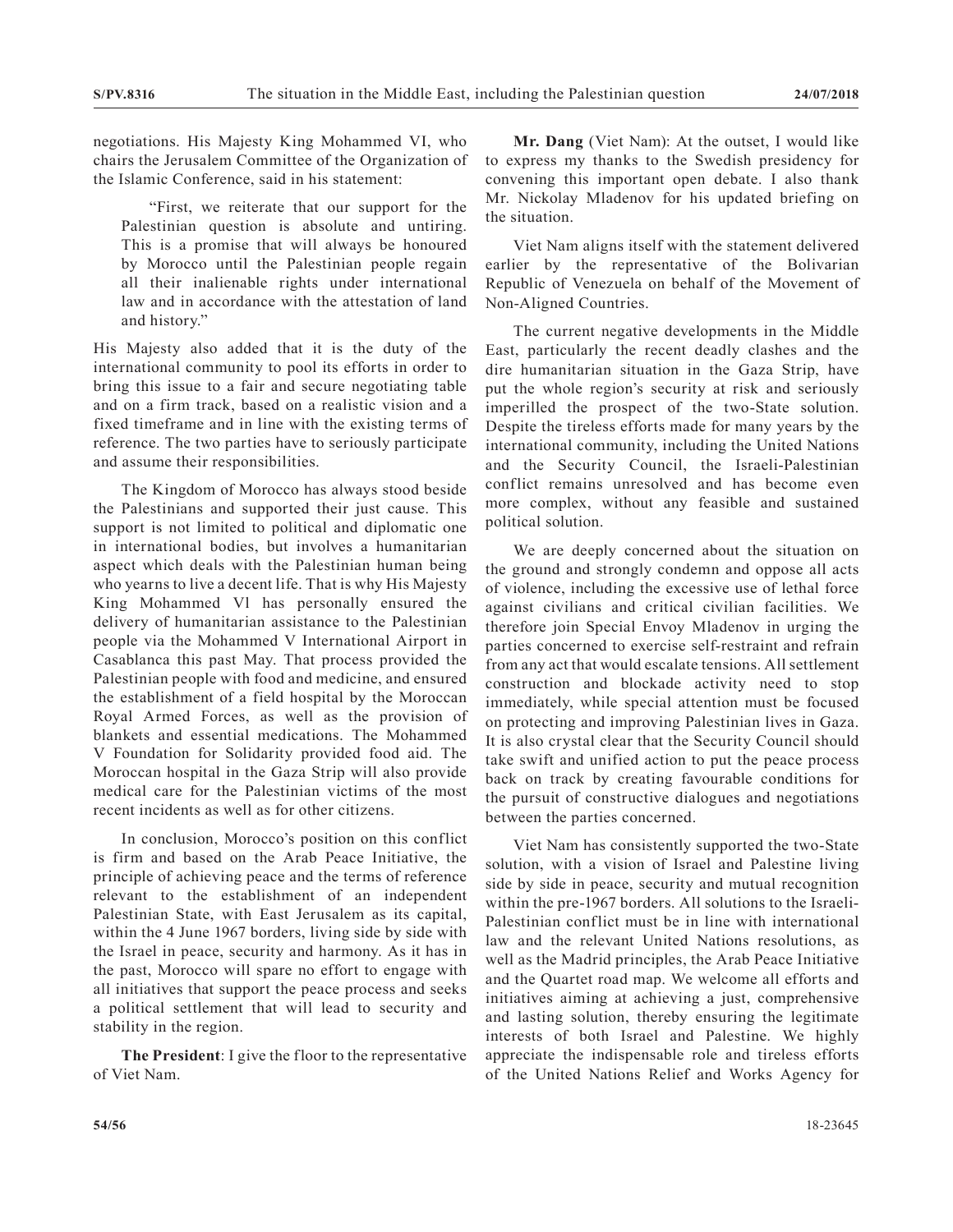Palestine Refugees in the Near East to ease the suffering of the Palestinians.

Viet Nam reaffirms its support for the legitimate struggle of the Palestinian people for their inalienable rights, including the right to self-determination and the establishment of an independent and sovereign State. We reiterate our unwavering commitment to working with you, Mr. President, and all other Member States to end the conflict, thereby bringing sustainable peace and security to the region.

**The President**: I give the floor to the representative of Brazil.

**Mr. Giacomelli da Silva** (Brazil): We too would like to thank Mr. Nickolay Mladenov, Special Coordinator for the Middle East Peace Process, for his briefing.

Brazil wishes to express its long-standing support for the implementation of a two-State solution to the Israeli-Palestinian conflict, with Palestine and Israel living side by side in peace and security within internationally recognized and mutually agreed borders based on the 1967 lines, in accordance with international law, the Charter of the United Nations and the established guidelines of the peace process. At the heart of that formula is the need to work towards a Palestinian State that is fully sovereign, economically viable and territorially contiguous, with East Jerusalem as its capital.

In that regard, the expansion of Israeli settlements in Palestine, which are illegal under international law, and the incitement and inflammatory rhetoric on both sides continue to hinder the achievement of lasting peace in the region. Brazil is also following with concern the situation of the Palestinian village of Khan Al-Ahmar/Abu Al-Helu and urges the Israeli authorities to rescind its decision to demolish the village, which is in contravention of international law. The Brazilian Government also reaffirms its understanding that the final status of the city of Jerusalem should be defined in negotiations between Israel and Palestine based on the relevant Security Council resolutions.

Brazil remains deeply worried about the situation in Syria, especially the ongoing military operation in the south-west region of the country and its devastating impact on civilians. Brazil urges all parties to immediately suspend hostilities and engage in efforts leading towards a peaceful solution to the conflict. We also call on parties to take all necessary measures to safeguard civilian lives and infrastructure, especially medical and educational facilities, in accordance with international humanitarian law and international human rights law.

We therefore renew our full support for the efforts of Special Envoy Staffan de Mistura and the intra-Syrian political negotiations in Geneva. We look forward to the establishment of a constitutional committee in line with the agreements reached in Sochi. The support of the international community, especially that of the Security Council, is vital for negotiations to move forward in a concrete and constructive way. Current negotiations benefit from United Nations mediation but must be led by and for the Syrian people and safeguard the unity, the sovereignty and the territorial integrity of the country.

Yemen's civil war, which is considered to be the largest current humanitarian crisis, is now in its fourth year and shows no sign of abating. We wish to reiterate that the only viable path for the future of Yemen is a negotiated settlement. In that regard, Brazil expresses its full support for the plans of Special Envoy Martin Griffiths to relaunch political negotiations, and urges all parties to renew efforts to achieve a negotiated solution.

**The President**: I now give the floor to the representative of Israel to make a further statement.

**Ms. Meitzad** (Israel): As I take the floor for the last time, I would like to thank my colleagues for the important discussions and the exchange of views in this forum. I would like to respond to some of the comments made earlier here today and make some general observations.

For the past three years. I have listened closely to the representatives of certain States Members, who have repeatedly taken the floor during open debates on the Middle East, to reiterate inaccurate and fabricated data or perpetuate the biased talking points embellished with false accusations. As it is important to maintain open dialogue to better address real pressing issues that present challenges for every one of our countries, such biased and, at times, hateful statements, as usually exemplified by Iran, only erode this institution's founding principles and values. Regrettably, throughout my time here, the open debate on the Middle East has not been used as a platform for any real discussion involving honesty or self-awareness, especially when certain representatives from the Middle East region take the floor.